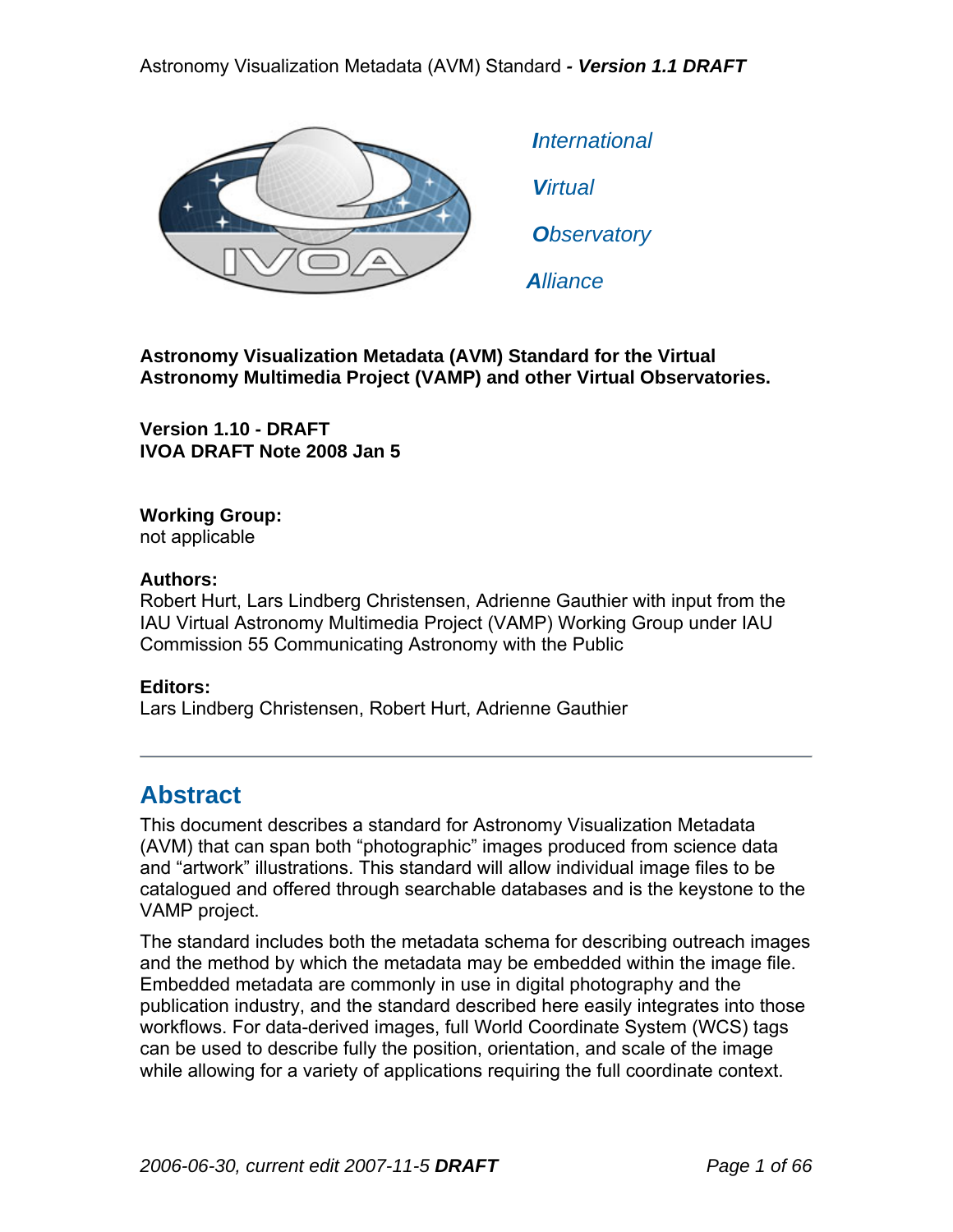# **Status of this document**

*This is an IVOA Proposed Recommendation made available for public review. It is appropriate to reference this document only as a recommended standard that is under review and which may be changed before it is accepted as a full recommendation.* 

*Nov 5 2007: Currently under edit/revision by AJ Gauthier/R Hurt/ LL Christensen Jan 5 2008: Final revision prior to AAS feedback session* 

# **Acknowledgements**

This document is a product of discussions started in IAU Commission 55 Communicating Astronomy with the Public and the subsequent Virtual Repository Working Group, now named Virtual Astronomy Multimedia Project (VAMP). The editors gratefully acknowledge the many significant comments, discussions, and contributions from the many participants in this group.

# **Revision History**

AVM Version 1.0: September 2006

AVM Version 1.1: DRAFT October 2007 – January 2008

#### **Modifications from v1.0 to v1.1:**

- Editor's Notes added for more effective community feedback discussions
- More detailed information added for each tag definition
- Redesigned informational tables to show proper example metadata, tags, IPTC, and UCD1+ equivalencies/translations
- Full example XMP file added into Appendix
- Reformat of *Section 4: Metadata Definitions*
- Various text/wording modifications and new sections of text were added.
- Added more footnotes to software packages, existing standards, and organizations
- Reference to *AVM Users Guide for Dummies* added in 1.5 Implementation
- Addition of new Appendice, C: WCS Representation in the AVM. Consequently, Appendix C from Version 1.0 is now Appendix D and Appendix D from Version 1.0 is now Appendix E.

#### **Modifications to Existing Tags:**

- 'Coverage' removed from '**Spatial.**' tags as it was deemed unnecessary
- **ResourceID** now reflects a content provider's naming schema for their image files. Used now in conjunction with the new tag **ResourceURL**.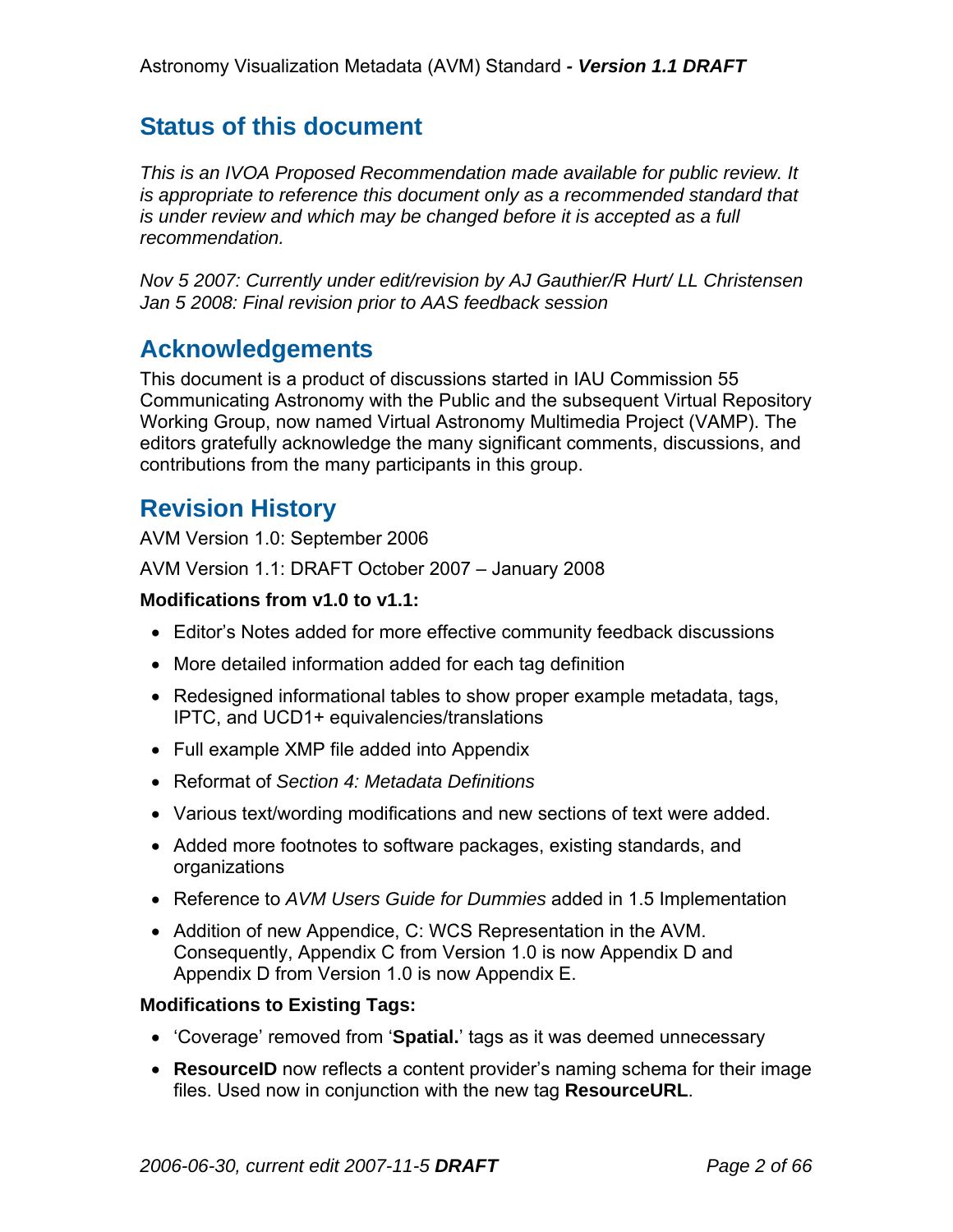- *Section 2.2 Recommended Levels of Tagging* replaces "Levels of Requirement" to better describe why certain metadata fields are necessary and the effects if tags are left out of a submission.
- A new **Type** of image was added: Collage
- **CreatorURL** now references the IPTC tag *Iptc4xmpCore:CiUrlWork*.
- The definition of **Headline** now follows the IPTC standard of a "short description" rather than a "title" for the image as in Version 1.0.
- **MetadataVersion** now resides in the Publisher tagset.

#### **New Tags:**

- The **Title** tag now holds the data formerly in **Headline** as **Headline** was redefined.
- **MetadataDate** under Publisher tagset
- **ResourceURL** under Publisher tagset
- **RelatedResources** under Publisher tagset

#### **Retired Tags:**

**CDMatrix**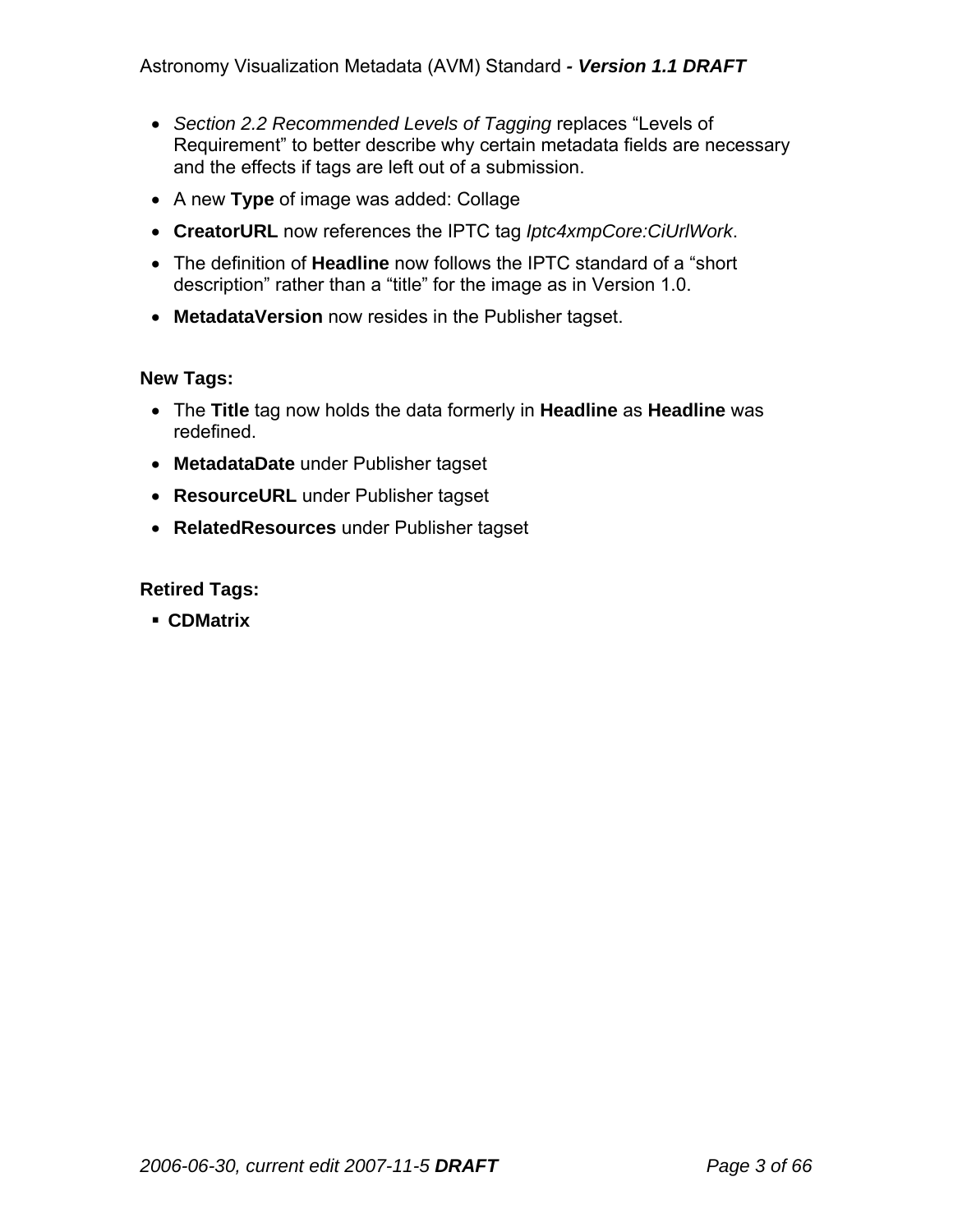| $\mathbf{1}$            |     |                              |    |
|-------------------------|-----|------------------------------|----|
|                         |     |                              |    |
|                         | 1.1 |                              |    |
|                         | 1.2 |                              |    |
|                         | 1.3 |                              |    |
|                         | 1.4 |                              |    |
|                         | 1.5 |                              |    |
| $\overline{2}$          |     |                              |    |
|                         | 2.1 |                              |    |
|                         | 2.2 |                              |    |
|                         |     |                              |    |
|                         | 2.3 |                              |    |
|                         | 2.4 |                              |    |
|                         |     |                              |    |
| $\overline{\mathbf{3}}$ |     |                              |    |
|                         | 3.1 |                              |    |
|                         |     |                              |    |
|                         |     |                              |    |
|                         |     |                              |    |
|                         |     |                              |    |
|                         |     |                              |    |
|                         |     |                              |    |
|                         |     |                              |    |
|                         |     |                              |    |
|                         |     | $Context. Country. \dots 21$ |    |
|                         |     |                              |    |
|                         | 3.2 |                              |    |
|                         |     |                              |    |
|                         |     |                              |    |
|                         |     |                              |    |
|                         |     |                              | 23 |
|                         |     |                              | 24 |
|                         |     |                              |    |
|                         |     |                              |    |
|                         |     |                              |    |
|                         |     |                              |    |
|                         |     |                              |    |
|                         | 3.3 |                              |    |
|                         |     |                              |    |
|                         |     |                              |    |
|                         |     |                              |    |
|                         |     |                              |    |
|                         |     |                              | 28 |
|                         |     |                              |    |
|                         |     |                              |    |
|                         |     |                              |    |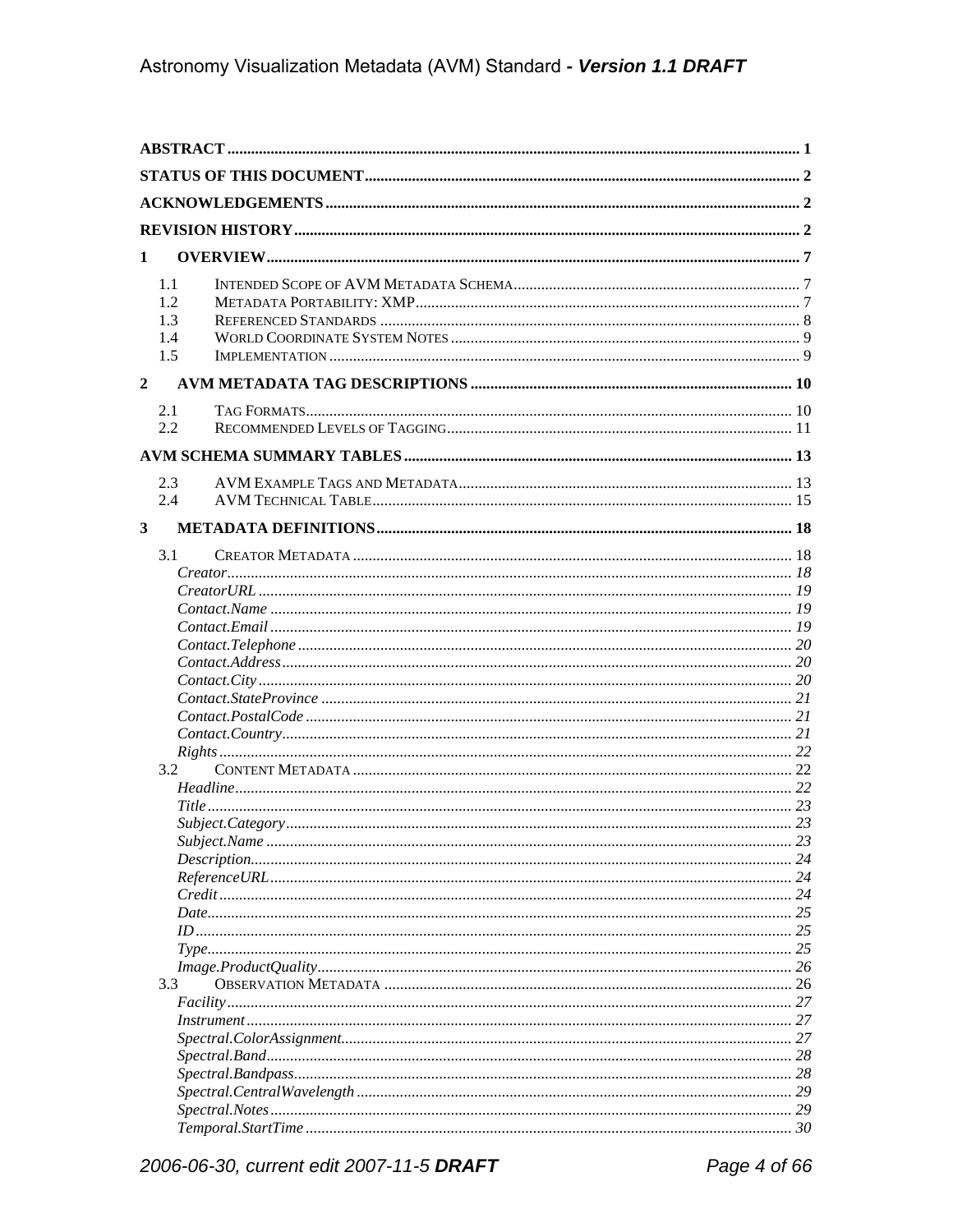|   | 3.4                   |  |
|---|-----------------------|--|
|   |                       |  |
|   |                       |  |
|   |                       |  |
|   |                       |  |
|   |                       |  |
|   |                       |  |
|   |                       |  |
|   | 3.5                   |  |
|   |                       |  |
|   |                       |  |
|   |                       |  |
|   |                       |  |
|   |                       |  |
|   |                       |  |
|   | 3.6                   |  |
|   | Examples 122<br>3.6.1 |  |
|   | 3.6.2                 |  |
|   | 3.6.3                 |  |
|   | 3.7                   |  |
|   | 3.8                   |  |
|   | 3.9                   |  |
|   | 3.10                  |  |
|   | 3.11                  |  |
|   | 3.12                  |  |
|   | 3.13                  |  |
|   | 3.14                  |  |
|   |                       |  |
| 4 |                       |  |
|   |                       |  |
|   |                       |  |
| 5 |                       |  |
|   | 5.1                   |  |
|   | 5.1.1                 |  |
|   | 5.1.2                 |  |
|   | 5.1.3                 |  |
|   | 5.1.4                 |  |
|   | 5.1.5                 |  |
|   | 5.2                   |  |
|   | 5.3                   |  |
|   | 5.3.1                 |  |
|   | 5.3.2                 |  |
|   | 5.3.3                 |  |
|   | 5.3.4                 |  |
|   | 5.4                   |  |
|   | 5.5<br>5.6            |  |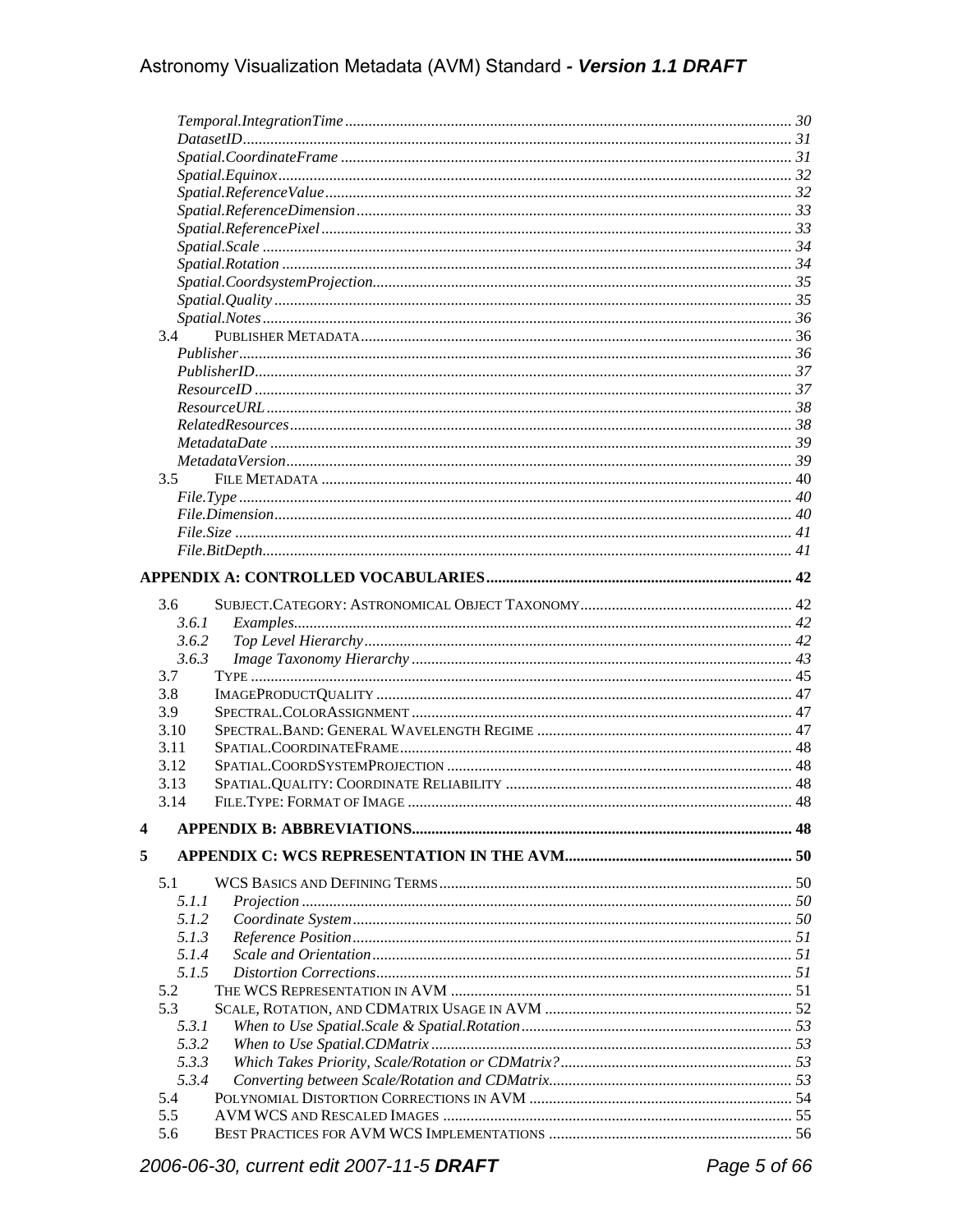| 5.7 |  |
|-----|--|
| 58  |  |
|     |  |
|     |  |
|     |  |
| 7.1 |  |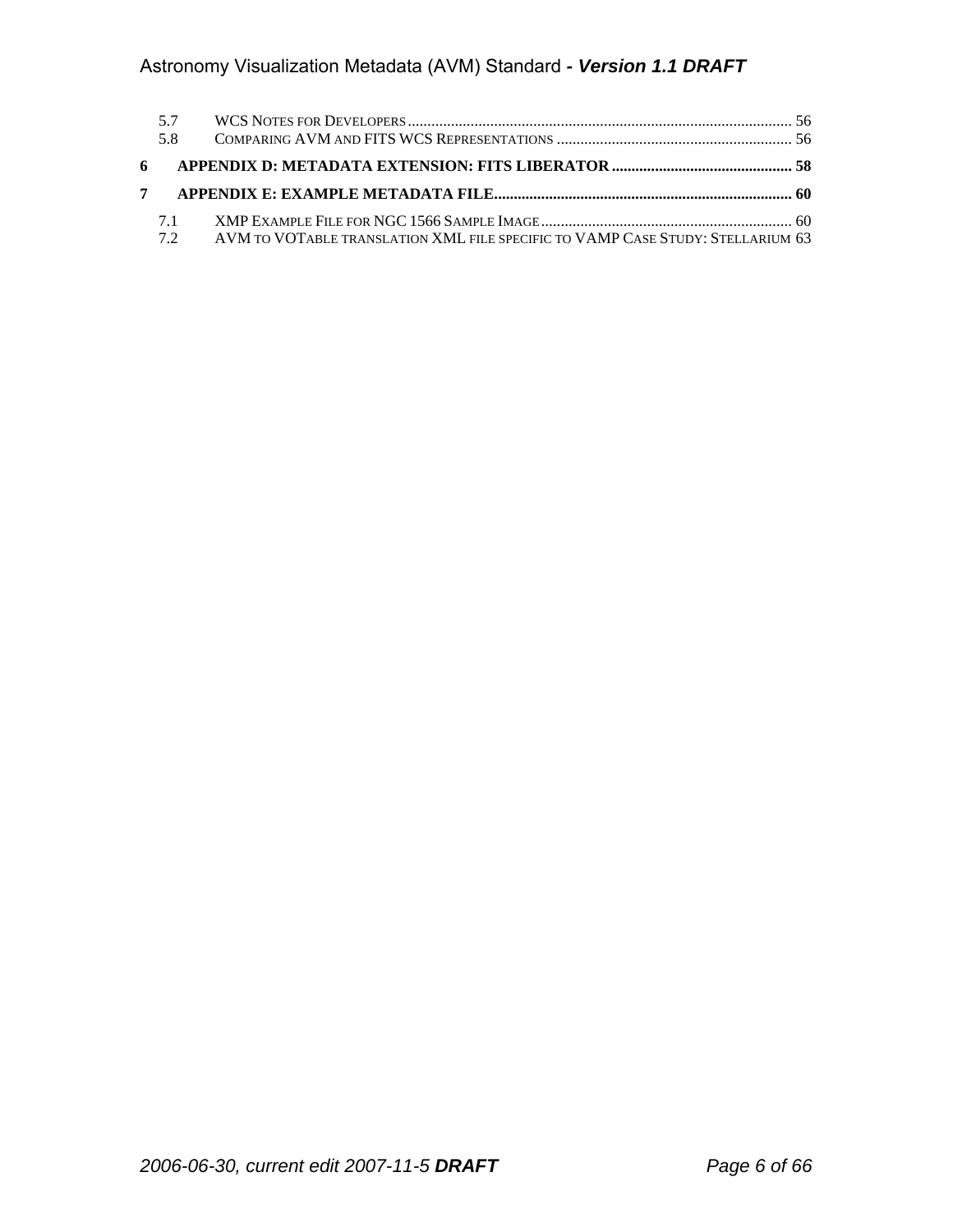# **1 Overview**

This document defines metadata tags that describe the Astronomy Visualization Metadata (AVM). This metadata schema has been developed within the framework of the IAU Virtual Astronomy Multimedia Project (VAMP)<sup>1</sup>.

# *1.1 Intended Scope of AVM Metadata Schema*

The astronomical education and public outreach (EPO) community plays a key role in conveying the results of scientific research to the general public. A key product of EPO development is a variety of non-scientific public image resources, both derived from scientific observations and created as artistic visualizations of scientific results. This refers to general image formats such as JPEG, TIFF, PNG, GIF, *not* scientific FITS datasets. Such resources are currently scattered across the internet in a variety of galleries and archives, but are not searchable in any coherent or unified way.

Just as Virtual Observatory (VO) standards open up all data archives to a common query engine, the EPO community will benefit greatly from a similar mechanism for image search and retrieval. Existing metadata standards for the Virtual Observatory are tailored to the management of research datasets and only cover EPO resources (like publication quality imagery) at the "collection" level and are thus insufficient for the needs of the EPO community.

The primary focus of this document is on print-ready and screen ready astronomical imagery, which has been rendered from telescopic observations (also known as "pretty pictures"). Such images can combine data acquired at different wavebands and from different observatories. While the primary intent is to cover data-derived astronomical images, there are broader uses as well. Specifically, the most general subset of this schema is also appropriate for describing artwork and illustrations of astronomical subject matter. This is covered in some detail in later sections.

The intended users of astronomical imagery cover a broad variety of fields: educators, students, journalists, enthusiasts, and scientists. The core set of required tags define the key elements needed in a practical database for identification of desired resources. For example, one might choose to search for images of the Crab Nebula that include both X-ray and visible light elements, or for any images within 2 degrees of a specified location on the sky that include at least some data from the Spitzer Space Telescope.

Future plans include "multimedia modules" and "planetarium modules" into the AVM standard.

# *1.2 Metadata Portability: XMP*

The metadata used to characterize an image are only useful if it remains easily associated with the image for all users. Once an image is separated from its

To the more info see the VAMP homepage at http://virtualastronomy.org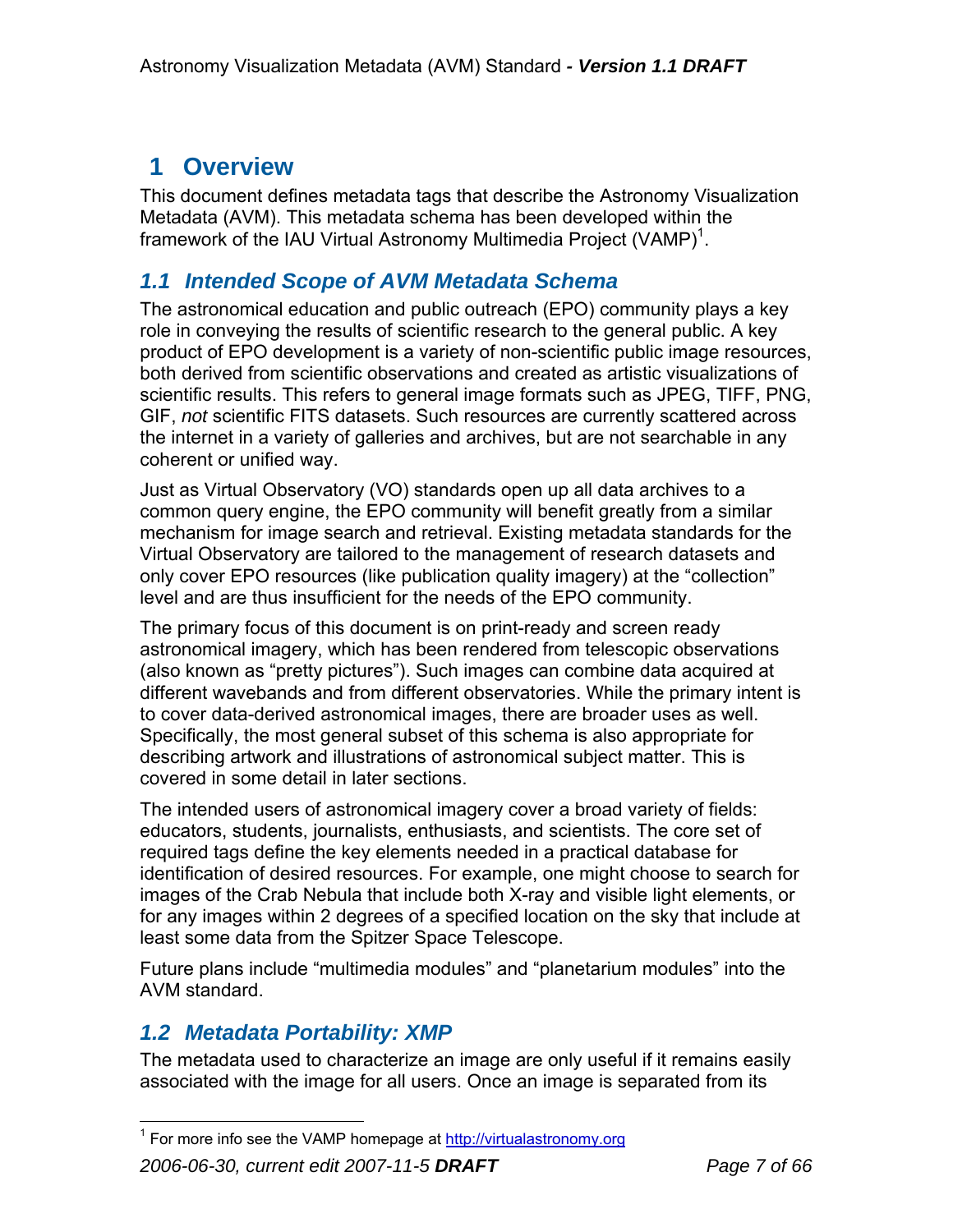source web page, any contextual information is generally lost including, most importantly, the original source of the image.

The AVM standard therefore encompasses not only the span of metadata tags, but an implementation for embedding these tags directly within the image file itself. This keeps the metadata available even for "loose" images.

The Adobe© Extensible Metadata Platform (XMP) specification describes a widely-used method for embedding arbitrary metadata within images. XMP tags are stored within the image header of all common image formats (JPEG, TIF, PNG, GIF, PSD) and can be read by popular image processing and cataloguing packages. The XMP standard is also widely used by photographers and the publication industry. Users of consumer and professional digital cameras may already be familiar with Exchangeable image file format (EXIF) metadata tags that include camera and exposure information within the digital photo file as a set of XMP tags. In practice an XMP header is a block of XML text included in the header block of the image file and is only supported in image types with header/comment blocks.

The advantages of embedded image identity metadata are numerous. It effectively makes the images self-documenting, which is particularly useful when the source URL for an image is lost. This information can now be accessed by multimedia management packages, or indexed by databases designed to read the embedded information. For instance, an online or desktop planetarium program could load an image from the web and extract the appropriate metadata to place it in proper position in the sky.

There are other potential long-term benefits of embedding the AVM metadata using XMP. In principle, any such tagged image resource should be searchable and indexed regardless of the actual host or online provider of the image. This standard is intended to open up the opportunities for publication to a much larger degree than possible today. One could imagine a small observatory or an amateur astronomer possessing only the resources to establish an online gallery, but allowing its contents to be searched by an external data-mining package. Or the image files could be uploaded to a curated site that itself might interface with the VO.

# *1.3 Referenced Standards*

The schema described here has been developed within several existing standards. These include the Virtual Observatory (VO), the International Press Telecommunications Council (IPTC)<sup>2</sup>, and the Adobe© Extensible Metadata Platform  $(XMP)^3$ .

The specifications for the World Coordinate System (WCS) descriptors were drawn directly from the IVOA "Simple Image Access Specification Version 1.0<sup>4</sup>." This allows for possible interoperability with other systems based on this specification.

<sup>1</sup> <sup>2</sup> IPTC Metadata for XMP: http://www.iptc.org/IPTC4XMP/

 $3$  Adobe XMP, Adding Intelligence to Media: http://www.adobe.com/products/xmp/<br> $4$  Simple Image Agossa Specification: http://www.ivog.net/Desumental/atent/SIA http:// <sup>4</sup> Simple Image Access Specification: http://www.ivoa.net/Documents/latest/SIA.html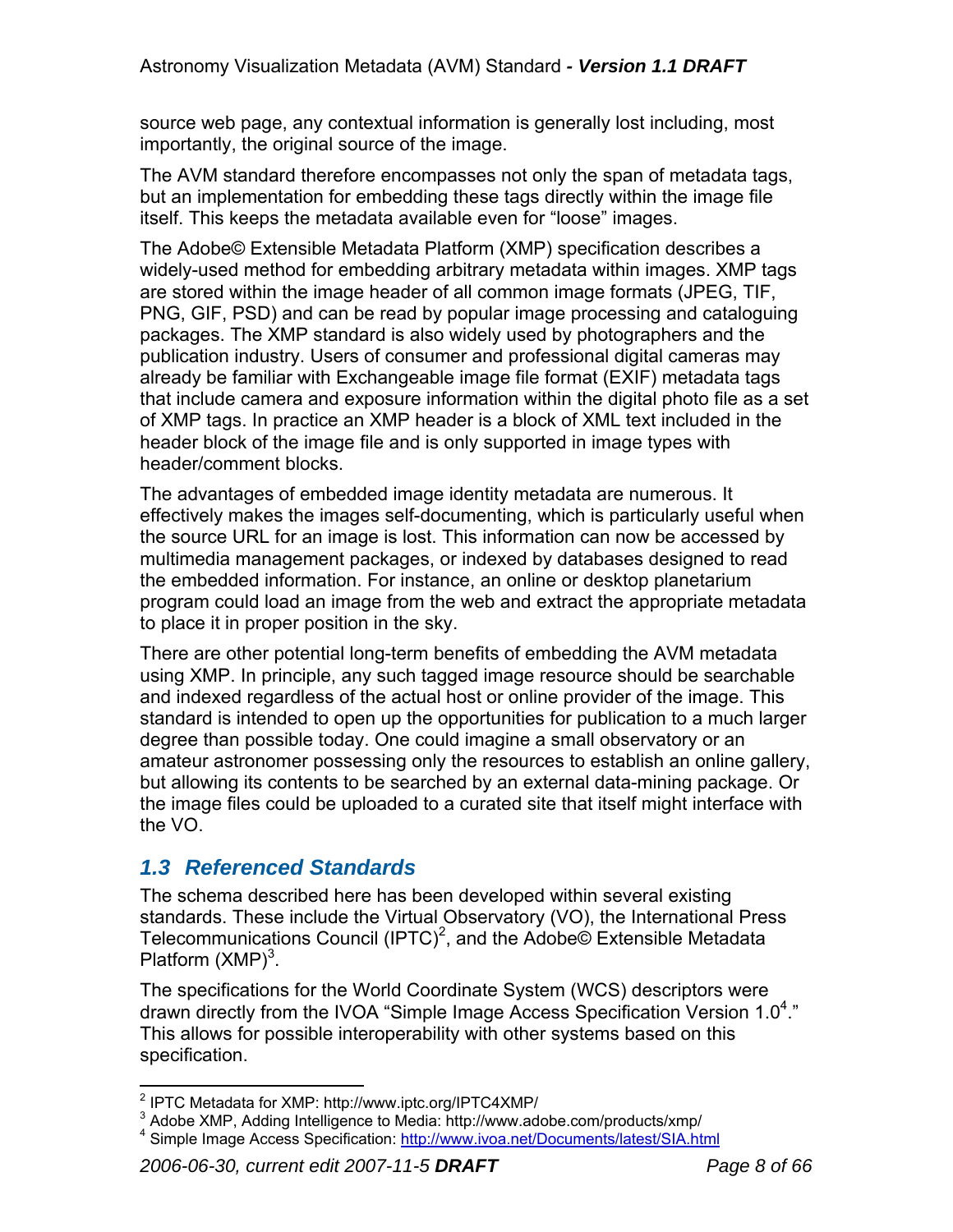Translations between the AVM and Virtual Observatory (VO) vocabularies (like the Resource Metadata<sup>5</sup> or Unified Content Descriptors<sup>6</sup>) are possible. The equivalent UCD tags are listed in Table 3.2. Resource Metadata (RM) is used by VOs to describe an entire collection while the UCDs are used to describe components of an individual data set within a controlled vocabulary framework.

The methods for embedding metadata directly within the image files are described within the Adobe© XMP specification<sup>7</sup>. This provides an XML system for encoding the data, methods for directly editing the tags within Adobe© Photoshop $^8$ , as well as a developer's Software Development Kit $^9$  for developing custom software applications to read the embedded tags.

The IPTC has utilized an extensive XMP metadata schema<sup>10</sup> for embedding descriptive information within photographs. The IPTC standards are widely used in the publication industry and amongst professional photographers for tracking image sources, headlines, and related data. As there is substantial overlap between IPTC tags and those defined in the AVM standard, any AVM tag that directly corresponds to an IPTC tag is mapped into the existing IPTC slot. This provides the benefit that many established publication workflows will automatically access the most general AVM metadata (providing identification, background, credits, etc.).

# *1.4 World Coordinate System Notes*

The AVM metadata standard allows for the inclusion of full World Coordinate System (WCS) tags that fully describe the image location, scale, and orientation on the sky. The advantages of a fully-tagged dataset are potentially enormous. They may be located in position-based queries like any full scientific dataset. In addition, it is possible for users to develop software to allow for automatic image registration and alignment; for instance for automatic inclusion in digital planetarium projections.

Please see Appendix C for detailed information, definitions and arguments on the WCS representation in the AVM.

*Editor's Note: Decisions and further development of the WCS tagset are being discussed within a small group of collaborators and will be further discussed in the larger forum at the AAS 2008 winter meeting.* 

# *1.5 Implementation*

Current tools for entry of AVM metadata tags area available as part of the ESA/ESO/NASA Photoshop FITS Liberator<sup>11</sup> Version 2.1, released in March

http://www.ivoa.net/Documents/latest/UCDlist.html and Maintenance of the list of UCD words: http://www.ivoa.net/Documents/latest/UCDlistMaintenance.html 7

 $\overline{a}$ <sup>5</sup> Resource Metadata for the Virtual Observatory: http://www.ivoa.net/Documents/latest/RM.html<br><sup>6</sup> An IVOA Standard for Unified Centent Descriptore:  $6$  An IVOA Standard for Unified Content Descriptors:

Adobe XMP: http://www.adobe.com/products/xmp/overview.html <sup>8</sup><br><sup>8</sup> Adobe Photosbon: http://www.adobe.com/products/photosbon/ph

<sup>&</sup>lt;sup>8</sup> Adobe Photoshop: http://www.adobe.com/products/photoshop/photoshop/<br><sup>9</sup> Adobe XMP Developer Center: http://www.adobe.com/devnet/xmp/

<sup>&</sup>lt;sup>10</sup> IPTC Metadata for XMP: http://www.iptc.org/IPTC4XMP/<br><sup>11</sup> FITS Liberator: http://www.spacetelescope.org/projects/fits\_liberator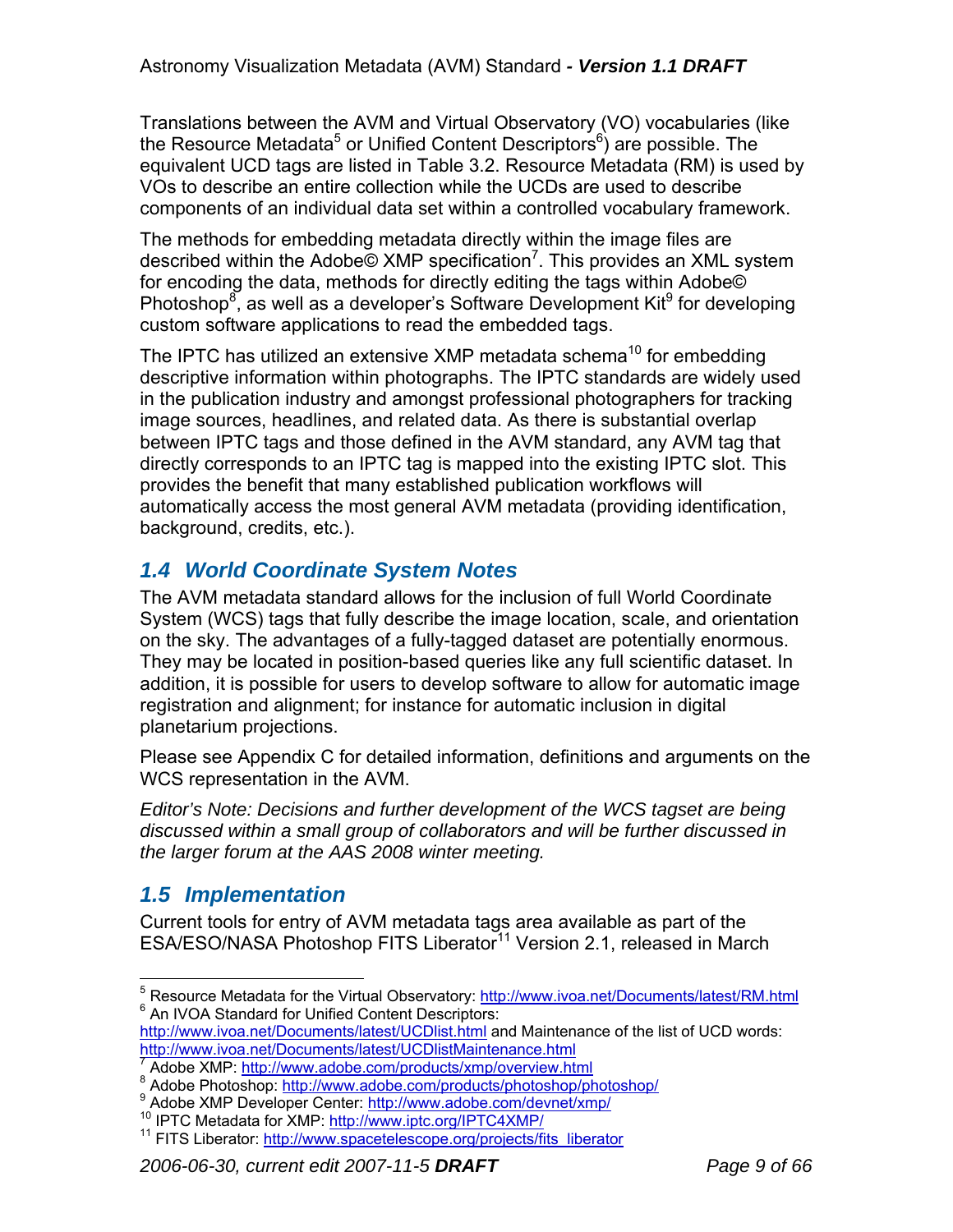2006. The FITS Liberator is being developed as one convenient tool for the creation of publication-ready imagery by importing astronomical FITS image files into Photoshop.

Part of the FITS Liberator installation includes XMP Custom File Info panels. These allow the AVM metadata to be entered directly into forms under the "File Info…" dialog box. They also allow the AVM tags to be read and edited using the Adobe Bridge application as well.

The FITS Liberator Plug-in also can populate the AVM fields during the conversion between FITS data and image. It will populate some of the fields automatically using information pulled from the FITS header. It also offers a subject taxonomy editor to simplify entry of subject codes.

Additionally, stand-alone web tools are under development at ESA/Hubble to pursue a method of tagging that is "Adobe independent". These alpha-version tools include: AVM Tagging Tool, CSV to XMP script and Subject.Category Generator. These tools sit on http://virtualastronomy.org.

Please find our *AVM Users Guide for Dummies* and current AVM XMP panels for Adobe on our website: http://virtualastronomy.org/avm\_metadata.php

In principle the XMP tags can be read directly from the image headers; they exist as XML text preceding the image data. Thus any software developer can access the tags by parsing the XML text. Adobe also offers an SDK for several languages to aid in XMP software development.

As stand-alone tools become available for editing, extracting, and using AVM metadata they will be made available to the community as well. Other such tools should include an automated method to copy XMP metadata into a database/XML files, and strategies to weed out the non-AVM XMP tags. Please see the Appendix for a sample XMP file.

# **2 AVM Metadata Tag Descriptions**

# *2.1 Tag Formats*

Each of the metadata tags has one of several possible formats summarized below.

- String a free-format text field
- String-CV a string with predefined values taken from a "controlled" vocabulary" (CV)
- Float a floating-point number
- URL universal resource locator, a standard web address

"Controlled vocabulary" items use predefined values to facilitate database searching by assuring all related search elements use standardized terminology. All controlled vocabulary lists for tags may be found in Appendix A.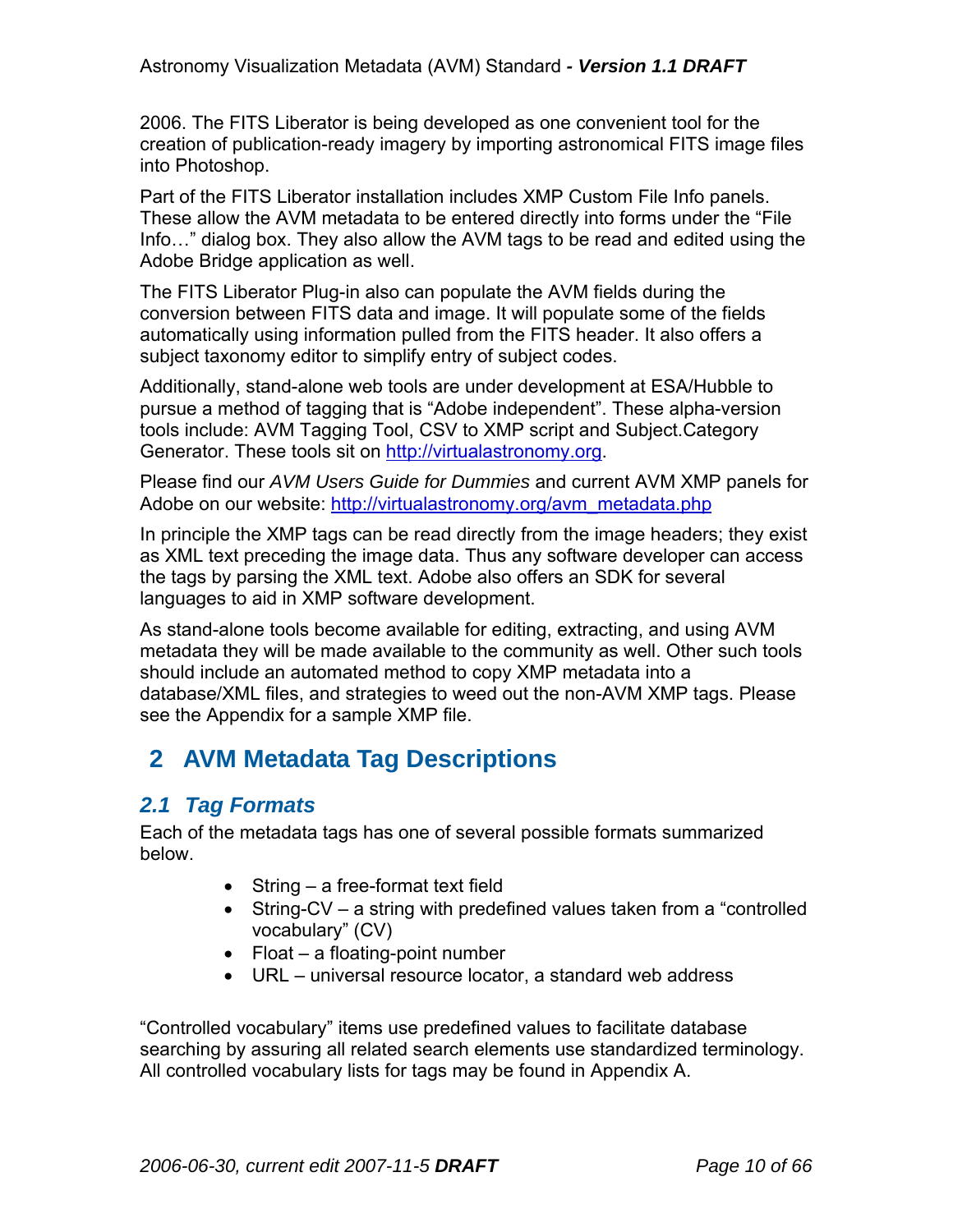Tags are considered to be single-valued unless specified to be a "list," which can contain multiple elements. The delimiter for list elements is the semicolon ";". Lists can come in several formats:

- List can have any number of elements
- List(n) has exactly n elements
- List-ordered (LO) a multi-element list where order is correlated between tags

Note that the "list-ordered" property applies specifically to a set of tags describing the nature of specific color channels in composite images compiled from multiple astronomical datasets. For instance, in the case of a 3-channel RGB image created from different source FITS files, each tag that is list-ordered would contain the information for each FITS file in the same sequential order.

# *2.2 Recommended Levels of Tagging*

To form a meaningful database for user searches, certain sets of AVM metadata tags are suggested. If an observational image of The Sombrero Galaxy is not tagged with WCS coordinates, then it will not be found and used by desktop planetarium software. In other instances, if an image does not contain the **Subject.name** or **Subject.category** tags, it will not be found by semantic applications that want to show their users related images. If **Title**, **Description**, **Subject.name** or **Subject.category** are not given, then keyword searches would fail to locate and deliver the image.

The suggested requirement levels for the minimum set of tags to render a resource valid for anticipated end-user purposes are:

- To allow an image to be located by a cone search on the sky (lacks scale and projection):
	- o **Spatial.CoordinateFrame**
	- o **Spatial.Equinox**
	- o **Spatial.ReferenceValue**
	- o **Spatial.Quality**
- To place an observational image on a sky grid:
	- o **Spatial.CoordinateFrame**
	- o **Spatial.Equinox**
	- o **Spatial.ReferenceValue**
	- o **Spatial.Quality**
	- o **Spatial.ReferenceDimension**
	- o **Spatial.ReferencePixel**
	- o **Spatial.Scale**
	- o **Spatial.Rotation**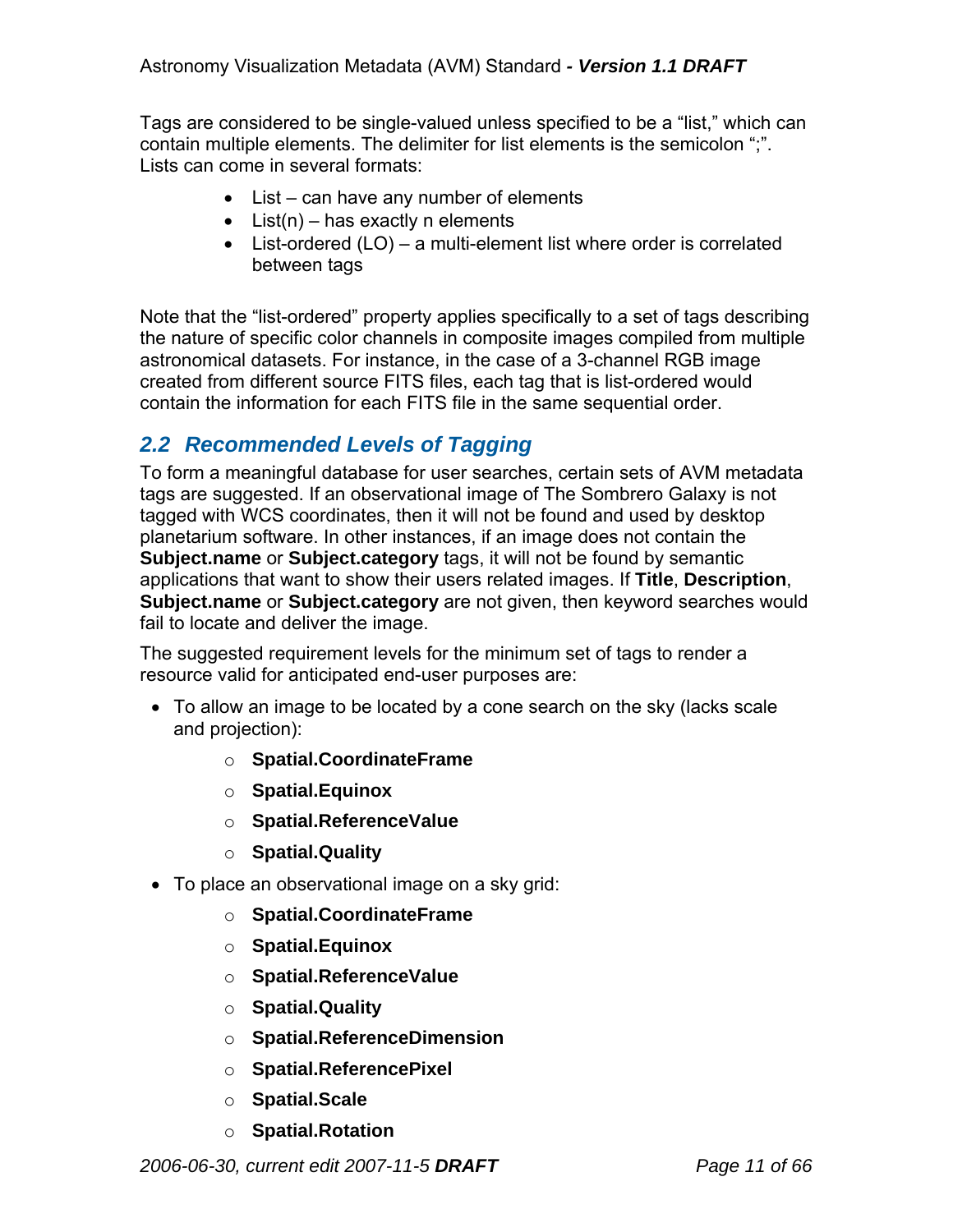#### o **Spatial.CoordsystemProjection**

- Tags to consider for keyword/semantic searching (not all required):
	- o **Headline**
	- o **Subject.Category**
	- o **Subject.Name**
	- o **Description**
	- o **Facility**
	- o **Instrument**
- There is a minimum requirement level for successful submission to the VAMP Archive:
	- o **MetadataVersion**
	- o **Creator**
	- o **Rights**
	- o **Credit**
	- o **ID**
	- o **ResourceID**
	- The following tags are automatically generated when an image is submitted to VAMP, as they are the standard file properties. These tags should not be user-editable:
		- o **File.Type**
		- o **File.Dimension**
		- o **File.Size**
		- o **File.BitDepth**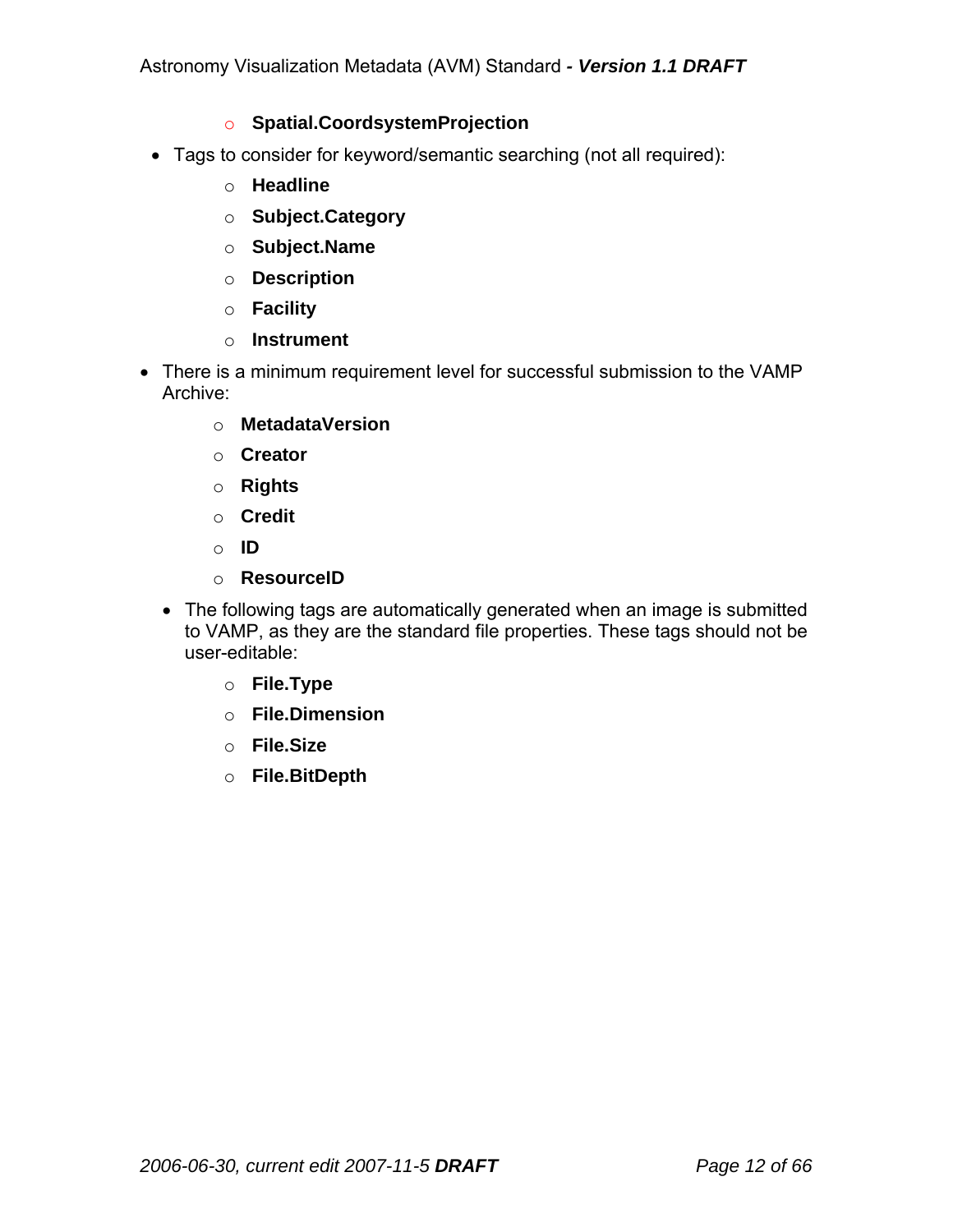# **AVM Schema Summary Tables**

The following two tables summarize the specifications and examples for the AVM standard. Detailed descriptions are in Section 3.

# *2.3 AVM Example Tags and Metadata*

| <b>Tag Name</b>                 | <b>Format</b>       | <b>Example Metadata</b>                                                                                                                                                                                                                                          |
|---------------------------------|---------------------|------------------------------------------------------------------------------------------------------------------------------------------------------------------------------------------------------------------------------------------------------------------|
| <b>Creator Metadata</b>         |                     |                                                                                                                                                                                                                                                                  |
| <b>Creator</b>                  | string              | <b>Spitzer Science Center</b>                                                                                                                                                                                                                                    |
| <b>CreatorURL</b>               | URL.                | http://www.spitzer.caltech.edu                                                                                                                                                                                                                                   |
| <b>Contact.Name</b>             | string, list        | R. Hurt                                                                                                                                                                                                                                                          |
| <b>Contact.Email</b>            | string, list        | example@ipac.caltech.edu                                                                                                                                                                                                                                         |
| <b>Contact. Telephone</b>       | string, list        | 555-555-5555                                                                                                                                                                                                                                                     |
| <b>Contact.Address</b>          | string              | 1200 E. California Blvd.                                                                                                                                                                                                                                         |
| <b>Contact.City</b>             | string              | Pasadena                                                                                                                                                                                                                                                         |
| <b>Contact.StateProvince</b>    | string              | California                                                                                                                                                                                                                                                       |
| <b>Contact.PostalCode</b>       | string              | 91125                                                                                                                                                                                                                                                            |
| <b>Contact.Country</b>          | string              | <b>USA</b>                                                                                                                                                                                                                                                       |
| <b>Rights</b>                   | string              | <b>Public Domain</b>                                                                                                                                                                                                                                             |
| <b>Content Metadata</b>         |                     |                                                                                                                                                                                                                                                                  |
| <b>Headline</b>                 | string              | Spiral Galaxy NGC 1566 in Dorado.                                                                                                                                                                                                                                |
| <b>Title</b>                    | string              | <b>NGC 1566</b>                                                                                                                                                                                                                                                  |
| <b>Subject.Category</b>         | string, list,<br>CV | C.5.1.1; C.5.3.2.2                                                                                                                                                                                                                                               |
| <b>Subject.Name</b>             | string, list        | <b>NGC 1566</b>                                                                                                                                                                                                                                                  |
| <b>Description</b>              | string              | This beautiful spiral galaxy NGC 1566, located<br>approximately 60 million light-years away in the<br>constellation Dorado was captured by the Spitzer<br>Infrared Nearby Galaxies Survey (SINGS) Legacy<br>Project using the telescope's Infrared Array Camera. |
| <b>ReferenceURL</b>             | <b>URL</b>          | http://gallery.spitzer.caltech.edu/Imagegallery/image.php<br>?image name=sig05-013                                                                                                                                                                               |
| <b>Credit</b>                   | string              | NASA/JPL-Caltech                                                                                                                                                                                                                                                 |
| <b>Date</b>                     | string              | 2005-09-15                                                                                                                                                                                                                                                       |
| ID                              | string              | sig05-013                                                                                                                                                                                                                                                        |
| <b>Type</b>                     | string, CV          | Observation                                                                                                                                                                                                                                                      |
| <b>Image.ProductQuality</b>     | string, CV          | Good                                                                                                                                                                                                                                                             |
| <b>Observation Metadata</b>     |                     |                                                                                                                                                                                                                                                                  |
| <b>Facility</b>                 | string, LO          | Spitzer;Spitzer;Spitzer;Spitzer                                                                                                                                                                                                                                  |
| <b>Instrument</b>               | string, LO          | IRAC;IRAC;IRAC;IRAC                                                                                                                                                                                                                                              |
| <b>Spectral.ColorAssignment</b> | string, LO<br>,CV   | Blue;Green;Red;Red                                                                                                                                                                                                                                               |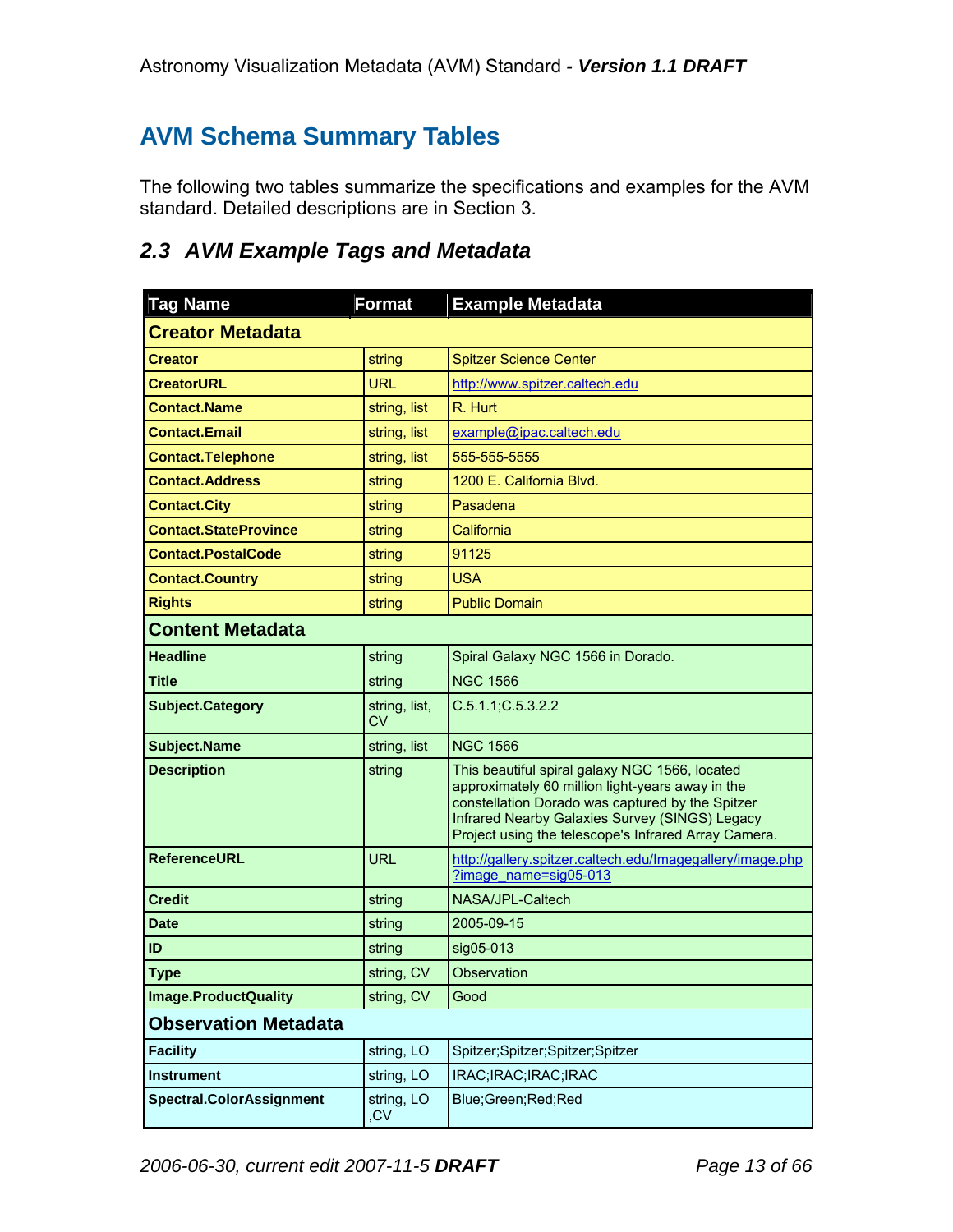| <b>Spectral.Band</b>                       | string, LO<br>CV  | Infrared;Infrared;Infrared;Infrared                                                                                                                                                                                                                                                                                                                                       |
|--------------------------------------------|-------------------|---------------------------------------------------------------------------------------------------------------------------------------------------------------------------------------------------------------------------------------------------------------------------------------------------------------------------------------------------------------------------|
| <b>Spectral.Bandpass</b>                   | string, LO        | Near-Infrared; Near-Infrared; Near-Infrared; Near-Infrared                                                                                                                                                                                                                                                                                                                |
| Spectral.CentralWavelength                 | float, LO         | 3600;4500;5800;8000                                                                                                                                                                                                                                                                                                                                                       |
| <b>Spectral.Notes</b>                      | string            | The SINGS image is a four-channel false-color<br>composite, where blue indicates emission at 3.6 microns,<br>green corresponds to 4.5 microns, and red to 5.8 and 8.0<br>microns. The contribution from starlight (measured at 3.6<br>microns) in this picture has been subtracted from the 5.8<br>and 8 micron images to enhance the visibility of the dust<br>features. |
| <b>Temporal.StartTime</b>                  | float, LO         | 2002-12-21-0900; 2002-12-21-0900; 2002-12-21-0900;<br>2002-12-21-0900                                                                                                                                                                                                                                                                                                     |
| Temporal.IntegrationTime                   | float, LO         | 10;10;10;10                                                                                                                                                                                                                                                                                                                                                               |
| <b>DatasetID</b>                           | URI, LO           | a1; a2; a3; a4                                                                                                                                                                                                                                                                                                                                                            |
| <b>Spatial.CoordinateFrame</b>             | string, CV        | <b>ICRS</b>                                                                                                                                                                                                                                                                                                                                                               |
| <b>Spatial.Equinox</b>                     | string            | 2000.0                                                                                                                                                                                                                                                                                                                                                                    |
| Spatial.ReferenceValue                     | float, list(2)    | 65.0696476555;54.9319798442                                                                                                                                                                                                                                                                                                                                               |
| <b>Spatial.ReferenceDimension</b>          | float, $list(2)$  | 974;974                                                                                                                                                                                                                                                                                                                                                                   |
| <b>Spatial.ReferencePixel</b>              | float, $list(2)$  | 616.293197632;346.155345917                                                                                                                                                                                                                                                                                                                                               |
| <b>Spatial.Scale</b>                       | float, list $(2)$ | -0.000208670950176;0.000208670950176                                                                                                                                                                                                                                                                                                                                      |
| <b>Spatial.Rotation</b>                    | float             | -124.205032386                                                                                                                                                                                                                                                                                                                                                            |
| Spatial.CoordsystemProjection              | string, CV        | <b>TAN</b>                                                                                                                                                                                                                                                                                                                                                                |
| <b>Spatial.Quality</b>                     | string, CV        | Full                                                                                                                                                                                                                                                                                                                                                                      |
| <b>Spatial.Notes</b>                       | string            | FOV: 12.19 x 12.19 arcminutes; Ref coordinate:<br>4h20m16.72s -54d55m55.13s; derived from<br>astrometry.net file sig05-013.fits                                                                                                                                                                                                                                           |
| <b>Publisher Metadata</b>                  |                   |                                                                                                                                                                                                                                                                                                                                                                           |
| <b>Publisher</b>                           | string            | <b>Spitzer Space Telescope</b>                                                                                                                                                                                                                                                                                                                                            |
| <b>PublisherID</b>                         | string            | $\mathbf{1}$                                                                                                                                                                                                                                                                                                                                                              |
| <b>ResourceID</b>                          | list              | $sig05-013$ sm.jpg                                                                                                                                                                                                                                                                                                                                                        |
| <b>ResourceURL</b>                         | <b>URI</b>        | http://gallery.spitzer.caltech.edu/Imagegallery                                                                                                                                                                                                                                                                                                                           |
| <b>RelatedResources</b>                    | list              |                                                                                                                                                                                                                                                                                                                                                                           |
| <b>MetadataVersion</b>                     | string            | 1.1                                                                                                                                                                                                                                                                                                                                                                       |
| <b>MetadataDate</b>                        | string            | 11/17/2007                                                                                                                                                                                                                                                                                                                                                                |
| File Metadata (implicit, not user entered) |                   |                                                                                                                                                                                                                                                                                                                                                                           |
| <b>File.Type</b>                           | string, CV        | <b>JPEG</b>                                                                                                                                                                                                                                                                                                                                                               |
| <b>File.Dimension</b>                      | float, $list(2)$  | 974;974                                                                                                                                                                                                                                                                                                                                                                   |
| <b>File.Size</b>                           | float             | 180                                                                                                                                                                                                                                                                                                                                                                       |
| <b>File.BitDepth</b>                       | float             | 16                                                                                                                                                                                                                                                                                                                                                                        |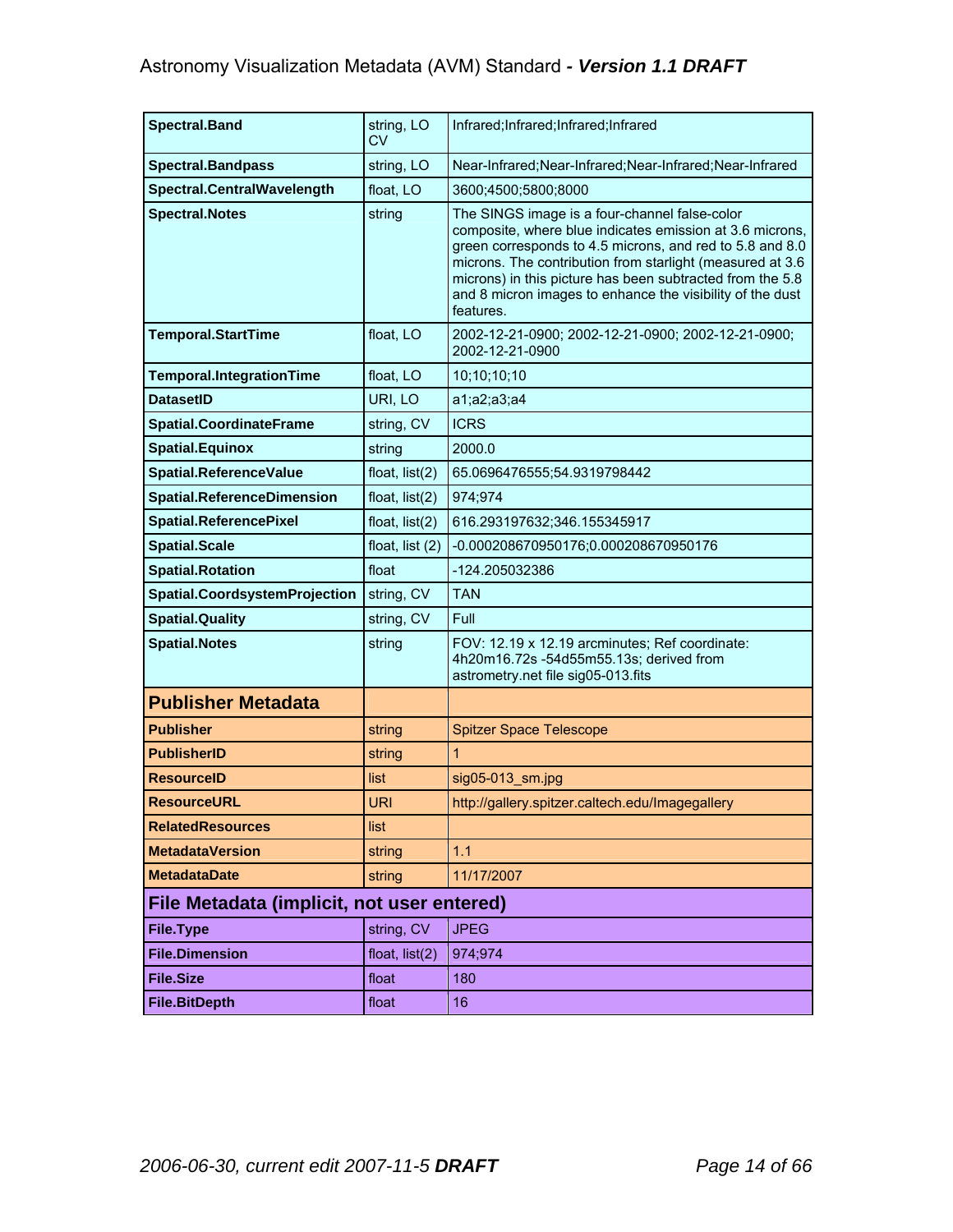# *2.4 AVM Technical Table*

| <b>AVM Standard</b><br><b>Tag Name</b> | <b>Path/Data</b><br><b>Source</b><br><b>Photoshop</b><br>(XMP) | <b>XMP Tag</b>                                                | <b>IPTC</b><br><b>Equivalent</b> | $UCD1+$<br><b>Equivalen</b><br>cy |
|----------------------------------------|----------------------------------------------------------------|---------------------------------------------------------------|----------------------------------|-----------------------------------|
| <b>Creator Metadata</b>                |                                                                |                                                               |                                  |                                   |
| Creator                                | photoshop:Source                                               | <photoshop:source></photoshop:source>                         | Source                           | meta.curatio<br>n                 |
| <b>CreatorURL</b>                      | avm                                                            | <lptc4xmpcore:ciurl<br>Work &gt;</lptc4xmpcore:ciurl<br>      | <b>CiUrlWork</b>                 | ----- none ----                   |
| <b>Contact.Name</b>                    | xap_ns_dc:creator                                              | <dc:creator></dc:creator>                                     | Creator                          | ----- none ----                   |
| <b>Contact.Email</b>                   | <b>CreatorContactInfo</b><br>/lptc4xmpCore:CiE<br>mailWork     | <lptc4xmpcore:ciem<br>ailWork&gt;</lptc4xmpcore:ciem<br>      | <b>CiEmailWork</b>               | meta.email                        |
| <b>Contact.Telephone</b>               | CreatorContactInfo<br>/lptc4xmpCore:CiT<br>elWork              | <lptc4xmpcore:citel<br>Work&gt;</lptc4xmpcore:citel<br>       | <b>CiTelWork</b>                 | ----- none ----                   |
| <b>Contact.Address</b>                 | <b>CreatorContactInfo</b><br>/lptc4xmpCore:CiA<br>drExtadr     | <lptc4xmpcore:ciadr<br>Extadr&gt;</lptc4xmpcore:ciadr<br>     | <b>CiAdrExtadr</b>               | ----- none ----                   |
| <b>Contact.City</b>                    | CreatorContactInfo<br>/lptc4xmpCore:CiA<br>drCity              | <lptc4xmpcore:ciadr<br>City&gt;</lptc4xmpcore:ciadr<br>       | <b>CiAdrCity</b>                 | ----- none ----                   |
| <b>Contact.StateProvin</b><br>ce       | CreatorContactInfo<br>/lptc4xmpCore:CiA<br>drRegion            | <lptc4xmpcore:ciadr<br>Region&gt;</lptc4xmpcore:ciadr<br>     | <b>CiAdrRegion</b>               | ----- none ----                   |
| <b>Contact.PostalCode</b>              | CreatorContactInfo<br>/lptc4xmpCore:CiA<br>drPcode             | <lptc4xmpcore:ciadr<br>Pcode&gt;</lptc4xmpcore:ciadr<br>      | <b>CiAdrPcode</b>                | ----- none ----                   |
| <b>Contact.Country</b>                 | <b>CreatorContactInfo</b><br>/Iptc4xmpCore:CiA<br>drCtry       | <lptc4xmpcore:ciadr<br>Ctry</lptc4xmpcore:ciadr<br>           | <b>CiAdrCtry</b>                 | ----- none ----                   |
| <b>Rights</b>                          | xapRights: UsageT<br>erms                                      | <xaprights:usageter<br>ms<sub>2</sub></xaprights:usageter<br> | RightsUsageTerms                 | ----- none ----                   |
| <b>Content Metadata</b>                |                                                                |                                                               |                                  |                                   |
| <b>Headline</b>                        | photoshop: Headline                                            | <photoshop:headline<br>⋗</photoshop:headline<br>              | Headline                         | meta.title                        |
| <b>Title</b>                           | dc:title                                                       | <dc:title></dc:title>                                         |                                  | ----- none ----                   |
| <b>Subject.Category</b>                | avm                                                            | <avm:subject.categor<br>y&gt;</avm:subject.categor<br>        | ----- none -----                 | ----- n/a -----                   |
| <b>Subject.Name</b>                    | xap_ns_dc:subject                                              | <dc:subject></dc:subject>                                     | Keywords                         | meta.id                           |
| <b>Description</b>                     | xap_ns_dc:descriptio<br>n                                      | <dc:description></dc:description>                             | <b>Description</b>               | meta.note                         |
| <b>ReferenceURL</b>                    | avm                                                            | <avm:referenceurl></avm:referenceurl>                         | ----- none -----                 | meta.ref.url                      |
| <b>Credit</b>                          | photoshop:Credit                                               | <photoshop:credit></photoshop:credit>                         | Provider                         | meta.curatio<br>n                 |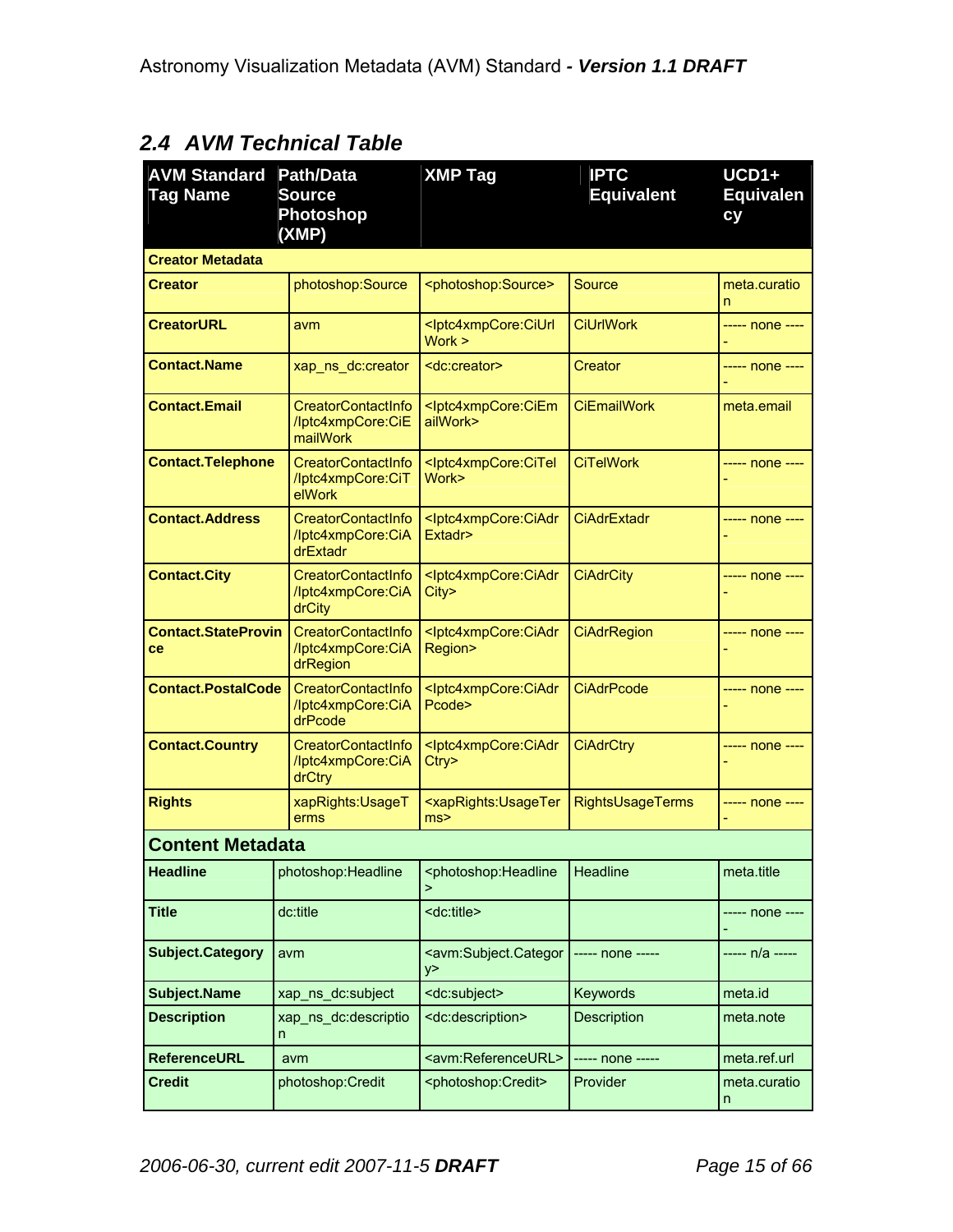| <b>Date</b>                                  | photoshop:DateCreat<br>ed                  | <photoshop:datecrea<br>ted&gt;</photoshop:datecrea<br>                                 | Date Created     | time.release                        |
|----------------------------------------------|--------------------------------------------|----------------------------------------------------------------------------------------|------------------|-------------------------------------|
| ID                                           | avm                                        | <avm:id></avm:id>                                                                      | ----- none ----- | ----- none ----                     |
| <b>Type</b>                                  | avm                                        | <avm:type></avm:type>                                                                  | ----- none ----- | ----- none ----                     |
| Image.ProductQu<br>ality                     | avm                                        | <avm:image.product<br>Quality&gt;</avm:image.product<br>                               | ----- none ----- | ----- none ----                     |
| <b>Observation Metadata</b>                  |                                            |                                                                                        |                  |                                     |
| <b>Facility</b>                              | avm                                        | <avm:facility></avm:facility>                                                          | ----- none ----- | instr.tel                           |
| <b>Instrument</b>                            | avm                                        | <avm:instrument></avm:instrument>                                                      | ----- none ----- | Instr                               |
| <b>Spectral.ColorAs</b><br>signment          | avm                                        | <avm:spectral.colora<br>ssignment&gt;</avm:spectral.colora<br>                         | ----- none ----- | ----- none ----                     |
| <b>Spectral.Band</b>                         | avm                                        | <avm:spectral.band></avm:spectral.band>                                                | ----- none ----- | $em.xx^{12}$                        |
| <b>Spectral.Bandpas</b><br>s                 | avm                                        | <avm:spectral.bandp<br>ass&gt;</avm:spectral.bandp<br>                                 | ----- none ----- | $em$ .xx.yy <sup>13</sup>           |
| <b>Spectral.CentralW</b><br>avelength        | avm                                        | <avm:spectral.central<br>Wavelength&gt;</avm:spectral.central<br>                      | ----- none ----- | em.wl.central                       |
| <b>Spectral.Notes</b>                        | avm                                        | <avm:spectral.notes></avm:spectral.notes>                                              | ----- none ----- | ----- none ----                     |
| Temporal.StartTi<br>me                       | avm<br>FITS: DATE-OBS                      | <avm:temporal.startt<br>ime&gt;</avm:temporal.startt<br>                               | $---$ none $---$ | time.start                          |
| <b>Temporal.Integrat</b><br><b>ionTime</b>   | avm<br><b>FITS: EXPTIME</b>                | <avm:temporal.integr -----<br="" none=""  -----="">ationTime&gt;</avm:temporal.integr> |                  | time.interval<br>or<br>obs.exposure |
| <b>DatasetID</b>                             | avm                                        | <avm:datasetid></avm:datasetid>                                                        | ----- none ----- | meta.dataset                        |
| <b>Spatial.Coordinat</b><br>eFrame           | avm<br><b>FITS: CFRAME</b>                 | <avm:spatial.coordin<br>ateFrame&gt;</avm:spatial.coordin<br>                          | ----- none ----- | pos.frame                           |
| <b>Spatial.Equinox</b>                       | avm<br>FITS: Equinox                       | <avm:spatial.equinox<br><math>\geq</math></avm:spatial.equinox<br>                     | ----- none ----- | time.equinox<br>or<br>time.epoch?   |
| <b>Spatial.Reference</b><br><b>Value</b>     | avm<br>FITS: CRVAL1,<br>CRVAL <sub>2</sub> | <avm:spatial.referen<br>ceValue&gt;</avm:spatial.referen<br>                           | ----- none ----- | pos.wcs.crval                       |
| <b>Spatial.Reference</b><br><b>Dimension</b> | avm<br>FITS: NAXIS1,<br>NAXIS2             | <avm:spatial.referen<br>ceDimension&gt;</avm:spatial.referen<br>                       | ----- none ----- | pos.wcs.naxi<br>s                   |
| <b>Spatial.Reference</b><br><b>Pixel</b>     | avm<br>FITS: CRPIX1,<br>CRPIX2             | <avm:spatial.referen<br>cePixel&gt;</avm:spatial.referen<br>                           | ----- none ----- | pos.wcs.crpix                       |
| <b>Spatial.Scale</b>                         | avm<br>FITS: CDELT1,<br>CDELT <sub>2</sub> | <avm:spatial.scale></avm:spatial.scale>                                                | ----- none ----- | pos.wcs.scal<br>e                   |
| <b>Spatial.Rotation</b>                      | avm<br>FITS: CROT1,<br>CROT <sub>2</sub>   | <avm:spatial.rotation<br><math>\mathbf{1}</math></avm:spatial.rotation<br>             | ----- none ----- | ----- none ----                     |

 $\overline{a}$ <sup>12</sup> The UCD1+ em.xx refers to one of the following: em.radio, em.mm, em.IR, em.opt, em.UV, em.X-ray, em.gamma. See Appendix A 4.4 for the controlled vocabulary of the respective AVM tag.

<sup>13</sup> E.g. em.IR.3-4um. See *The UCD1+ controlled vocabulary Version 1.23*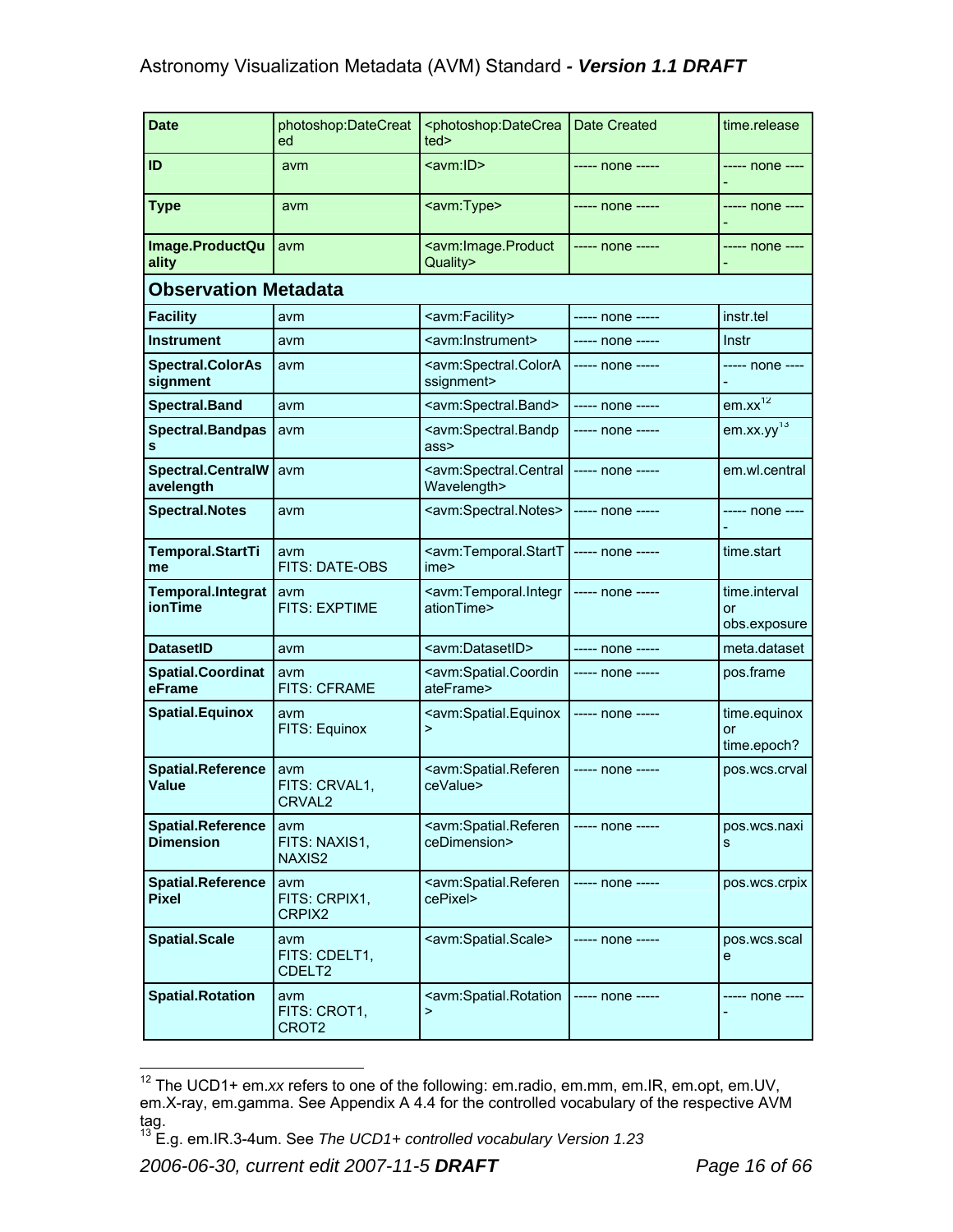| <b>Spatial.Coordsyst</b><br>emProjection | avm<br>FITS: CTYPE1,<br>CTYPE2             | <avm:spatial.coordsy<br>stemProjection&gt;</avm:spatial.coordsy<br> | ----- none ----- | pos.wcs.ctvp<br>e |
|------------------------------------------|--------------------------------------------|---------------------------------------------------------------------|------------------|-------------------|
| <b>Spatial.Quality</b>                   | avm                                        | <avm:spatial.quality></avm:spatial.quality>                         | ----- none ----- | ----- none ----   |
| <b>Spatial.Notes</b>                     | avm                                        | <avm:spatial.notes></avm:spatial.notes>                             | ----- none ----- | ----- none ----   |
| <b>Publisher Metadata</b>                |                                            |                                                                     |                  |                   |
| <b>Publisher</b>                         | avm                                        | <avm:publisher></avm:publisher>                                     | ----- none ----- | meta.curatio<br>n |
| <b>PublisherID</b>                       | avm                                        | <avm:publisherid></avm:publisherid>                                 | ----- none ----- | -----             |
| <b>ResourceID</b>                        | avm                                        | <avm:resourceid></avm:resourceid>                                   | ----- none ----- | meta.ref.uri      |
| <b>ResourceURL</b>                       | avm                                        | <avm:resourceurl></avm:resourceurl>                                 | ----- none ----- | ----- none ----   |
| <b>RelatedResource</b><br>s              | avm                                        | <avm:relatedresourc<br>es</avm:relatedresourc<br>                   | ----- none ----- | ----- none ----   |
| <b>MetadataVersion</b>                   | avm                                        | <avm:metadataversio<br>n &gt;</avm:metadataversio<br>               | ----- none ----- | ----- none ----   |
| <b>MetadataDate</b>                      | avm                                        | <avm:<metadatadate<br>⋗</avm:<metadatadate<br>                      | ----- none ----- | ----- none ----   |
|                                          | File Metadata (implicit, not user entered) |                                                                     |                  |                   |
| <b>File.Type</b>                         | avm                                        | <avm:file.type></avm:file.type>                                     | ----- none ----- | ----- none ----   |
| <b>File.Dimension</b>                    | avm                                        | <avm:file.dimension></avm:file.dimension>                           | ----- none ----- | ----- none ----   |
| <b>File.Size</b>                         | avm                                        | <avm:file.size></avm:file.size>                                     | ----- none ----- | ----- none ----   |
| <b>File.BitDepth</b>                     | avm                                        | <avm:file.bitdepth></avm:file.bitdepth>                             | ----- none ----- | ----- none ----   |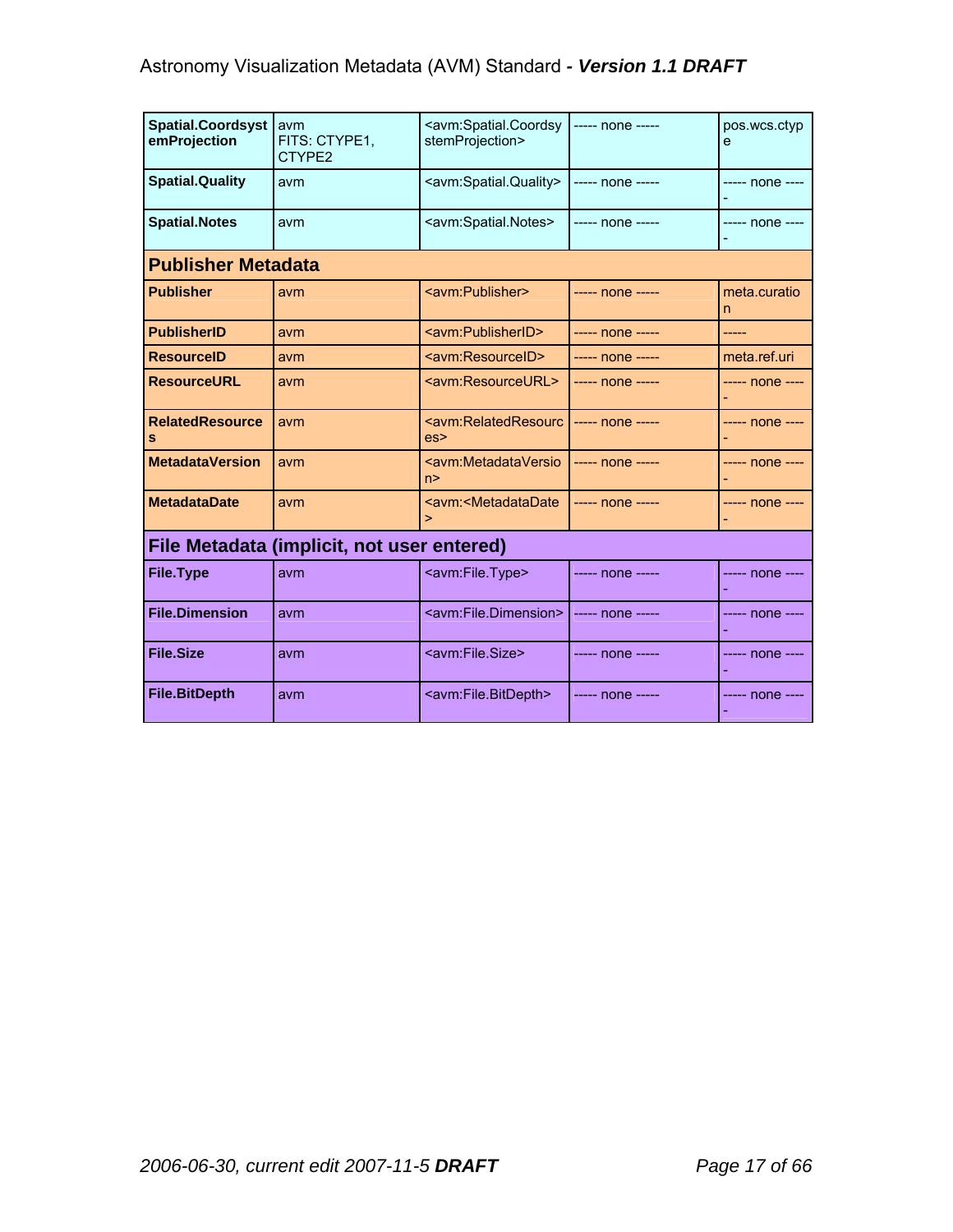# **3 Metadata Definitions**

In the following definitions for each tag, the following areas are described:

- **Definition**: describes the specific piece of information (metadata) that should be defined by that specific tag.
- **Comments**: additional information to aid in understanding
- **Requirement Level**: refers to section *2.2 Recommended Levels of Tagging*
- **IPTC equivalent**: shows how the tag is part of the existing IPTC metadata standard that Photoshop/XMP utilizes.
- **UCD1+ equivalent**: for those interested in translation layers between the AVM and the IVOA UCD1+ standard, this field shows where the tags are equivalent.
- **Format**: refers to section *2.1 Tag Formats*
- **XMP/Photoshop path**: illustrates the path that Photoshop uses to pull the metadata from the IPTC or XMP standard into AVM.
- **XMP tag**: shows how that tag will show in an XMP file exported from Photoshop.
- **Example metadata**: shows an example of appropriate metadata for a given tag

### *3.1 Creator Metadata*

These tags identify the source of the resources (usually organization, not an individual) and would likely not change much from product to product from the same content provider.

| Tag name:                  | <b>Creator</b>                                                |
|----------------------------|---------------------------------------------------------------|
| Definition:                | Original creator of the resource at the organizational level. |
| Comments:                  |                                                               |
| Requirement Level:         | Required for submission to VAMP Archive                       |
| IPTC equivalent:           | Source                                                        |
| UCD1+ equivalent:          | meta.curation                                                 |
| Format:                    | string                                                        |
| <b>XMP/Photoshop Path:</b> | photoshop:Source                                              |
| XMP Tag:                   | <photoshop:source></photoshop:source>                         |
| Example metadata:          | <b>Spitzer Science Center</b>                                 |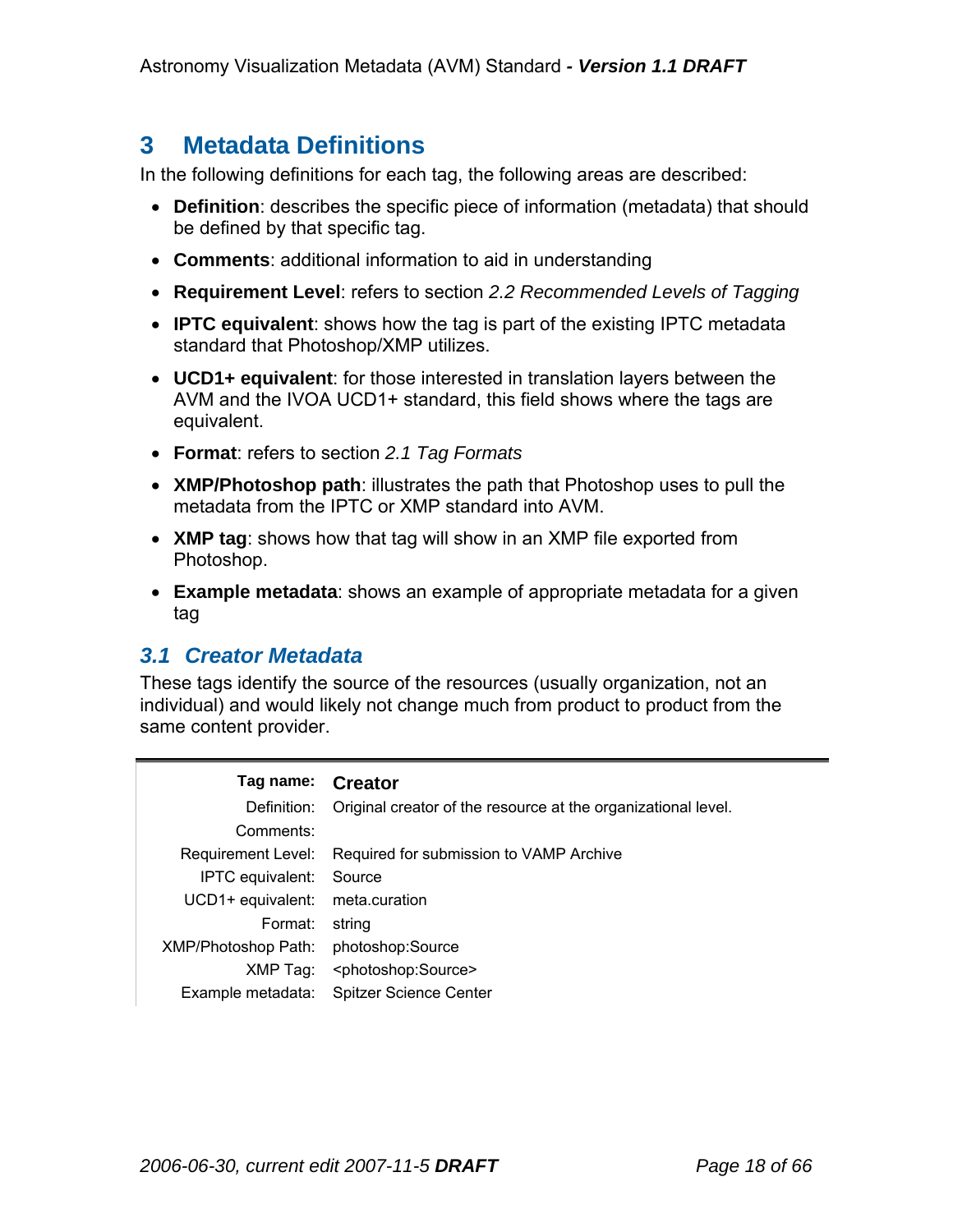### **Tag name: CreatorURL**

Definition: A simple URL pointing to the (top level) outreach webpage for the original creator (see 2. Creator). Comments:

| COMMENTS.                  |                                |
|----------------------------|--------------------------------|
| Requirement Level:         | none                           |
| IPTC equivalent: CiUrlWork |                                |
| UCD1+ equivalent:          | none                           |
| Format:                    | URL                            |
| <b>XMP/Photoshop Path:</b> | none                           |
| XMP Tag:                   | < lptc4xmpCore:CiUrlWork >     |
| Example metadata:          | http://www.spitzer.caltech.edu |

#### **Tag name: Contact.Name**

|                                       | Definition: Name(s) of the primary contact(s) for the resource. |
|---------------------------------------|-----------------------------------------------------------------|
| Comments:                             |                                                                 |
| Requirement Level: none               |                                                                 |
| IPTC equivalent: Creator              |                                                                 |
| UCD1+ equivalent:                     | none                                                            |
|                                       | Format: string, list                                            |
| XMP/Photoshop Path: xap ns dc:creator |                                                                 |
|                                       | XMP Tag: <dc:creator></dc:creator>                              |
| Example metadata: R. Hurt             |                                                                 |

### **Tag name: Contact.Email**

| Definition:<br>Comments:     | Email(s) of the primary contact(s) for the resource.<br>In some cases, a contact may have a more reliable long-term email<br>address than URL. |
|------------------------------|------------------------------------------------------------------------------------------------------------------------------------------------|
| Requirement Level:           | none                                                                                                                                           |
| IPTC equivalent: CiEmailWork |                                                                                                                                                |
| UCD1+ equivalent:            | meta.email                                                                                                                                     |
| Format:                      | string, list                                                                                                                                   |
| XMP/Photoshop Path:          | CreatorContactInfo/Iptc4xmpCore:CiEmailWork                                                                                                    |
| XMP Tag:                     | <lptc4xmpcore:ciemailwork></lptc4xmpcore:ciemailwork>                                                                                          |
|                              | Example metadata: example@ipac.caltech.edu                                                                                                     |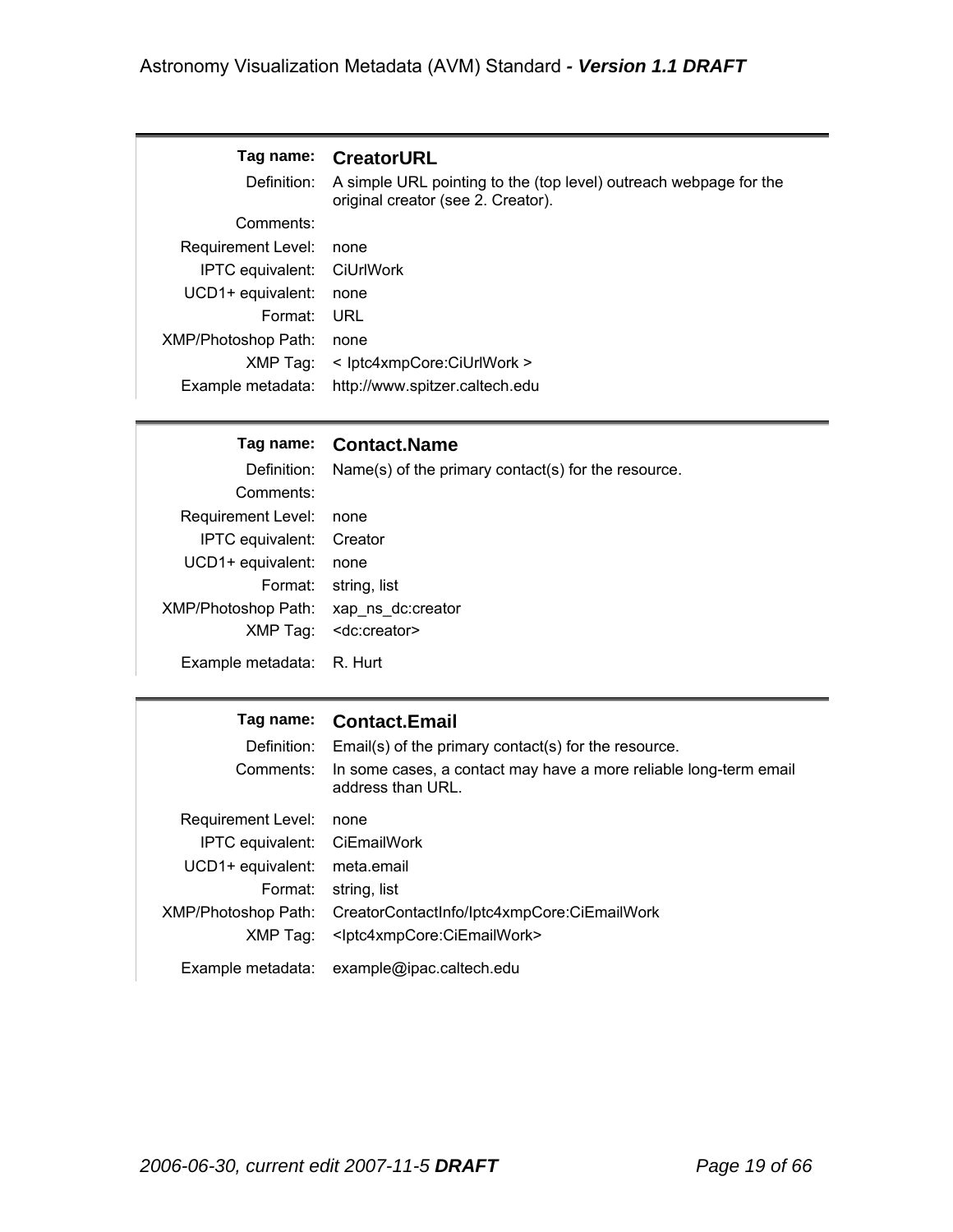| Tag name:<br>Definition:       | <b>Contact. Telephone</b><br>Telephone number(s) of the primary contact for the resource. |
|--------------------------------|-------------------------------------------------------------------------------------------|
| Comments:                      |                                                                                           |
| Requirement Level:             | none                                                                                      |
| IPTC equivalent: CiTelWork     |                                                                                           |
| UCD1+ equivalent:              | none                                                                                      |
| Format:                        | string, list                                                                              |
| XMP/Photoshop Path:            | CreatorContactInfo/Iptc4xmpCore:CiTelWork                                                 |
| XMP Tag:                       | <lptc4xmpcore:citelwork></lptc4xmpcore:citelwork>                                         |
| Example metadata: 555-555-5555 |                                                                                           |

### **Tag name: Contact.Address**

Definition: Street address of the primary contact for the resource.

Comments:

| Requirement Level: none    |                                                                 |
|----------------------------|-----------------------------------------------------------------|
| IPTC equivalent: CiAdrWork |                                                                 |
| UCD1+ equivalent: none     |                                                                 |
| Format: string             |                                                                 |
|                            | XMP/Photoshop Path: CreatorContactInfo/Iptc4xmpCore:CiAdrExtadr |
|                            | XMP Tag: <lptc4xmpcore:ciadrextadr></lptc4xmpcore:ciadrextadr>  |
|                            | Example metadata: 1200 E. California Blvd.                      |

#### **Tag name: Contact.City**

Definition: City of the primary contact for the resource.

Comments:

| Requirement Level: none    |                                                               |
|----------------------------|---------------------------------------------------------------|
| IPTC equivalent: CiAdrCity |                                                               |
| UCD1+ equivalent: none     |                                                               |
| Format: string             |                                                               |
|                            | XMP/Photoshop Path: CreatorContactInfo/Iptc4xmpCore:CiAdrCity |
|                            | XMP Tag: <lptc4xmpcore:ciadrcity></lptc4xmpcore:ciadrcity>    |
| Example metadata: Pasadena |                                                               |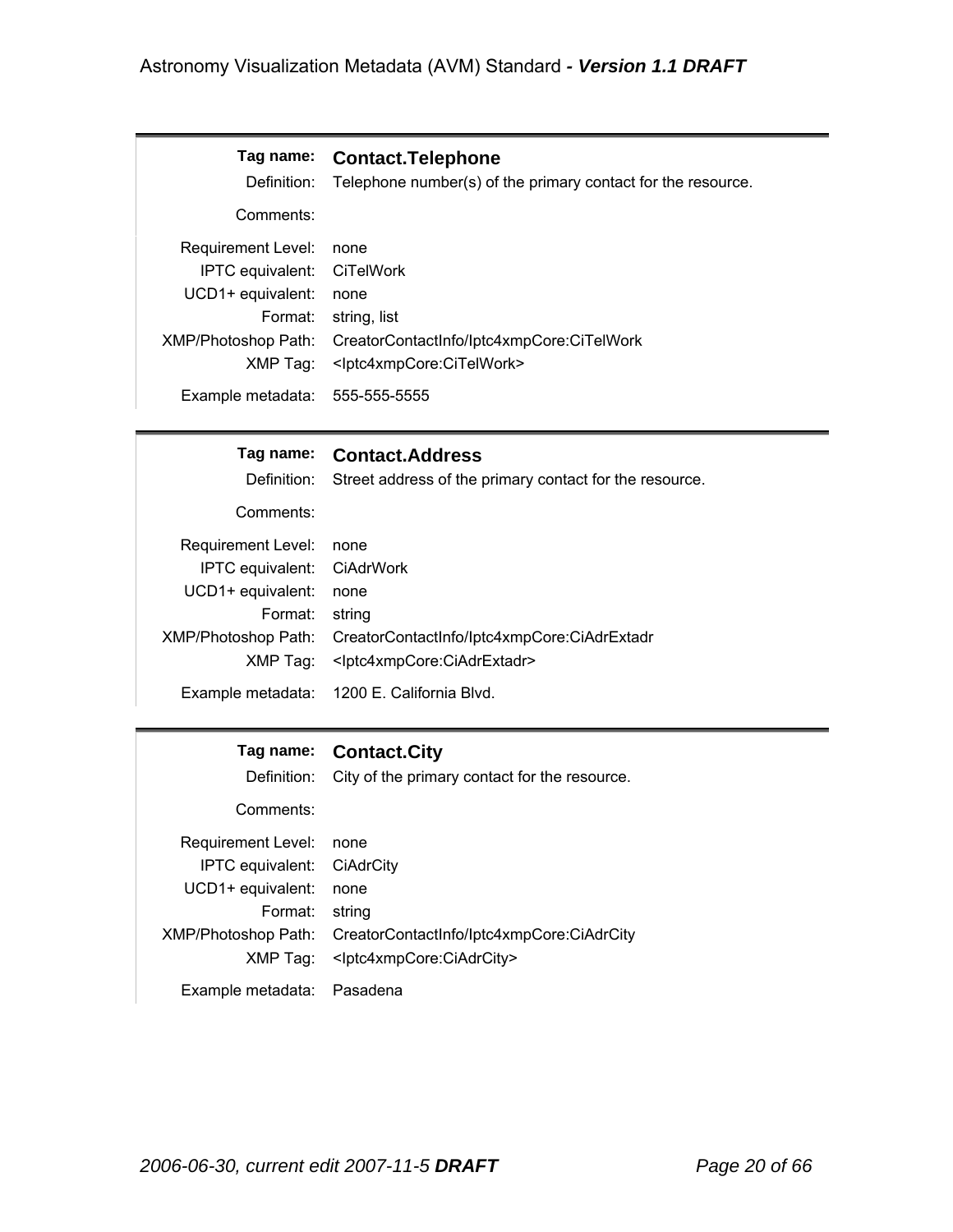| Definition:                  | Tag name: Contact.StateProvince<br>State or province of the primary contact for the resource. |
|------------------------------|-----------------------------------------------------------------------------------------------|
| Comments:                    |                                                                                               |
| Requirement Level:           | none                                                                                          |
| IPTC equivalent: CiAdrRegion |                                                                                               |
| UCD1+ equivalent:            | none                                                                                          |
| Format:                      | string                                                                                        |
| XMP/Photoshop Path:          | CreatorContactInfo/lptc4xmpCore:CiAdrRegion                                                   |
| XMP Tag:                     | <lptc4xmpcore:ciadrregion></lptc4xmpcore:ciadrregion>                                         |
| Example metadata:            | California                                                                                    |

### **Tag name: Contact.PostalCode**

Definition: Zip or postal code of the primary contact for the resource.

Comments:

| Requirement Level: none     |                                                                |
|-----------------------------|----------------------------------------------------------------|
| IPTC equivalent: CiAdrPcode |                                                                |
| UCD1+ equivalent: none      |                                                                |
| Format: string              |                                                                |
|                             | XMP/Photoshop Path: CreatorContactInfo/Iptc4xmpCore:CiAdrPcode |
|                             | XMP Tag: <lptc4xmpcore:ciadrpcode></lptc4xmpcore:ciadrpcode>   |
| Example metadata: 91125     |                                                                |

#### **Tag name: Contact.Country**

Definition: Country of the primary contact for the resource.

Comments:

| Requirement Level: none    |                                                               |
|----------------------------|---------------------------------------------------------------|
| IPTC equivalent: CiAdrCtry |                                                               |
| UCD1+ equivalent: none     |                                                               |
| Format: string             |                                                               |
|                            | XMP/Photoshop Path: CreatorContactInfo/Iptc4xmpCore:CiAdrCtry |
|                            | XMP Tag: <lptc4xmpcore:ciadrctry></lptc4xmpcore:ciadrctry>    |
| Example metadata: USA      |                                                               |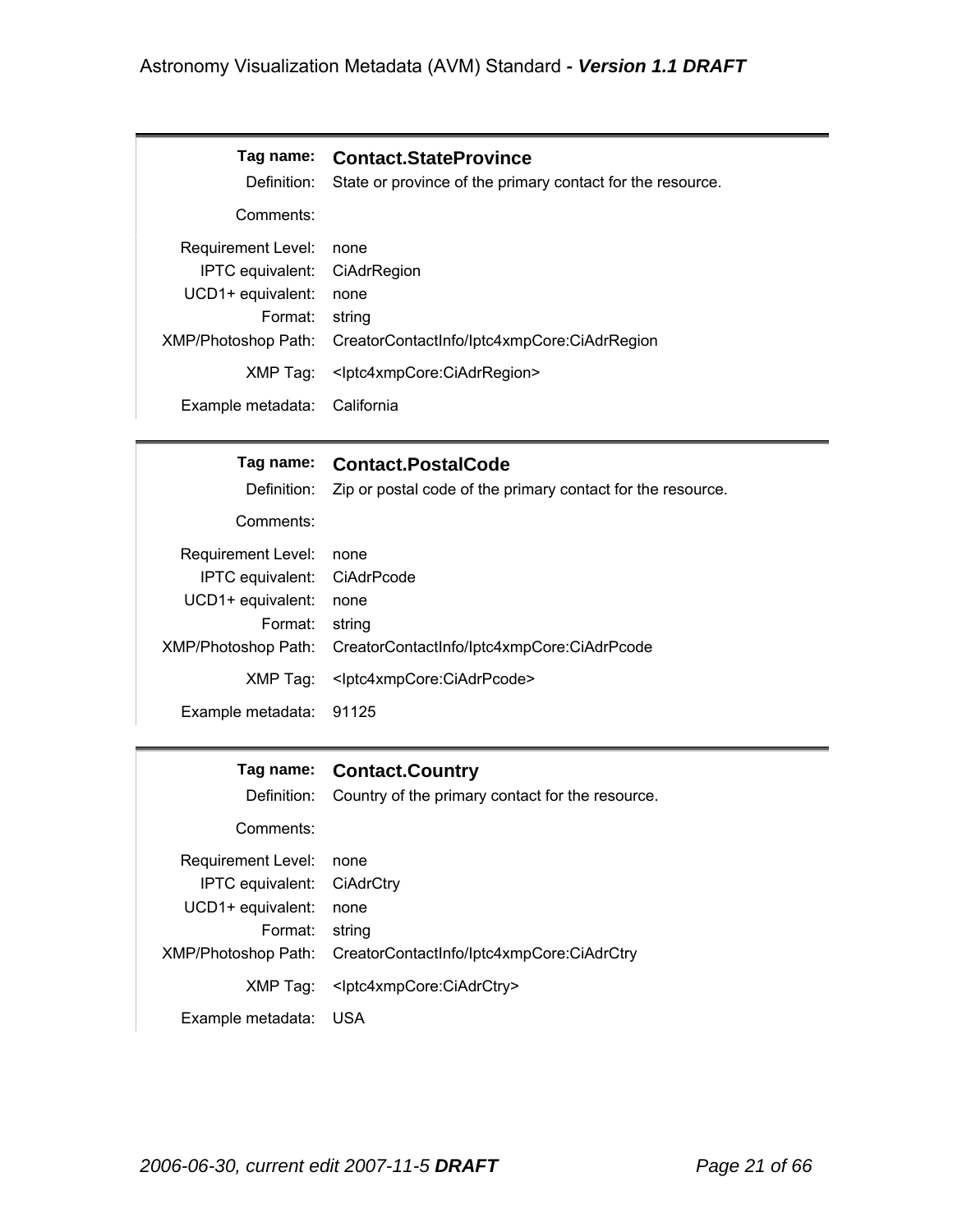| Tag name:<br>Definition:        | <b>Rights</b><br>Copyright and related intellectual property rights description.                                                                                                                                                                                                                                                             |
|---------------------------------|----------------------------------------------------------------------------------------------------------------------------------------------------------------------------------------------------------------------------------------------------------------------------------------------------------------------------------------------|
| Comments:                       | Without copyright and rights management information, the VAMP<br>Archive will not be able to properly and legally serve out images and<br>metadata. At this time, we suggest all images/metadata be Public<br>Domain and free use. Later versions of the AVM may accommodate<br>various digital rights management scenarios and limitations. |
| Requirement Level:              | Required for submission to VAMP Archive                                                                                                                                                                                                                                                                                                      |
| IPTC equivalent:                | RightsUsageTerms                                                                                                                                                                                                                                                                                                                             |
| UCD1+ equivalent:               | none                                                                                                                                                                                                                                                                                                                                         |
| Format:                         | string                                                                                                                                                                                                                                                                                                                                       |
| XMP/Photoshop Path:             | xapRights: Usage Terms                                                                                                                                                                                                                                                                                                                       |
| XMP Tag:                        | <xaprights:usageterms></xaprights:usageterms>                                                                                                                                                                                                                                                                                                |
| Example metadata: Public Domain |                                                                                                                                                                                                                                                                                                                                              |

# *3.2 Content Metadata*

This set of tags contains the contextual information for an image.

| Definition:                | Tag name: Headline                        |
|----------------------------|-------------------------------------------|
| Comments:                  | Short description of the full caption.    |
| Requirement Level:         | For keyword/semantic searching            |
| IPTC equivalent:           | Headline                                  |
| UCD1+ equivalent:          | meta title                                |
| Format:                    | string                                    |
| <b>XMP/Photoshop Path:</b> | photoshop: Headline                       |
| XMP Taq:                   | <photoshop:headline></photoshop:headline> |
| Example metadata:          | Spiral Galaxy NGC 1566 in Doradus.        |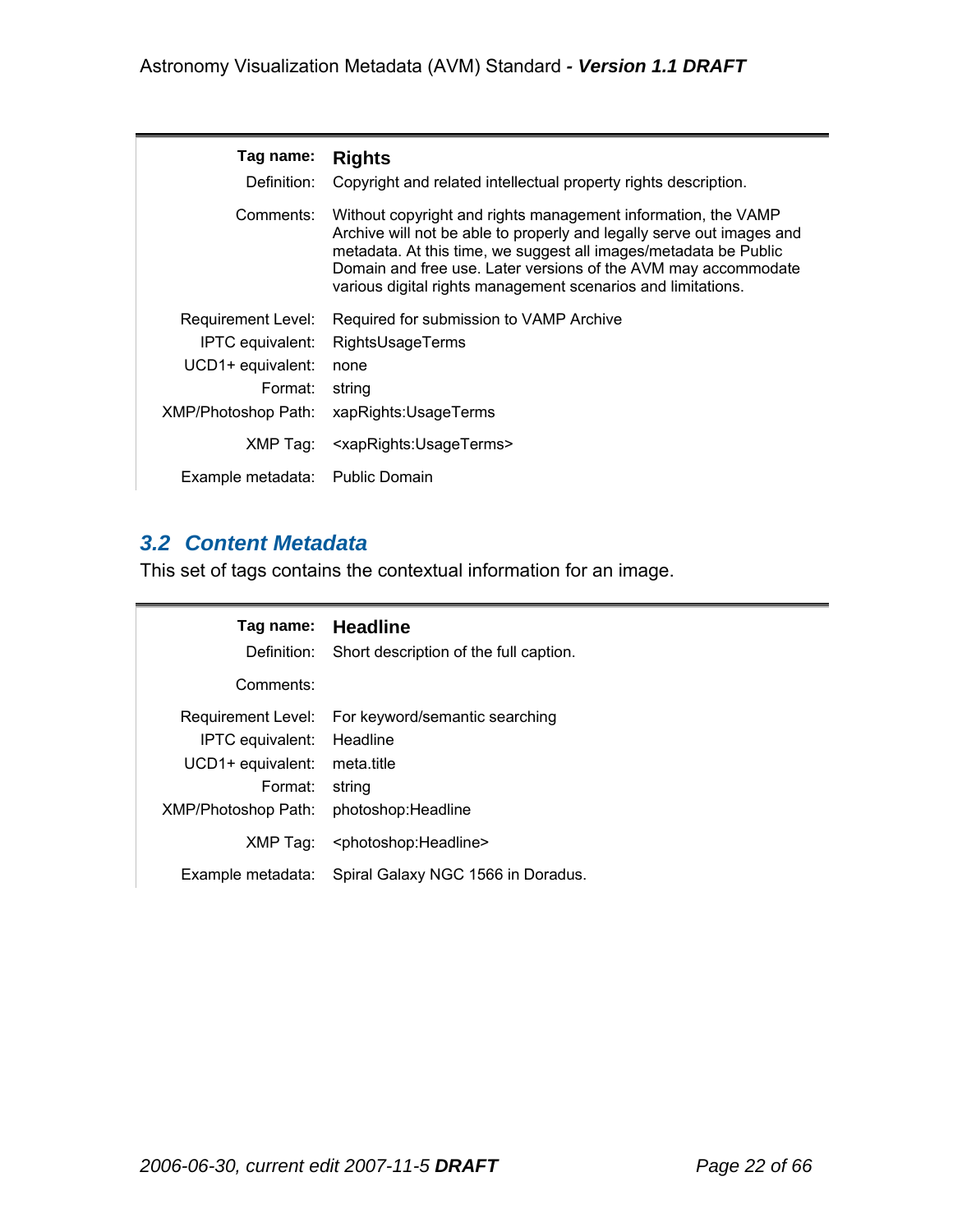| Tag name:<br>Comments:                 | Title<br>Definition: General descriptive title given to the image resource. |
|----------------------------------------|-----------------------------------------------------------------------------|
| IPTC equivalent:<br>UCD1+ equivalent:  | Requirement Level: For keyword/semantic searching                           |
| Format: string<br>XMP/Photoshop Path:  | dc:title                                                                    |
| XMP Tag:<br>Example metadata: NGC 1566 | <dc:title></dc:title>                                                       |

# **Tag name: Subject.Category**

Definition: The type(s) of object or objects in the resource. If objects can be placed into multiple categories in the taxonomy they should all be listed. The controlled vocabulary is listed in Appendix A.

Comments:

|                                      | Requirement Level: For keyword/semantic searching      |
|--------------------------------------|--------------------------------------------------------|
| <b>IPTC</b> equivalent:              | none                                                   |
| UCD1+ equivalent:                    | none                                                   |
| Format:                              | string, list, controlled vocabulary                    |
| <b>XMP/Photoshop Path:</b>           | none                                                   |
|                                      | XMP Tag: <avm:subject.category></avm:subject.category> |
| Example metadata: C.5.1.1; C.5.3.2.2 |                                                        |

#### **Tag name: Subject.Name**

| Definition:         | Proper names/catalog numbers for key objects in the image field.                                                                                                                                                                                                                                                                                    |
|---------------------|-----------------------------------------------------------------------------------------------------------------------------------------------------------------------------------------------------------------------------------------------------------------------------------------------------------------------------------------------------|
| Comments:           | This should include any common or proper names (e.g. Mars; Whirlpool<br>Galaxy; Orion Nebula) as well as common catalog identifiers. For deep-<br>sky objects this should include common catalog identifiers (e.g. M 82;<br>NGC 7337; IC 342). Such identifiers should be obtained from services<br>like Simbad or NED (for extragalactic objects). |
| Requirement Level:  | For keyword/semantic searching                                                                                                                                                                                                                                                                                                                      |
| IPTC equivalent:    | Keywords                                                                                                                                                                                                                                                                                                                                            |
| UCD1+ equivalent:   | meta.id                                                                                                                                                                                                                                                                                                                                             |
| Format:             | string, list                                                                                                                                                                                                                                                                                                                                        |
| XMP/Photoshop Path: | xap ns dc:subject                                                                                                                                                                                                                                                                                                                                   |
| XMP Tag:            | <dc:subject></dc:subject>                                                                                                                                                                                                                                                                                                                           |
| Example metadata:   | NGC 1566                                                                                                                                                                                                                                                                                                                                            |

*2006-06-30, current edit 2007-11-5 DRAFT Page 23 of 66*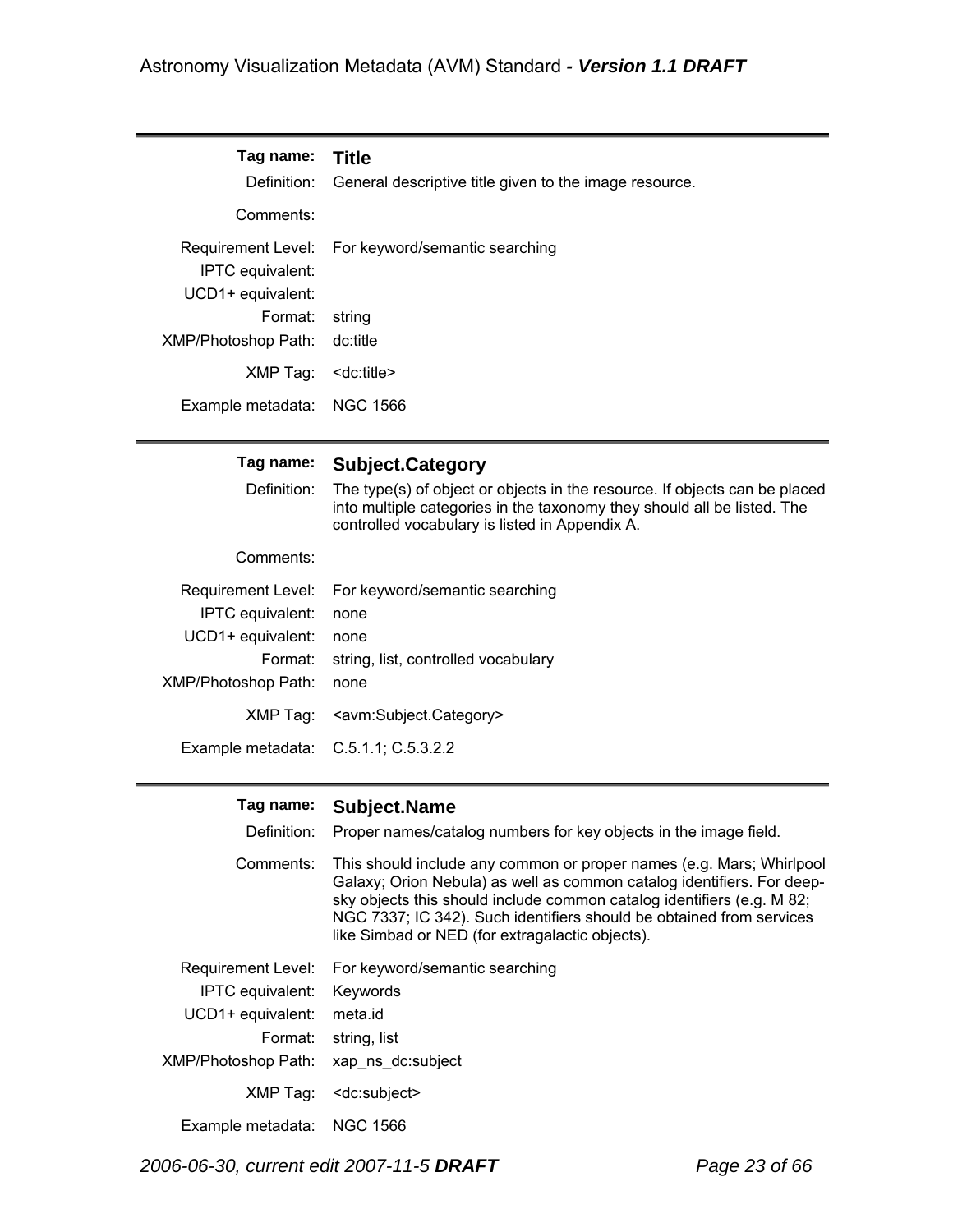| Tag name:<br>Definition:   | <b>Description</b><br>Full caption and related description text for the image resource.                                                                                                                                                                       |
|----------------------------|---------------------------------------------------------------------------------------------------------------------------------------------------------------------------------------------------------------------------------------------------------------|
| Comments:                  |                                                                                                                                                                                                                                                               |
| Requirement Level:         | For keyword/semantic searching                                                                                                                                                                                                                                |
| IPTC equivalent:           | Description                                                                                                                                                                                                                                                   |
| UCD1+ equivalent:          | meta.note                                                                                                                                                                                                                                                     |
| Format:                    | string                                                                                                                                                                                                                                                        |
| <b>XMP/Photoshop Path:</b> | xap ns dc:description                                                                                                                                                                                                                                         |
| XMP Tag:                   | <dc:description></dc:description>                                                                                                                                                                                                                             |
| Example metadata:          | This beautiful spiral galaxy NGC 1566, located approximately 60 million<br>light-years away in the constellation Dorado was captured by the<br>Spitzer Infrared Nearby Galaxies Survey (SINGS) Legacy Project using<br>the telescope's Infrared Array Camera. |

| Tag name:<br>Definition:<br>Comments: | <b>ReferenceURL</b><br>Webpage containing more information about this specific image. |
|---------------------------------------|---------------------------------------------------------------------------------------|
| Requirement Level:                    | none                                                                                  |
| IPTC equivalent:                      | none                                                                                  |
| UCD1+ equivalent:                     | meta.ref.url                                                                          |
| Format:                               | URL                                                                                   |
| XMP/Photoshop Path:                   | none                                                                                  |
| XMP Tag:                              | <avm:referenceurl></avm:referenceurl>                                                 |
| Example metadata:                     | http://gallery.spitzer.caltech.edu/Imagegallery/image.php?image_name<br>$=$ sig05-013 |

| Tag name:<br>Definition:           | <b>Credit</b><br>The minimum information that the Publisher would like to see<br>mentioned when the resource is used. |
|------------------------------------|-----------------------------------------------------------------------------------------------------------------------|
| Comments:                          | It is mandatory for users of the resource to mention the <b>Credit</b> in the<br>end-product. See also Rights.        |
| Requirement Level:                 | Required for submission to VAMP Archive                                                                               |
| IPTC equivalent:                   | Provider                                                                                                              |
| UCD1+ equivalent:                  | meta.curation                                                                                                         |
| Format:                            | string                                                                                                                |
| <b>XMP/Photoshop Path:</b>         | photoshop:Credit                                                                                                      |
| XMP Tag:                           | <photoshop:credit></photoshop:credit>                                                                                 |
| Example metadata: NASA/JPL-Caltech |                                                                                                                       |

*2006-06-30, current edit 2007-11-5 DRAFT Page 24 of 66*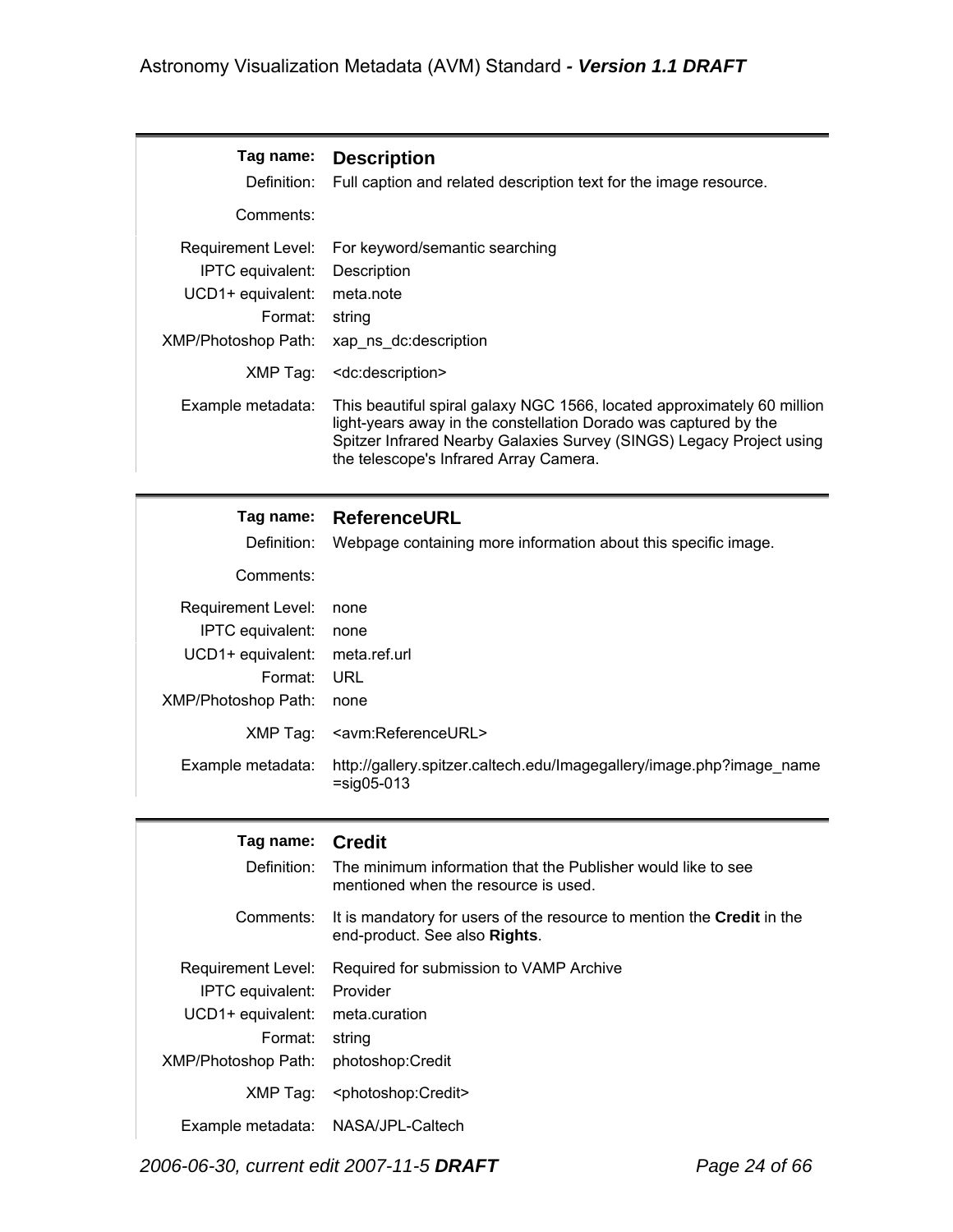| Tag name:<br>Definition:                                                | <b>Date</b><br>Date that the resource was created or made available. (YYYY-MM-DD).                                     |
|-------------------------------------------------------------------------|------------------------------------------------------------------------------------------------------------------------|
| Comments:                                                               | Also known in daily use as release date (note that this is distinct from<br>the observation date, Temporal.StartTime). |
| Requirement Level:<br>IPTC equivalent: DateCreated<br>UCD1+ equivalent: | none<br>time.release                                                                                                   |
| Format:<br>XMP/Photoshop Path:                                          | string<br>photoshop:DateCreated                                                                                        |
| XMP Tag:                                                                | <photoshop:datecreated></photoshop:datecreated>                                                                        |
| Example metadata:                                                       | 2005-09-15                                                                                                             |

| Taq name:                                                   | ID                                                                                                                  |
|-------------------------------------------------------------|---------------------------------------------------------------------------------------------------------------------|
| Definition:                                                 | This is an identifier for the resource that is unique to the creator.                                               |
| Comments:                                                   | This tag will be better defined once the VAMP Archive & Service is built<br>and more technical specifics are known. |
| Requirement Level:<br>IPTC equivalent:<br>UCD1+ equivalent: | Required for submission to VAMP Archive<br>none<br>none                                                             |
| Format:<br>XMP/Photoshop Path:                              | string<br>none                                                                                                      |
| XMP Tag:                                                    | <avm:id></avm:id>                                                                                                   |
| Example metadata:                                           | sig05-013                                                                                                           |

| Tag name:                  | <b>Type</b>                                                              |
|----------------------------|--------------------------------------------------------------------------|
| Definition:                | The type of resource. The controlled vocabulary is listed in Appendix A. |
| Comments:                  |                                                                          |
| Requirement Level:         | none                                                                     |
| IPTC equivalent:           | none                                                                     |
| UCD1+ equivalent:          | none                                                                     |
| Format:                    | string, controlled vocabulary                                            |
| <b>XMP/Photoshop Path:</b> | none                                                                     |
| XMP Tag:                   | <avm:type></avm:type>                                                    |
| Example metadata:          | Observation                                                              |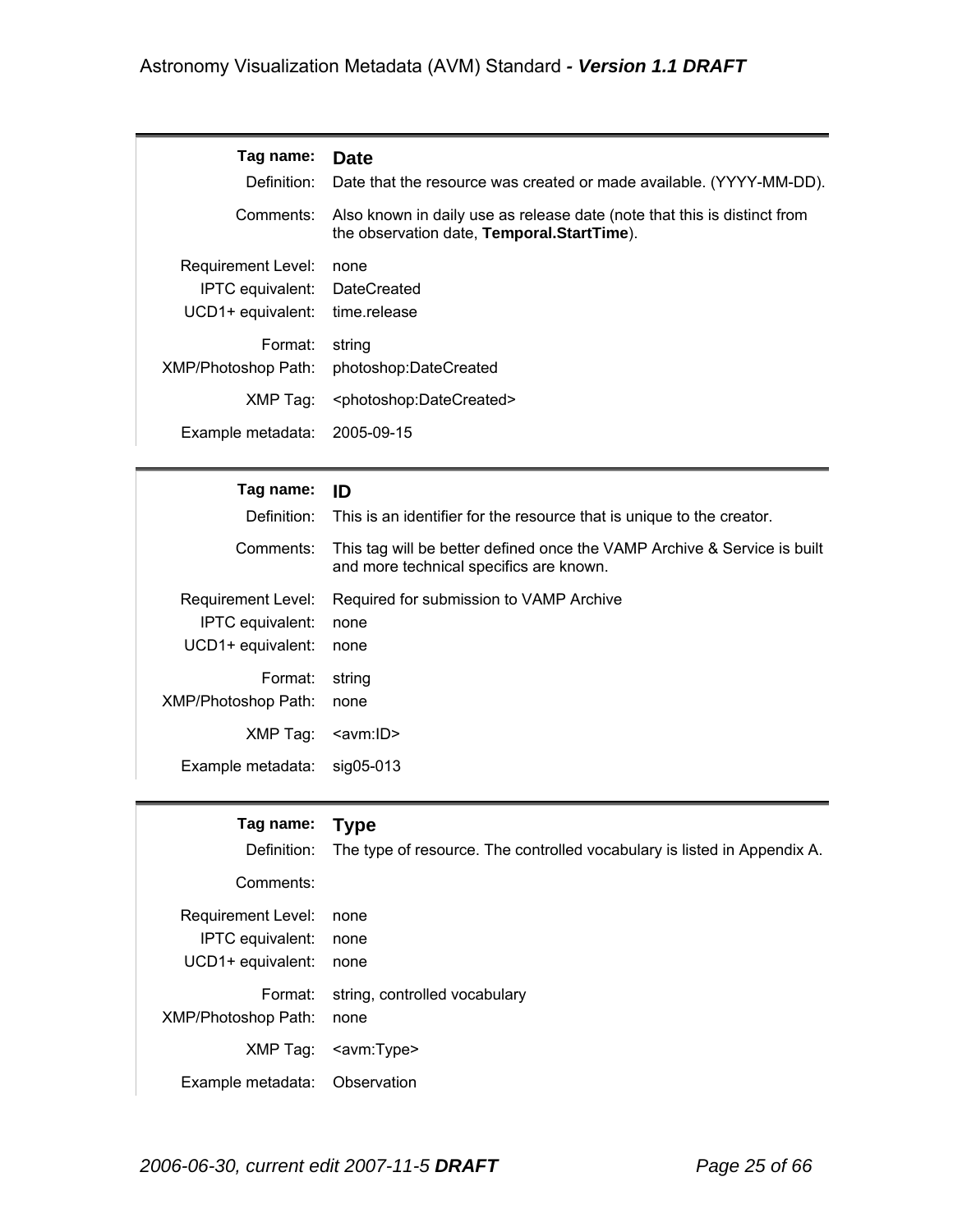| Tag name:<br>Definition:                                                  | Image.ProductQuality<br>Qualitative image quality assessment. Image. Product Quality is<br>chosen from a pre-defined list. The controlled vocabulary is listed in<br>Appendix A. |
|---------------------------------------------------------------------------|----------------------------------------------------------------------------------------------------------------------------------------------------------------------------------|
| Comments:                                                                 |                                                                                                                                                                                  |
| <b>Requirement Level:</b><br><b>IPTC</b> equivalent:<br>UCD1+ equivalent: | none<br>none<br>none                                                                                                                                                             |
| Format:<br>XMP/Photoshop Path:                                            | string, controlled vocabulary<br>none                                                                                                                                            |
| XMP Tag:                                                                  | <avm:image.productquality></avm:image.productquality>                                                                                                                            |
| Example metadata:                                                         | Good                                                                                                                                                                             |

## *3.3 Observation Metadata*

The information in this section characterizes the observational data of source datasets used to create the publication-quality image. These include the data sources (facility, instruments, etc), the geometric projection on the sky, and the wavelength/color assignments used for composite images.

Much of this data can be derived from information in the FITS headers of the source data. However, if multiple datasets are combined for a color image, each of the list-ordered tags must have the information for each color channel assigned in the correct order. For instance, for a simple 3-channel RGB image, the **Spectral.ColorAssignment** tag may be set to "Red; Green; Blue" and subsequent list-ordered tags should identify the contents of the red, green, and blue channels respectively.

Note that if WCS coordinate data is extracted directly from the FITS header, the solution will have to be re-derived if the image is cropped and/or rotated.

If the image is resized after the WCS solution is derived (but without further cropping/rotation), the projection solution is still valid, though the **Spatial.Scale**, **Spatial.ReferencePixel**, and will no longer correspond directly to the image. These values may be rescaled using the ratio of **Spatial.ReferenceDimension** (the image dimension for which the WCS solution is valid) and **File.Dimension** (the actual dimensions of the image). This situation can occur if the original source image is resized and saved with the existing AVM metadata intact.

Please see Appendix C for detailed information, definitions and arguments on the WCS representation in the AVM.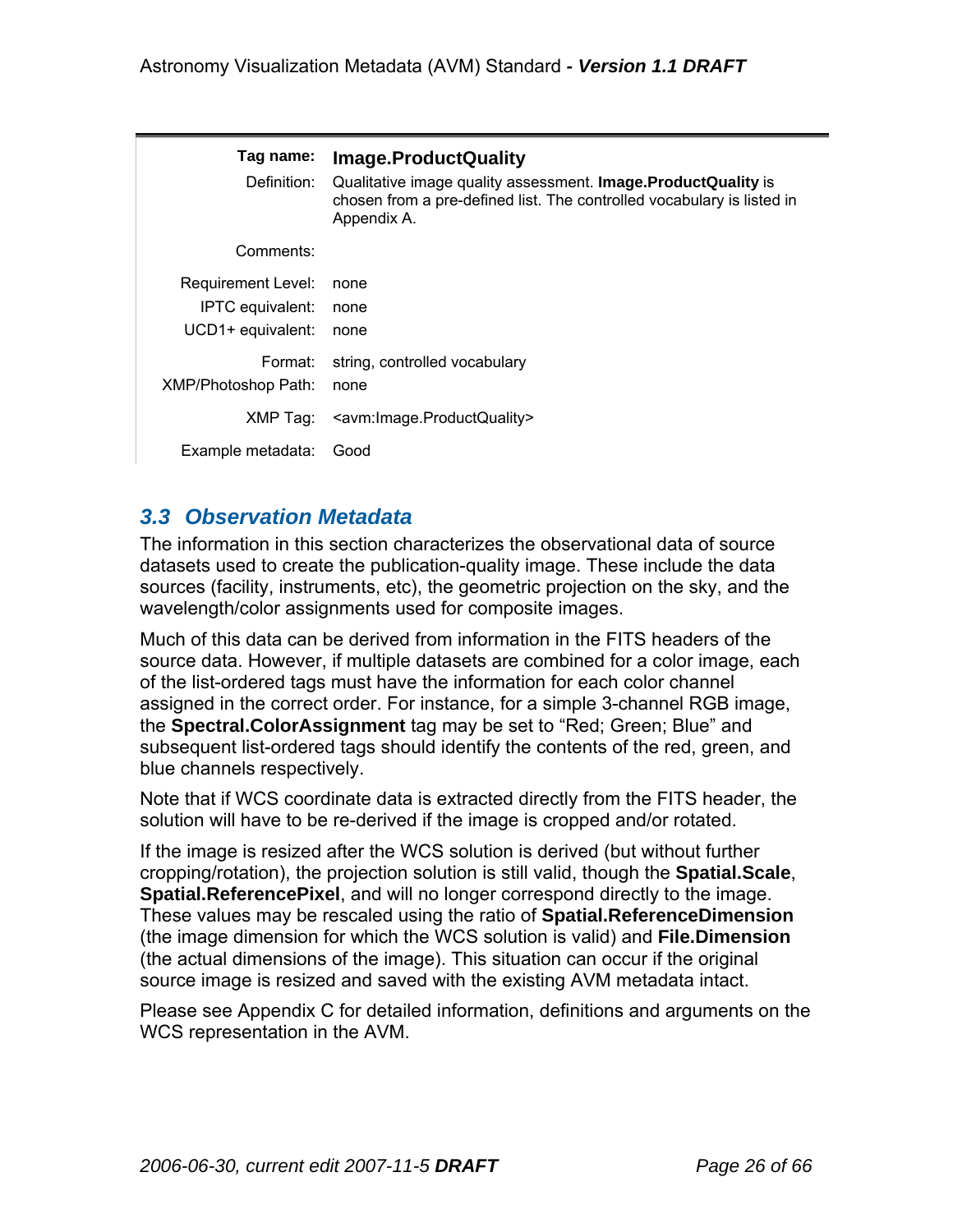| Tag name:           | <b>Facility</b>                                                                                            |
|---------------------|------------------------------------------------------------------------------------------------------------|
| Definition:         | Telescopes or observatories used for the observations.                                                     |
| Comments:           | For this keyword, the list should reference facilities in order of the<br>elements in the composite image. |
| Requirement Level:  | For keyword/semantic searching                                                                             |
| IPTC equivalent:    | none                                                                                                       |
| UCD1+ equivalent:   | instr.tel                                                                                                  |
| Format:             | string, list-ordered                                                                                       |
| XMP/Photoshop Path: | none                                                                                                       |
| XMP Taq:            | <avm:facility></avm:facility>                                                                              |
| Example metadata:   | Spitzer;Spitzer;Spitzer;Spitzer                                                                            |

| Tag name:<br>Comments:                | <b>Instrument</b><br>Definition: Instrument used to collect the data. One Instrument per exposure. |
|---------------------------------------|----------------------------------------------------------------------------------------------------|
| IPTC equivalent:<br>UCD1+ equivalent: | Requirement Level: For keyword/semantic searching<br>none<br>instr                                 |
| Format:<br><b>XMP/Photoshop Path:</b> | string, list-ordered<br>none                                                                       |
| XMP Tag:                              | <avm:instrument></avm:instrument>                                                                  |
|                                       | Example metadata: IRAC;IRAC;IRAC;IRAC                                                              |

| Tag name:<br>Definition:                                           | <b>Spectral.ColorAssignment</b><br>The output color that is assigned to an exposure. One<br>Spectral. Color Assignment per exposure. The controlled vocabulary is<br>listed in Appendix A. |
|--------------------------------------------------------------------|--------------------------------------------------------------------------------------------------------------------------------------------------------------------------------------------|
| Comments:                                                          |                                                                                                                                                                                            |
| <b>Requirement Level:</b><br>IPTC equivalent:<br>UCD1+ equivalent: | none<br>none<br>none                                                                                                                                                                       |
| Format:<br>XMP/Photoshop Path:                                     | string, list-ordered, controlled vocabulary<br>none                                                                                                                                        |
| XMP Tag:                                                           | <avm:spectral.colorassignment></avm:spectral.colorassignment>                                                                                                                              |
|                                                                    | Example metadata: Blue; Green; Red; Red                                                                                                                                                    |

*2006-06-30, current edit 2007-11-5 DRAFT Page 27 of 66*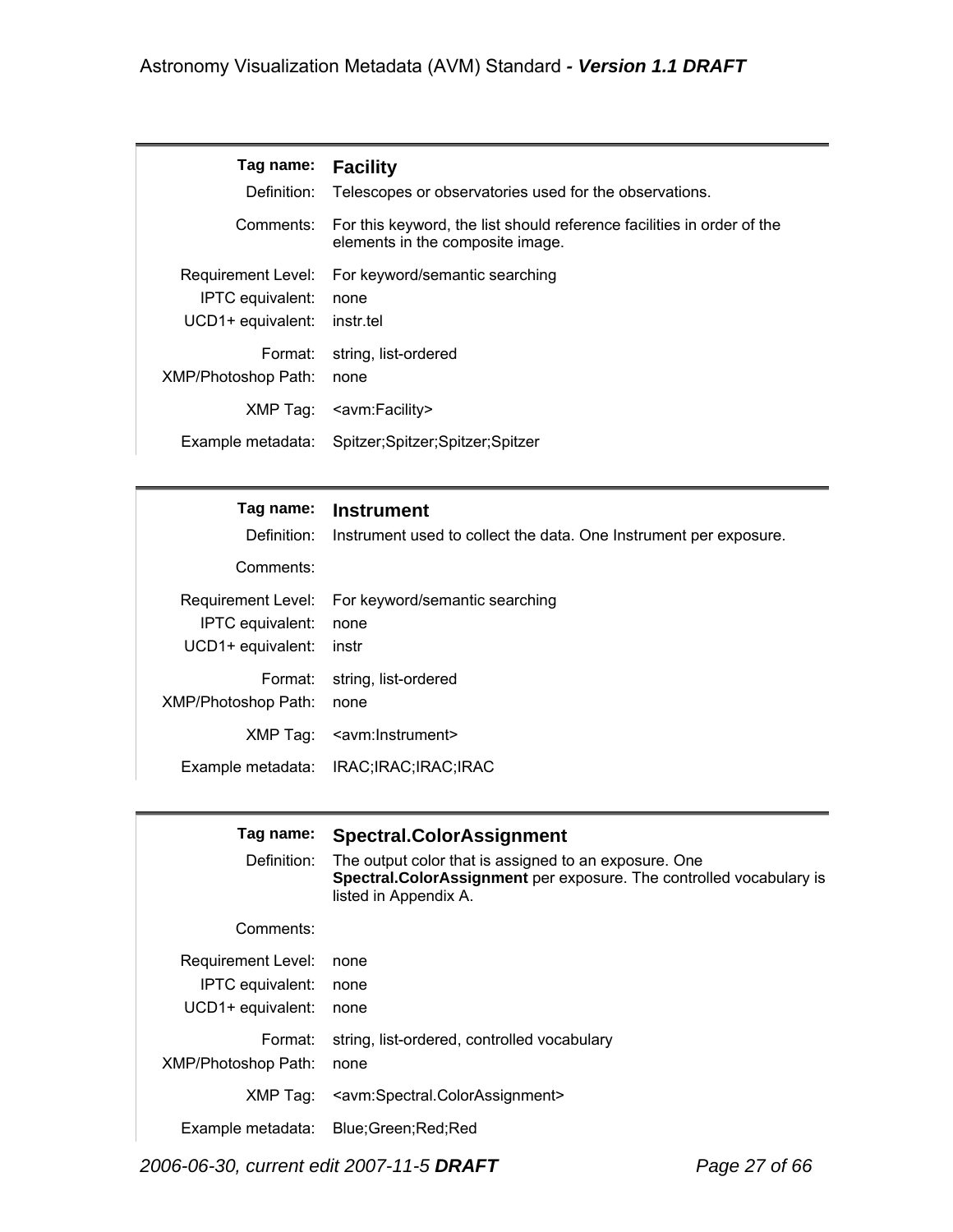| Tag name:<br>Definition:                                    | <b>Spectral.Band</b><br>Waveband of the component exposure from a pre-defined list defining<br>the general part of the spectrum covered. One Spectral. Band per<br>exposure.                                                                                                                                                                   |
|-------------------------------------------------------------|------------------------------------------------------------------------------------------------------------------------------------------------------------------------------------------------------------------------------------------------------------------------------------------------------------------------------------------------|
| Comments:                                                   | The elements in the list should be in the same ordering as for Facility<br>and Instrument above to specifically identify each contributing image in<br>a color composite. This list specifically includes text descriptors of the<br>band such as e.g. Radio, Optical, Gamma-ray etc. Consult Appendix A<br>for specific options for this tag. |
| Requirement Level:<br>IPTC equivalent:<br>UCD1+ equivalent: | none<br>none<br>em.xx The UCD em.xx refers to one of the following: em.radio, em.mm,<br>em.IR, em.opt, em.UV, em.X-ray, em.gamma.                                                                                                                                                                                                              |
| Format:<br><b>XMP/Photoshop Path:</b>                       | string, list-ordered, controlled vocabulary<br>none                                                                                                                                                                                                                                                                                            |
| XMP Tag:                                                    | <avm:spectral.band></avm:spectral.band>                                                                                                                                                                                                                                                                                                        |
| Example metadata:                                           | Infrared; Infrared; Infrared; Infrared                                                                                                                                                                                                                                                                                                         |

| Tag name:<br>Definition:                                    | Spectral.Bandpass<br>Bandpass of the individual exposure. One Spectral. Bandpass per<br>exposure.                                                                                                                                                                                                                                                                      |
|-------------------------------------------------------------|------------------------------------------------------------------------------------------------------------------------------------------------------------------------------------------------------------------------------------------------------------------------------------------------------------------------------------------------------------------------|
| Comments:                                                   | This free-form string allows the spectral coverage to be identified more<br>precisely. Ideally this should refer to commonly used bandpasses (e.g.<br>B, V, R, I, J, H, K, etc.), specific line excitations or transitions (H-alpha,<br>SIII, CO(3-2), etc.), or if appropriate, instrument specific channels or<br>filters (only if no other descriptor is adequate). |
| Requirement Level:<br>IPTC equivalent:<br>UCD1+ equivalent: | none<br>none<br>em.xx.yy E.g. em.IR.3-4um. See The UCD1+ controlled vocabulary<br>Version 1.23                                                                                                                                                                                                                                                                         |
| Format:<br><b>XMP/Photoshop Path:</b>                       | string, list-ordered<br>none                                                                                                                                                                                                                                                                                                                                           |
| XMP Tag:                                                    | <avm:spectral.bandpass></avm:spectral.bandpass>                                                                                                                                                                                                                                                                                                                        |
| Example metadata:                                           | Near-infrared: Near-infrared: Near-infrared: Near-infrared                                                                                                                                                                                                                                                                                                             |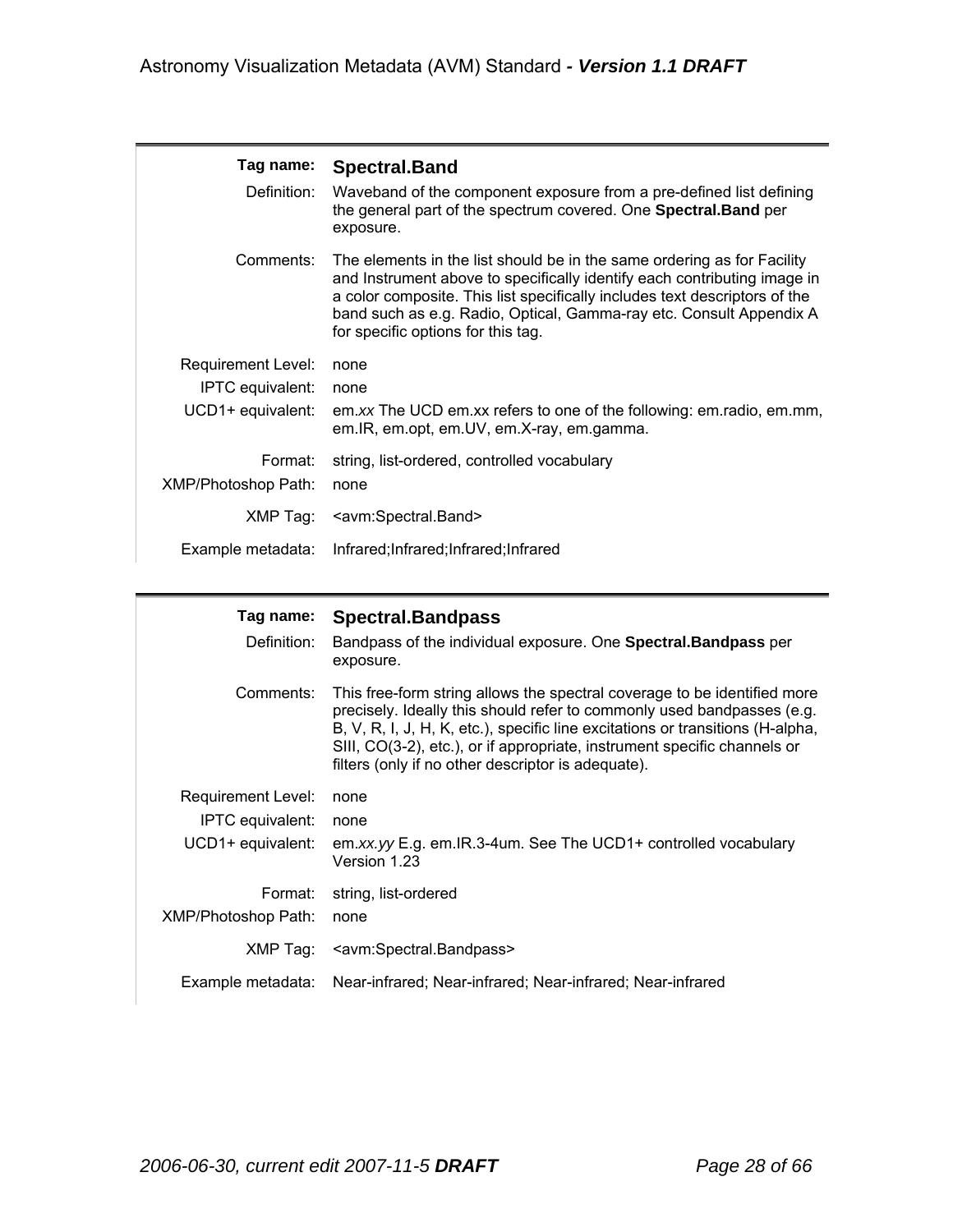| Tag name:<br>Definition:                                                         | Spectral.CentralWavelength<br>Central wavelength of the filter used for the individual exposure<br>measured in nanometers. One Spectral.CentralWavelength per<br>exposure. |
|----------------------------------------------------------------------------------|----------------------------------------------------------------------------------------------------------------------------------------------------------------------------|
| Comments:                                                                        |                                                                                                                                                                            |
| <b>Requirement Level:</b><br>IPTC equivalent:<br>UCD1+ equivalent: em.wl.central | none<br>none                                                                                                                                                               |
| Format:<br><b>XMP/Photoshop Path:</b>                                            | float, list-ordered<br>none                                                                                                                                                |
| XMP Tag:                                                                         | <avm:spectral.centralwavelength></avm:spectral.centralwavelength>                                                                                                          |
| Example metadata:                                                                | 3600:4500:5800:8000                                                                                                                                                        |

| Tag name:<br>Definition:                                    | <b>Spectral.Notes</b><br>Free-text field to allow for more detailed discussions of bandpasses and<br>color mappings.                                                                                                                                                                                                                                                |
|-------------------------------------------------------------|---------------------------------------------------------------------------------------------------------------------------------------------------------------------------------------------------------------------------------------------------------------------------------------------------------------------------------------------------------------------|
| Comments:                                                   |                                                                                                                                                                                                                                                                                                                                                                     |
| Requirement Level:<br>IPTC equivalent:<br>UCD1+ equivalent: | none<br>none<br>none                                                                                                                                                                                                                                                                                                                                                |
| Format:<br>XMP/Photoshop Path:                              | string<br>none                                                                                                                                                                                                                                                                                                                                                      |
| XMP Tag:                                                    | <avm:spectral.notes></avm:spectral.notes>                                                                                                                                                                                                                                                                                                                           |
| Example metadata:                                           | The SINGS image is a four-channel false-color composite, where blue<br>indicates emission at 3.6 microns, green corresponds to 4.5 microns,<br>and red to 5.8 and 8.0 microns. The contribution from starlight<br>(measured at 3.6 microns) in this picture has been subtracted from the<br>5.8 and 8 micron images to enhance the visibility of the dust features. |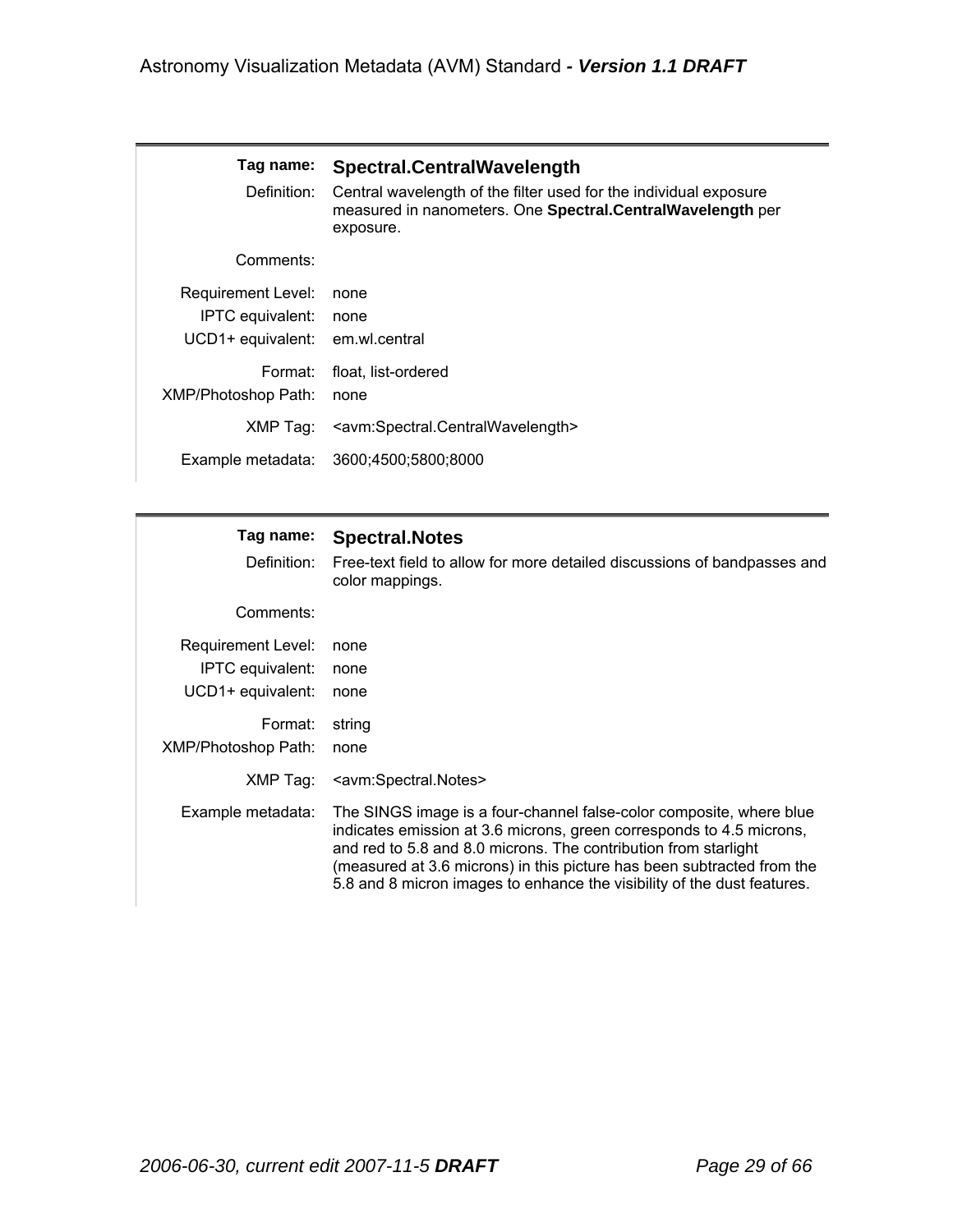| Definition:                                                        | Tag name: Temporal.StartTime<br>Start time of the exposure in ISO 8601 format YYYY-MM-DD-HHMM<br>[UT]. One Temporal.StartTime per exposure. |
|--------------------------------------------------------------------|---------------------------------------------------------------------------------------------------------------------------------------------|
| Comments:                                                          | This field can be populated from the FITS keyword DATE-OBS.                                                                                 |
| <b>Requirement Level:</b><br>IPTC equivalent:<br>UCD1+ equivalent: | none<br>none<br>time.start                                                                                                                  |
| Format:<br><b>XMP/Photoshop Path:</b>                              | string, list-ordered<br>none                                                                                                                |
| XMP Tag:                                                           | <avm:temporal.starttime></avm:temporal.starttime>                                                                                           |
| Example metadata:                                                  | 2002-12-21-0900; 2002-12-21-0900; 2002-12-21-0900; 2002-12-21-<br>0900                                                                      |

| Definition:                                                 | Tag name: Temporal.IntegrationTime<br>The exposure time in seconds. One <b>Temporal.Integration Time</b> per<br>exposure.                                                                                                        |
|-------------------------------------------------------------|----------------------------------------------------------------------------------------------------------------------------------------------------------------------------------------------------------------------------------|
| Comments:                                                   | This is usually a more interesting quantity for general purposes than<br>specific stop time, and more meaningful if the start time is only known<br>approximately. This field can be populated from the FITS keyword<br>EXPTIME. |
| Requirement Level:<br>IPTC equivalent:<br>UCD1+ equivalent: | none<br>none<br>time.interval or obs.exposure                                                                                                                                                                                    |
| Format:<br>XMP/Photoshop Path:                              | float, list-ordered<br>none                                                                                                                                                                                                      |
| XMP Tag:                                                    | <avm:temporal.integrationtime></avm:temporal.integrationtime>                                                                                                                                                                    |
| Example metadata: $10:10:10:10$                             |                                                                                                                                                                                                                                  |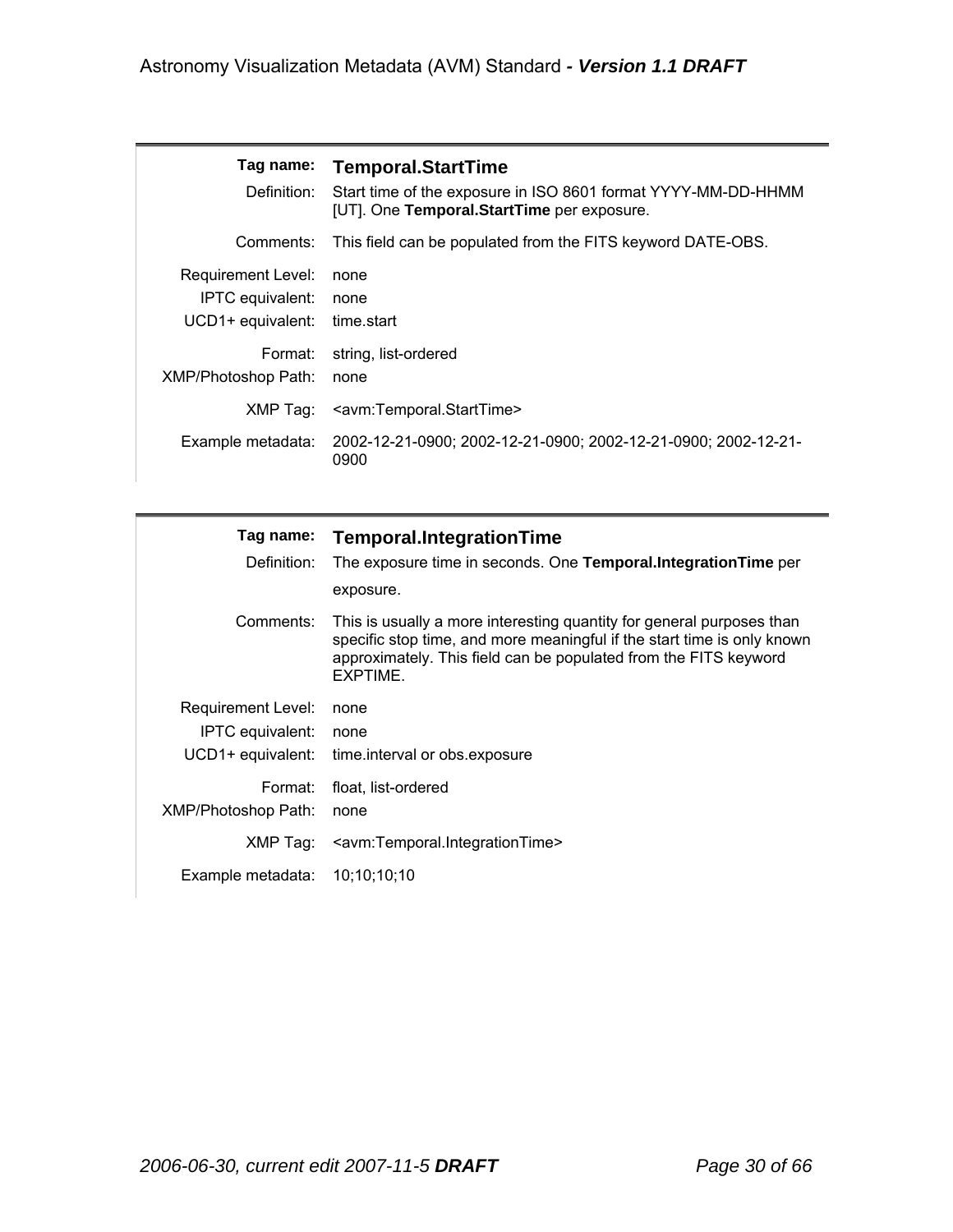| Tag name:<br>Definition:                                                      | <b>DatasetID</b><br>VO-compliant reference to the dataset (the exposure) used to construct<br>the final image (if available). The format is<br>[ivo://AuthorityID/ResourceKey]. One DatasetID per exposure. |
|-------------------------------------------------------------------------------|-------------------------------------------------------------------------------------------------------------------------------------------------------------------------------------------------------------|
| Comments:                                                                     |                                                                                                                                                                                                             |
| <b>Requirement Level:</b><br>IPTC equivalent:<br>UCD1+ equivalent: time.start | none<br>none                                                                                                                                                                                                |
| Format:<br><b>XMP/Photoshop Path:</b>                                         | URI, list-ordered<br>none                                                                                                                                                                                   |
| XMP Taq:                                                                      | <avm:datasetid></avm:datasetid>                                                                                                                                                                             |
| Example metadata: a1;a2;a3;a4                                                 |                                                                                                                                                                                                             |

| Tag name:<br>Definition:                                           | <b>Spatial.CoordinateFrame</b><br>Coordinate system reference frame. Spatial.CoordinateFrame should<br>be chosen from a pre-defined list.              |
|--------------------------------------------------------------------|--------------------------------------------------------------------------------------------------------------------------------------------------------|
| Comments:                                                          | This field would be populated from the FITS keyword: CFRAME.<br>Options include FK5, GAL etc. Consult Appendix A for specific options<br>for this tag. |
| Requirement Level:<br><b>IPTC</b> equivalent:<br>UCD1+ equivalent: | Required for cone search<br>none<br>pos.frame                                                                                                          |
| Format:<br>XMP/Photoshop Path:                                     | string, controlled vocabulary<br>none                                                                                                                  |
| XMP Tag:                                                           | <avm:spatial.coordinateframe></avm:spatial.coordinateframe>                                                                                            |
| Example metadata:                                                  | <b>ICRS</b>                                                                                                                                            |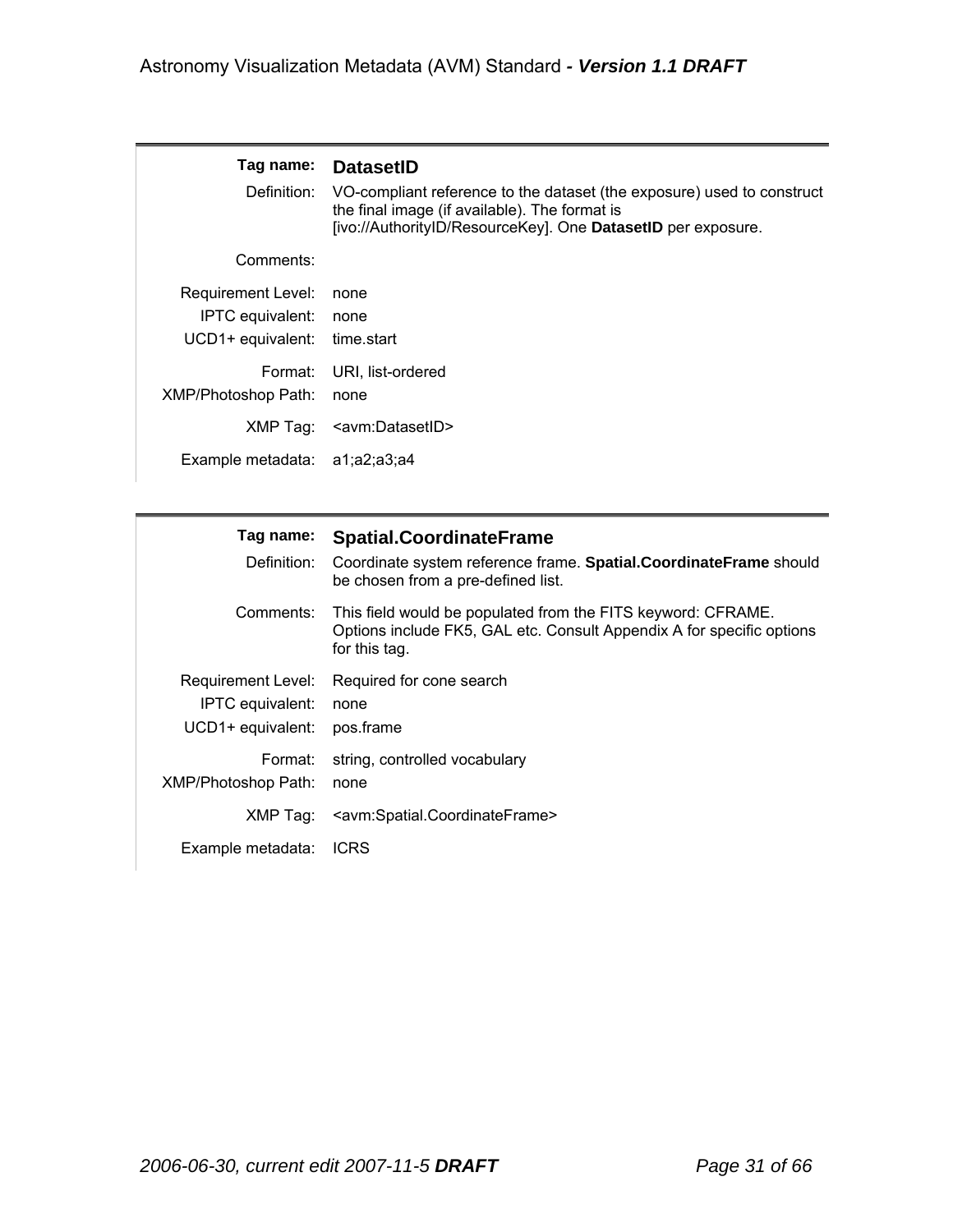| Tag name: Spatial. Equinox |
|----------------------------|
|                            |

| Definition:                | Equinox for Spatial.CoordinateFrame                                                                                                      |
|----------------------------|------------------------------------------------------------------------------------------------------------------------------------------|
| Comments:                  | This field would be populated from the FITS keyword: Equinox. It<br>usually defaults to J2000, except that the default for FK4 is B1950. |
| Requirement Level:         | Required for cone search                                                                                                                 |
| IPTC equivalent:           | none                                                                                                                                     |
| UCD1+ equivalent:          | time.equinox or time.epoch                                                                                                               |
| Format:                    | string                                                                                                                                   |
| <b>XMP/Photoshop Path:</b> | none                                                                                                                                     |
| XMP Tag:                   | <avm:spatial.equinox></avm:spatial.equinox>                                                                                              |
| Example metadata:          | 2000.0                                                                                                                                   |

| Definition:                                                 | Tag name: Spatial.ReferenceValue<br>Reference coordinates (RA and Dec) for the image (2 element list in<br>decimal degrees).                                                                                                         |
|-------------------------------------------------------------|--------------------------------------------------------------------------------------------------------------------------------------------------------------------------------------------------------------------------------------|
| Comments:                                                   | This and subsequent <b>Coverage.Spatial</b> tags deviate from existing VO<br>standards for sky coordinates to more closely follow standards for FITS<br>Keywords. This field would be populated from the FITS keywords:<br>CRVAL1.2. |
| Requirement Level:<br>IPTC equivalent:<br>UCD1+ equivalent: | Required for cone search<br>none<br>pos.wcs.crval                                                                                                                                                                                    |
| Format:<br><b>XMP/Photoshop Path:</b>                       | float, $list(2)$<br>none                                                                                                                                                                                                             |
| XMP Tag:                                                    | <avm:spatial.referencevalue></avm:spatial.referencevalue>                                                                                                                                                                            |
|                                                             | Example metadata: 65.0696476555; 54.9319798442                                                                                                                                                                                       |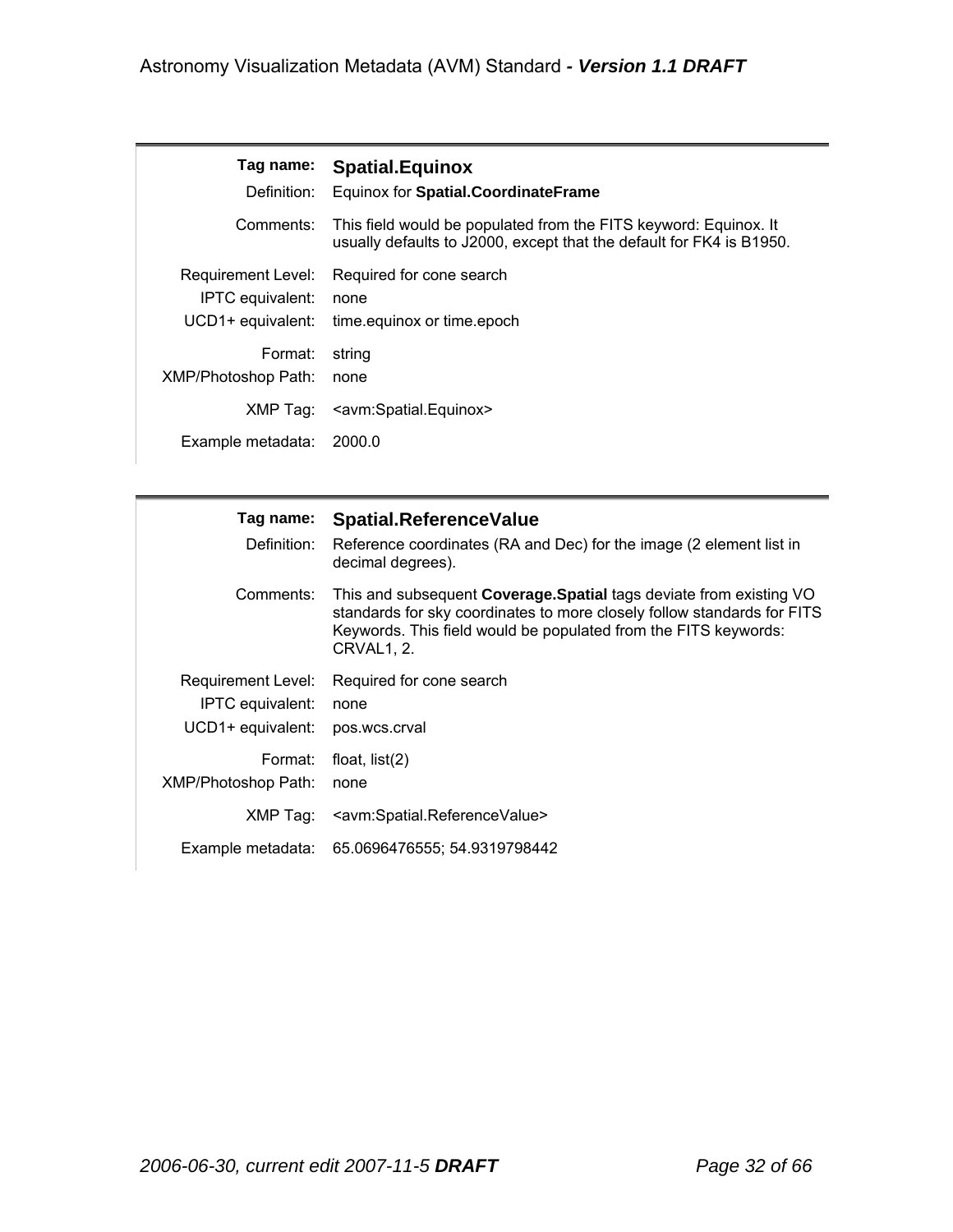| Tag name:                  | <b>Spatial.ReferenceDimension</b>                                 |
|----------------------------|-------------------------------------------------------------------|
| Definition:                | Size of the image in pixels (2 element list).                     |
| Comments:                  | FITS Keywords: NAXIS1,2 (also equivalent to image dimensions).    |
| Requirement Level:         | Required for placement on sky grid                                |
| IPTC equivalent:           | none                                                              |
| UCD1+ equivalent:          | pos.wcs.naxis                                                     |
| Format:                    | float, $list(2)$                                                  |
| <b>XMP/Photoshop Path:</b> | none                                                              |
| XMP Tag:                   | <avm:spatial.referencedimension></avm:spatial.referencedimension> |
| Example metadata:          | 974:974                                                           |

| Tag name:<br>Definition:                                           | <b>Spatial.ReferencePixel</b><br>X, Y coordinates of the pixel in the image to which the reference<br>coordinate (Spatial.ReferenceValue) refers (2 element list). |
|--------------------------------------------------------------------|--------------------------------------------------------------------------------------------------------------------------------------------------------------------|
| Comments:                                                          | FITS Keywords: CRPIX1,2; In many common FITS files the reference<br>pixel is not the centre pixel in the image.                                                    |
| <b>Requirement Level:</b><br>IPTC equivalent:<br>UCD1+ equivalent: | Required for placement on sky grid<br>none<br>pos.wcs.crpix                                                                                                        |
| Format:<br>XMP/Photoshop Path:                                     | float, $list(2)$<br>none                                                                                                                                           |
| XMP Tag:                                                           | <avm:spatial.referencepixel></avm:spatial.referencepixel>                                                                                                          |
| Example metadata:                                                  | 616.293197632; 346.155345917                                                                                                                                       |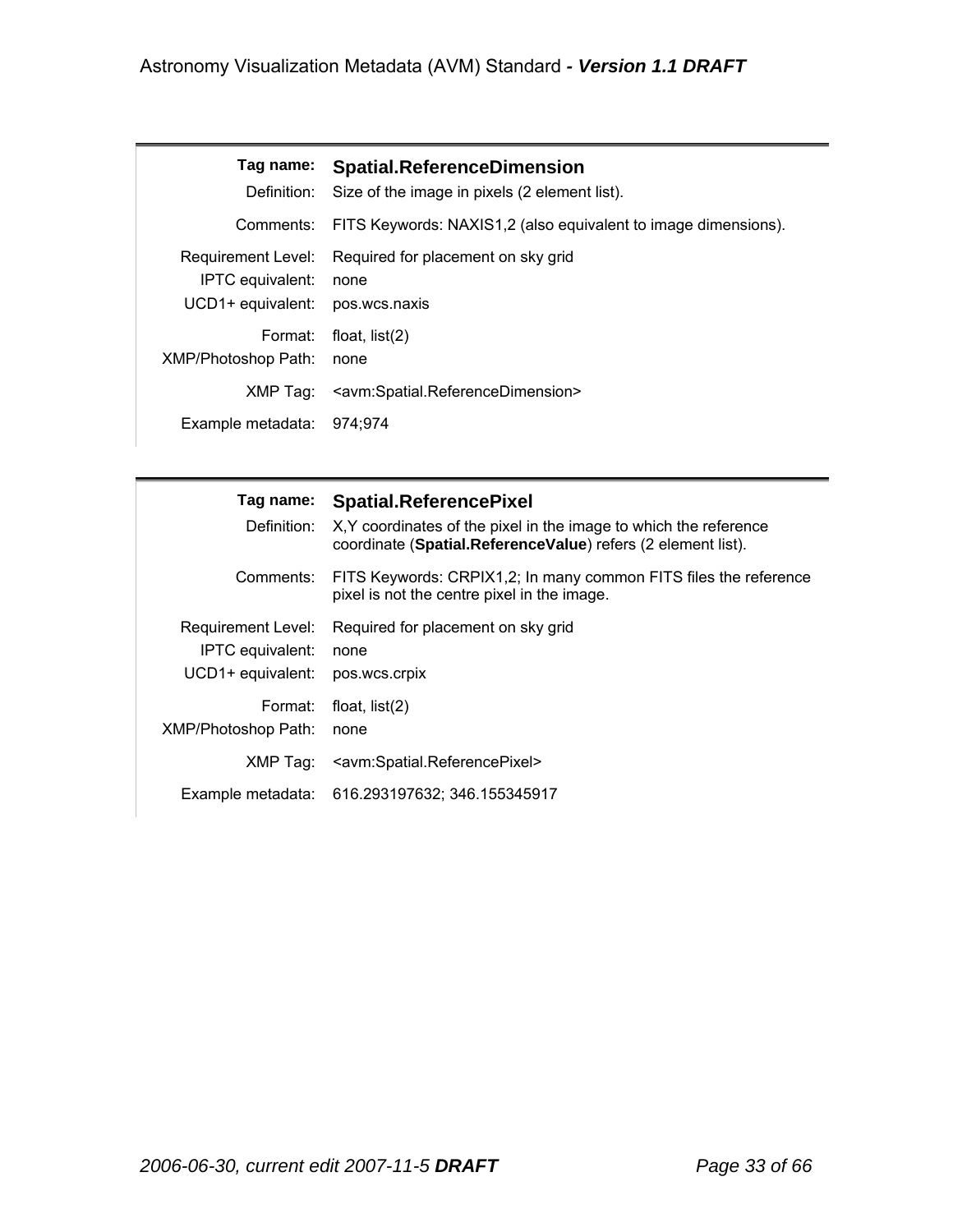| Tag name:                  | <b>Spatial.Scale</b>                                                                                                                                  |
|----------------------------|-------------------------------------------------------------------------------------------------------------------------------------------------------|
| Definition:                | Spatial scale of the image in number of degrees/pixel (2 element list).                                                                               |
| Comments:                  | FITS Keywords: CDELT1, CDELT2 (or derived from CD matrix). Is<br>required for Simple Image Access operation (as per SIA Specification v.<br>$(1.0)$ . |
| Requirement Level:         | Required for placement on sky grid                                                                                                                    |
| <b>IPTC</b> equivalent:    | none                                                                                                                                                  |
| UCD1+ equivalent:          | pos.wcs.scale                                                                                                                                         |
| Format:                    | float, $list(2)$                                                                                                                                      |
| <b>XMP/Photoshop Path:</b> | none                                                                                                                                                  |
| XMP Tag:                   | <avm:spatial.scale></avm:spatial.scale>                                                                                                               |
|                            | Example metadata: -0.000208670950176; 0.000208670950176                                                                                               |

| Tag name:           | <b>Spatial.Rotation</b>                                                                                                                                                                                                                                                                                                                                                     |
|---------------------|-----------------------------------------------------------------------------------------------------------------------------------------------------------------------------------------------------------------------------------------------------------------------------------------------------------------------------------------------------------------------------|
| Definition:         | Position angle of the Y axis in degrees measured east from north.                                                                                                                                                                                                                                                                                                           |
| Comments:           | FITS Keywords: CROT1,2 (the FITS standard allows for two values, but<br>typically only one is used). Sky rotation is measured east from north<br>which, for astronomical images, is counter-clockwise (east and west are<br>reversed in a sky projection compared to a map projection). Is required<br>for Simple Image Access operation (as per SIA Specification v. 1.0). |
| Requirement Level:  | Required for placement on sky grid                                                                                                                                                                                                                                                                                                                                          |
| IPTC equivalent:    | none                                                                                                                                                                                                                                                                                                                                                                        |
| UCD1+ equivalent:   | none                                                                                                                                                                                                                                                                                                                                                                        |
| Format:             | float                                                                                                                                                                                                                                                                                                                                                                       |
| XMP/Photoshop Path: | none                                                                                                                                                                                                                                                                                                                                                                        |
| XMP Tag:            | <avm:spatial.rotation></avm:spatial.rotation>                                                                                                                                                                                                                                                                                                                               |
| Example metadata:   | -124.205032386                                                                                                                                                                                                                                                                                                                                                              |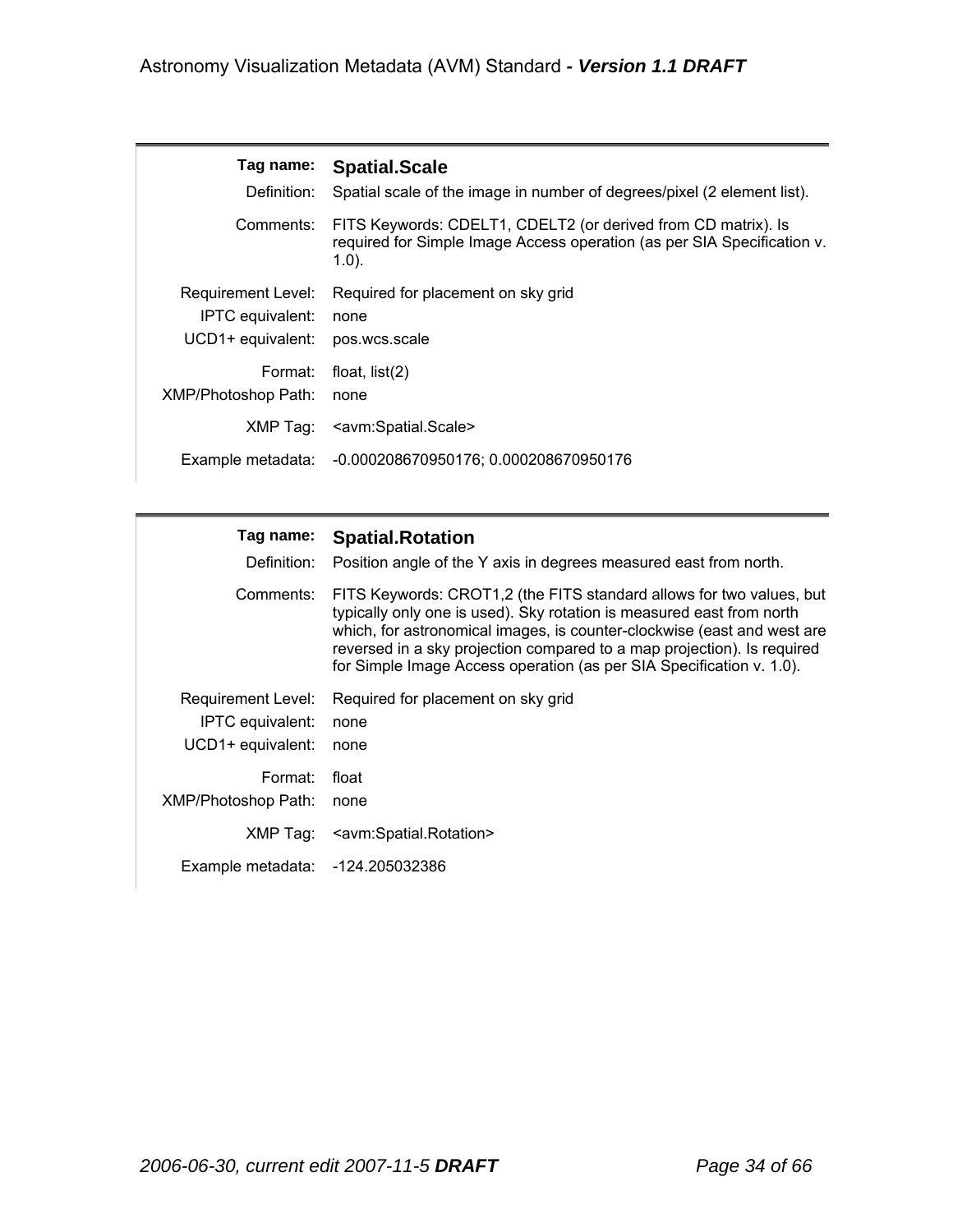| Tag name:<br>Definition:                                           | <b>Spatial.CoordsystemProjection</b><br>A combination of the coordinate system and the projection of the<br>image.                                                                                                                                                                 |  |
|--------------------------------------------------------------------|------------------------------------------------------------------------------------------------------------------------------------------------------------------------------------------------------------------------------------------------------------------------------------|--|
| Comments:                                                          | Typical projections include "TAN", "SIN", "CAR" (Cartesian flat<br>projection) and "AIT" (AITOFF equal-area all-sky), among others. This<br>keyword is derived from the contents of the standard FITS Keywords:<br>CTYPE1,2. Consult Appendix A for specific options for this tag. |  |
| Requirement Level:<br><b>IPTC</b> equivalent:<br>UCD1+ equivalent: | Required for placement on sky grid<br>none<br>pos.wcs.ctype                                                                                                                                                                                                                        |  |
| Format:<br>XMP/Photoshop Path:                                     | string, controlled vocabulary<br>none                                                                                                                                                                                                                                              |  |
| XMP Tag:                                                           | <avm:spatial.coordinatesystemprojection></avm:spatial.coordinatesystemprojection>                                                                                                                                                                                                  |  |
| Example metadata:                                                  | <b>TAN</b>                                                                                                                                                                                                                                                                         |  |

| Definition:                | Tag name: Spatial.Quality<br>This qualitatively describes the reliability of the spatial coordinate<br>information in this metadata. Spatial.Quality should be chosen from a<br>pre-defined list.                                                                                                             |
|----------------------------|---------------------------------------------------------------------------------------------------------------------------------------------------------------------------------------------------------------------------------------------------------------------------------------------------------------|
| Comments:                  | This value needs to be set by the user; it should default to a null<br>(undefined) value unless the user specifically indicates otherwise (even<br>if the WCS coordinates have been read in from the FITS file, rotation<br>and cropping frequently follow, invalidating the WCS solution. Values<br>include: |
|                            | • Full – Verified full WCS information (though may exclude CD<br>matrix)<br>• Position - Spatial.ReferenceValue describes a coordinate<br>contained somewhere within the image; other WCS info is<br>approximate or unreliable                                                                                |
| Requirement Level:         | Required for placement on sky grid                                                                                                                                                                                                                                                                            |
| <b>IPTC</b> equivalent:    | none                                                                                                                                                                                                                                                                                                          |
| UCD1+ equivalent:          | pos.wcs.cdmatrix                                                                                                                                                                                                                                                                                              |
| Format:                    | string, controlled vocabulary                                                                                                                                                                                                                                                                                 |
| <b>XMP/Photoshop Path:</b> | none                                                                                                                                                                                                                                                                                                          |
| XMP Tag:                   | <avm:spatial.quality></avm:spatial.quality>                                                                                                                                                                                                                                                                   |
| Example metadata:          | Full                                                                                                                                                                                                                                                                                                          |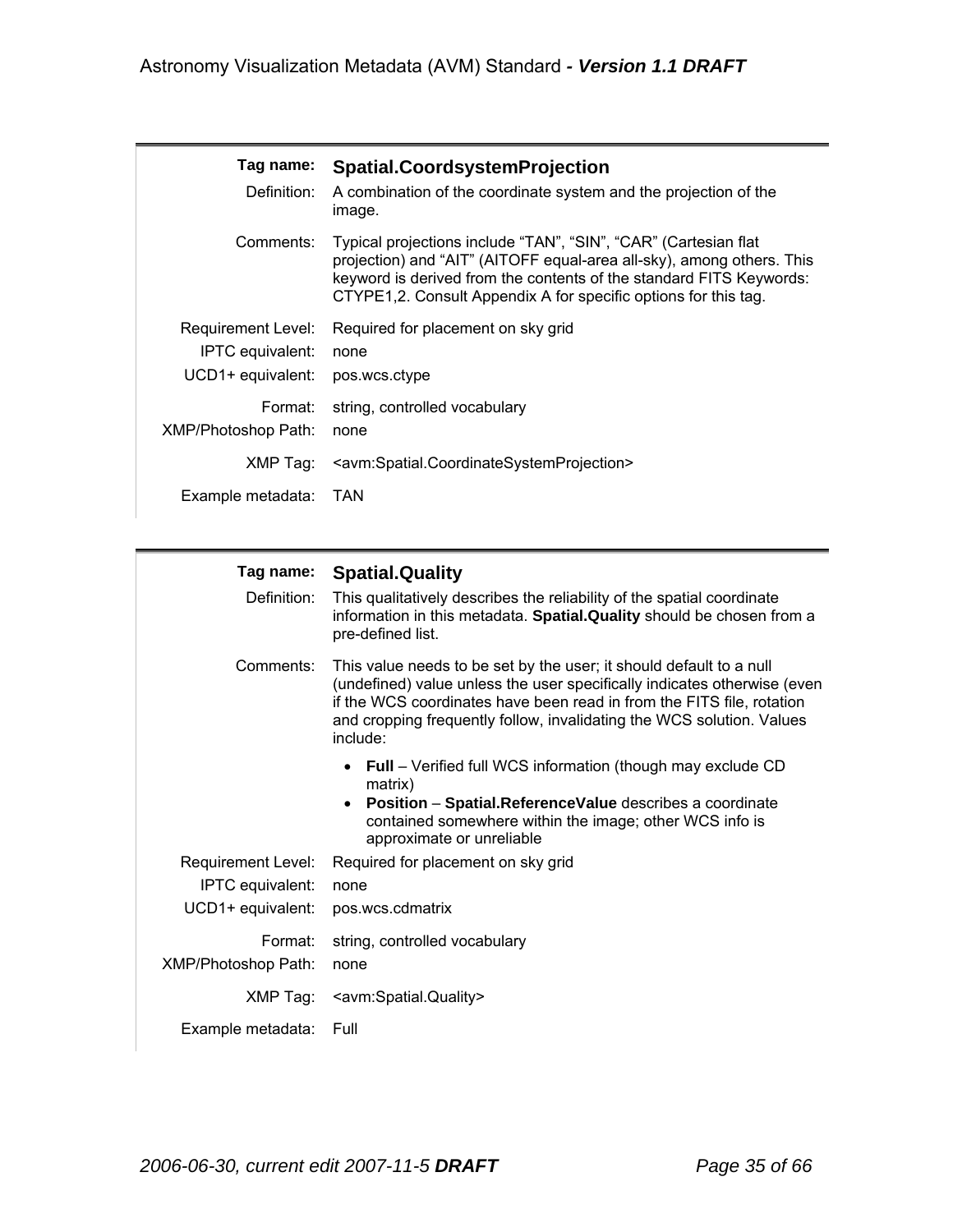| Tag name:<br>Definition: | <b>Spatial.Notes</b><br>Free-text description to expand further on coordinates/geometry of<br>image.                                                                                                                             |
|--------------------------|----------------------------------------------------------------------------------------------------------------------------------------------------------------------------------------------------------------------------------|
| Comments:                | This field can be used to include human-friendly descriptions of the<br>image geometry (e.g. "RA=2h23m15.2s, Dec=-25d15m22s, field of<br>view = $22 \times 15$ arcmin, north is 37 degrees clockwise from up").                  |
| Requirement Level:       | none                                                                                                                                                                                                                             |
| <b>IPTC</b> equivalent:  | none                                                                                                                                                                                                                             |
| UCD1+ equivalent:        | none                                                                                                                                                                                                                             |
| Format:                  | string                                                                                                                                                                                                                           |
| XMP/Photoshop Path:      | none                                                                                                                                                                                                                             |
| XMP Tag:                 | <avm:spatial.notes></avm:spatial.notes>                                                                                                                                                                                          |
| Example metadata:        | FOV: 12.19 x 12.19 arcminutes; Ref coordinate: 4h20m16.72s -<br>54d55m55.13s; derived from astrometry.net file sig05-013.fits; These<br>coordinates had the y-reference pixel correction as well as the CD<br>Matrix correction. |

# *3.4 Publisher Metadata*

This set of metadata will be defined by the VAMP Archive and ingest service. Each content provider will have a unique **Publisher** and **PublisherID** which will link to the **ResourceID** and **ResourceURL**. Various methods of validation may be employed and content providers will receive **Publisher** information upon registration with the VAMP Archive.

| Tag name:                                                          | <b>Publisher</b><br>Definition: Publisher of the resource    |
|--------------------------------------------------------------------|--------------------------------------------------------------|
| Comments:                                                          | Examples of a Publisher include a person or an organization. |
| <b>Requirement Level:</b><br>IPTC equivalent:<br>UCD1+ equivalent: | none<br>none<br>meta.curation                                |
| Format:<br><b>XMP/Photoshop Path:</b>                              | string<br>none                                               |
|                                                                    | XMP Tag: <avm:publisher></avm:publisher>                     |
| Example metadata:                                                  | Spitzer Space Telescope                                      |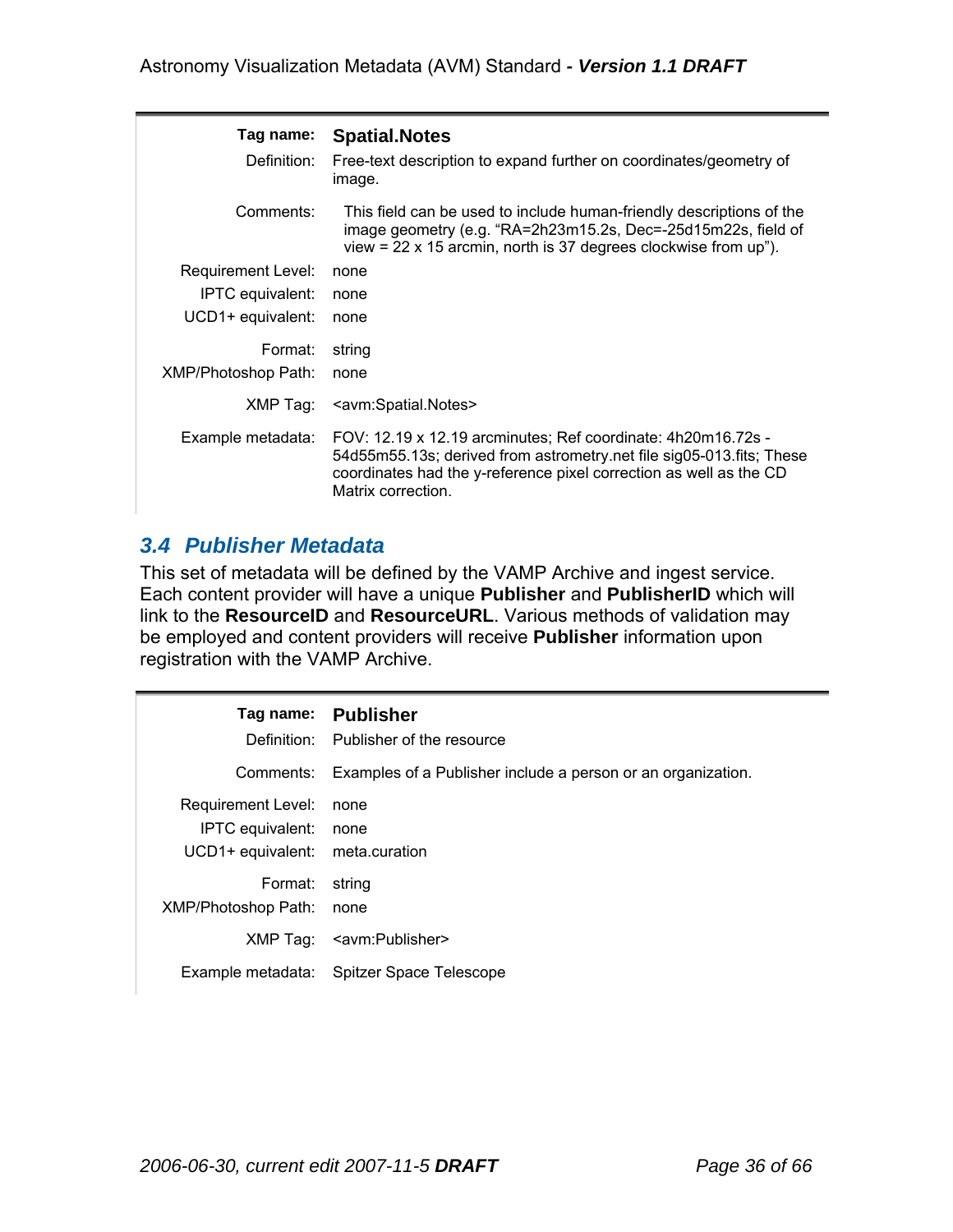| Tag name:<br>Definition:        | <b>PublisherID</b><br>ID of publisher registered as VAMP providers.                                                                |
|---------------------------------|------------------------------------------------------------------------------------------------------------------------------------|
| Comments:                       | For instance a simple sign-up sheet on a central server. <b>PublisherID</b> is<br>required if the data should be part of the VAMP. |
| <b>Requirement Level:</b>       | none                                                                                                                               |
| IPTC equivalent:                | none                                                                                                                               |
| UCD1+ equivalent: meta.curation |                                                                                                                                    |
| Format:                         | URL                                                                                                                                |
| XMP/Photoshop Path:             | none                                                                                                                               |
| XMP Tag:                        | <avm:publisherid></avm:publisherid>                                                                                                |
| Example metadata:               |                                                                                                                                    |

| Tag name:<br>Definition:                                    | <b>ResourcelD</b><br>This identifies a specific "instance" of a resource; e.g. one image in one<br>file format at one resolution. This allows the same resource (image) to<br>be offered in different formats and resolutions. Together with the<br>PublisherID, each registered resource is uniquely identified in the<br>database |
|-------------------------------------------------------------|-------------------------------------------------------------------------------------------------------------------------------------------------------------------------------------------------------------------------------------------------------------------------------------------------------------------------------------|
| Comments:                                                   | This tag will be better defined once the VAMP Archive & Service is built<br>and more technical specifics are known.                                                                                                                                                                                                                 |
| Requirement Level:<br>IPTC equivalent:<br>UCD1+ equivalent: | Required for submission to VAMP Archive<br>none<br>none                                                                                                                                                                                                                                                                             |
| Format:<br><b>XMP/Photoshop Path:</b>                       | string<br>none                                                                                                                                                                                                                                                                                                                      |
| XMP Tag:                                                    | <avm:resourceid></avm:resourceid>                                                                                                                                                                                                                                                                                                   |
| Example metadata: sig05-013 sm.jpg                          |                                                                                                                                                                                                                                                                                                                                     |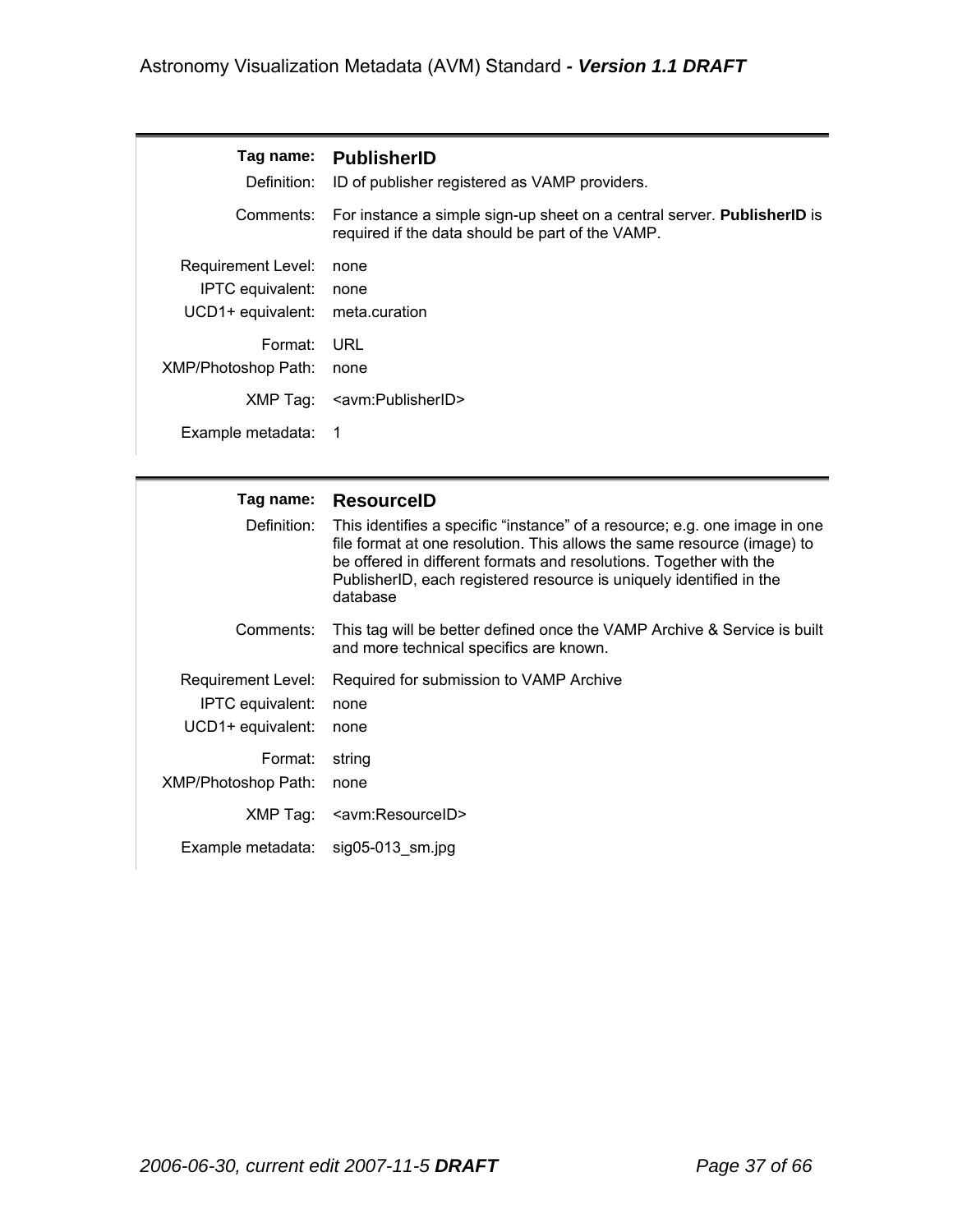| Tag name:<br>Definition:                                           | <b>ResourceURL</b><br>A unique URL pointing to the specific online image/image archive is<br>needed to identify where to obtain the image. Each Resource ID is<br>paired with a matching ResourceURL. |
|--------------------------------------------------------------------|-------------------------------------------------------------------------------------------------------------------------------------------------------------------------------------------------------|
| Comments:                                                          | This tag will be better defined once the VAMP Archive & Service is built<br>and more technical specifics are known.                                                                                   |
| Requirement Level:<br><b>IPTC</b> equivalent:<br>UCD1+ equivalent: | Required for submission to VAMP Archive<br>none<br>none                                                                                                                                               |
| Format:<br>XMP/Photoshop Path:                                     | URL/URI<br>none                                                                                                                                                                                       |
| XMP Tag:                                                           | <avm:resourceurl></avm:resourceurl>                                                                                                                                                                   |
| Example metadata:                                                  | http://gallery.spitzer.caltech.edu/Imagegallery/                                                                                                                                                      |

### **Tag name: RelatedResources**

| Definition:                                                        | The format is a list of PublisherID/ID values that will reference specific<br>resources registered in VAMP (though not specific "instances"). |
|--------------------------------------------------------------------|-----------------------------------------------------------------------------------------------------------------------------------------------|
| Comments:                                                          | This tag will be better defined once the VAMP Archive & Service is built<br>and more technical specifics are known.                           |
| Requirement Level:<br><b>IPTC</b> equivalent:<br>UCD1+ equivalent: | none<br>none<br>none                                                                                                                          |
| Format:<br><b>XMP/Photoshop Path:</b>                              | string<br>none                                                                                                                                |
| Example metadata:                                                  | XMP Tag: <avm:relatedresources></avm:relatedresources>                                                                                        |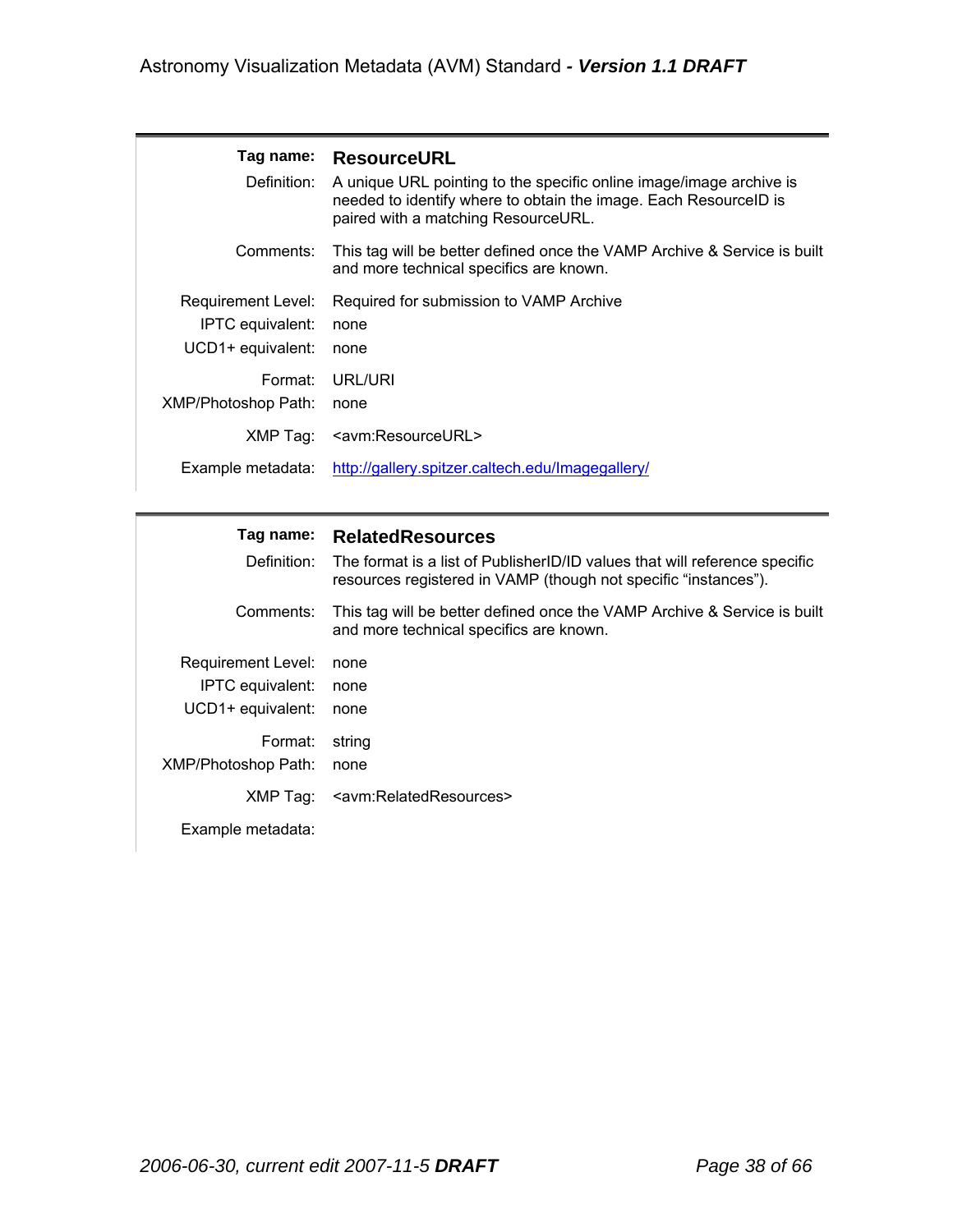| Taq name:                    | <b>MetadataDate</b>                                                                                                                                           |
|------------------------------|---------------------------------------------------------------------------------------------------------------------------------------------------------------|
| Definition:                  | The date of the metadata content for the image.                                                                                                               |
| Comments:                    | If any info is updated in the source files (updated caption, corrected<br>credit, etc.) changing this date flags the VAMP Archive to reload the<br>resources. |
| Requirement Level:           | Required for submission to VAMP Archive                                                                                                                       |
| IPTC equivalent:             | none                                                                                                                                                          |
| UCD1+ equivalent:            | none                                                                                                                                                          |
| Format:                      | Date                                                                                                                                                          |
| XMP/Photoshop Path:          | none                                                                                                                                                          |
| XMP Tag:                     | <avm:metadatadate></avm:metadatadate>                                                                                                                         |
| Example metadata: 11/17/2007 |                                                                                                                                                               |

#### **Tag name: MetadataVersion**

|                            | Definition: This is the version of the applied Metadata definition. |
|----------------------------|---------------------------------------------------------------------|
| Comments:                  |                                                                     |
|                            | Requirement Level: Required for submission to VAMP Archive          |
| IPTC equivalent:           | none                                                                |
| UCD1+ equivalent:          | none                                                                |
| Format: String             |                                                                     |
| <b>XMP/Photoshop Path:</b> | none                                                                |
|                            | XMP Tag: <avm:metadataversion></avm:metadataversion>                |
| Example metadata: 1.1      |                                                                     |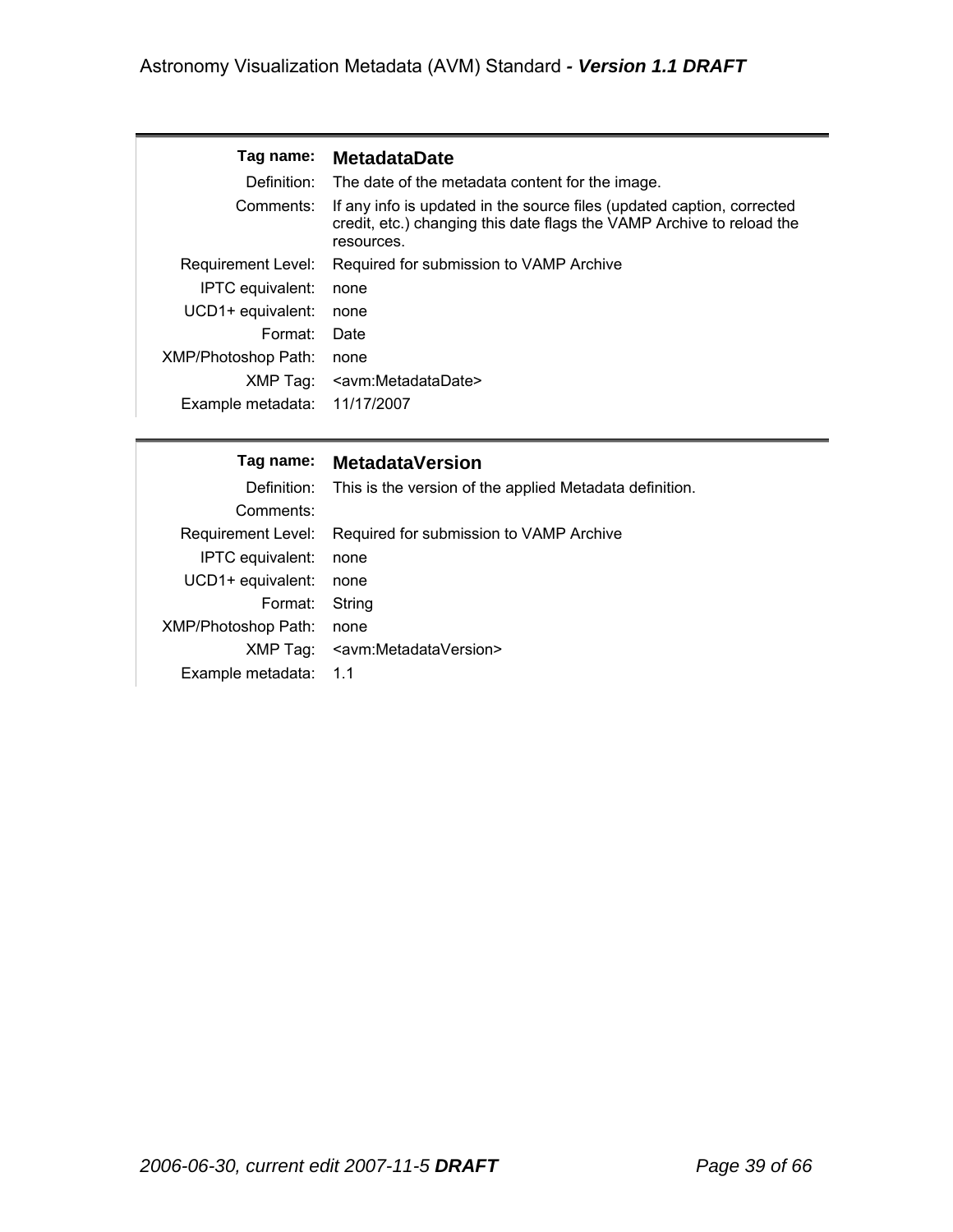# *3.5 File Metadata*

These metadata fields are not stored as editable values like the other AVM tags, but are implicit in the files themselves (file extension, header blocks etc.). They are enumerated in the AVM metadata standard since they should always be considered to be queryable parameters in any database search.

| Tag name:                                                   | File.Type<br>Definition: The format of the file. For images this would include<br>TIFF, JPEG, PNG, GIF, PSD, PDF |
|-------------------------------------------------------------|------------------------------------------------------------------------------------------------------------------|
|                                                             | Comments: Full list is given in Appendix A                                                                       |
| Requirement Level:<br>IPTC equivalent:<br>UCD1+ equivalent: | Required for submission to VAMP Archive<br>none<br>none                                                          |
| Format:<br>XMP/Photoshop Path:                              | string, CV<br>none                                                                                               |
|                                                             | $XMP Tag: \quad \textsf{zown:FileType} >$                                                                        |
| Example metadata:                                           | JPEG                                                                                                             |

| Definition:                                                        | Tag name: File.Dimension<br>Size in pixels $(x, y)$ of the image resource. |
|--------------------------------------------------------------------|----------------------------------------------------------------------------|
| Comments:                                                          |                                                                            |
| Requirement Level:<br><b>IPTC</b> equivalent:<br>UCD1+ equivalent: | Required for submission to VAMP Archive<br>none<br>none                    |
| Format:<br><b>XMP/Photoshop Path:</b>                              | float, list $(2)$<br>none                                                  |
|                                                                    | XMP Tag: <avm:file.dimension></avm:file.dimension>                         |
| Example metadata: 974;974                                          |                                                                            |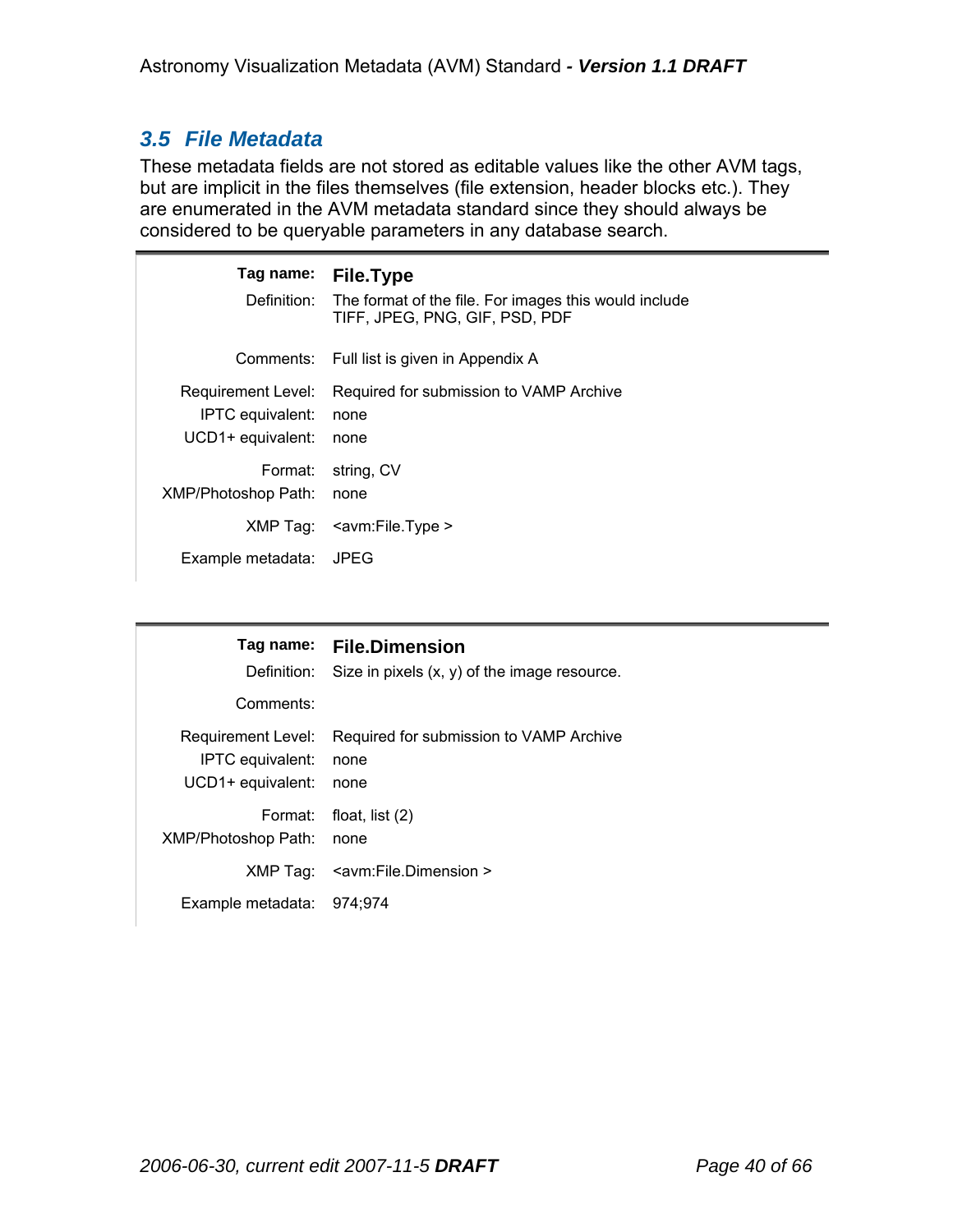| Tag name: File.Size<br>Definition:<br>Comments:             | Size of the image resource, measured in kilobytes.      |
|-------------------------------------------------------------|---------------------------------------------------------|
| Requirement Level:<br>IPTC equivalent:<br>UCD1+ equivalent: | Required for submission to VAMP Archive<br>none<br>none |
| Format:<br><b>XMP/Photoshop Path:</b>                       | float<br>none                                           |
|                                                             | XMP Tag: <avm:file.size></avm:file.size>                |
| Example metadata:                                           | 180                                                     |

| Definition:                | Tag name: File.BitDepth                                        |
|----------------------------|----------------------------------------------------------------|
| Comments:                  | Color bit-depth of the file, measured in total bits per pixel. |
| Requirement Level:         | Required for submission to VAMP Archive                        |
| IPTC equivalent:           | none                                                           |
| UCD1+ equivalent:          | none                                                           |
| Format:                    | float                                                          |
| <b>XMP/Photoshop Path:</b> | none                                                           |
| XMP Tag:                   | <avm:file.bitdepth< td=""></avm:file.bitdepth<>                |
| Example metadata:          | 16                                                             |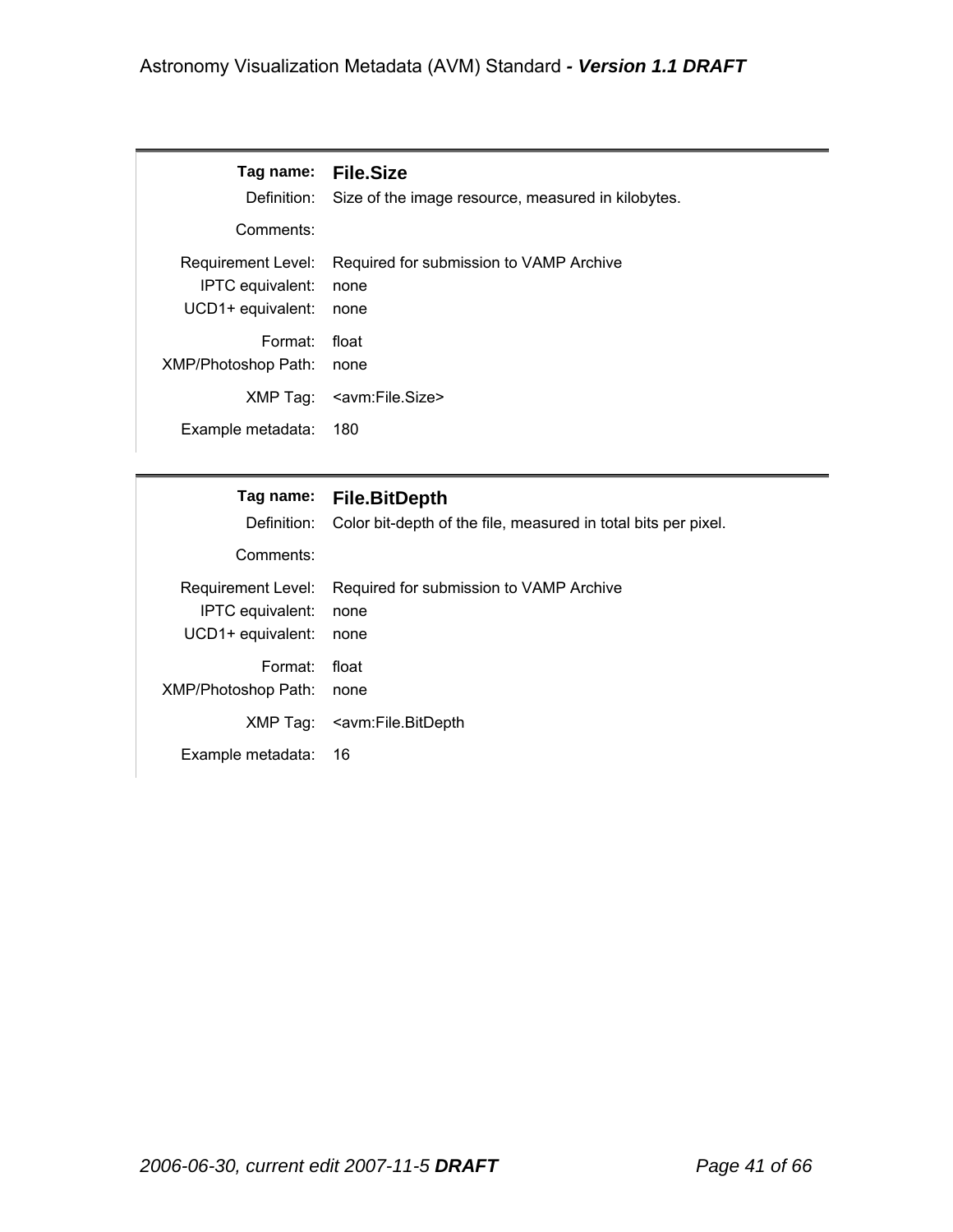# **Appendix A: Controlled Vocabularies**

Many of the metadata elements are strings which are restricted to a specific set of values, or "controlled vocabularies." The controlled vocabularies for all AVM metadata tags are summarized below.

Note that all controlled vocabulary tags are assumed to have an additional "Undefined" value, corresponding to an absent or null entry in this field.

## *3.6 Subject.Category: Astronomical Object Taxonomy*

*Editor's Note: We are currently working with a small group of collaborators on redefining the Subject.Category tag and taxonomy. We plan on hosting a focus session to specifically look at this tag and what the needs are of the community for this tag/taxonomy to define/include.* 

Currently, the purpose of this tag is to characterize the subject matter or "what object or part of an object is in this image?" More than one element from this taxonomy may be listed in this field to provide a more complete description.

A valid entry in this field may conclude at any level in this hierarchy depending on the level of specificity desired. The only exception is that bracketed elements in the taxonomy are not meaningful alone; they provide logical divisions for different classes of subcategories.

Note that names of specific objects do not belong in the **Subject.Category** tag as these are all generic instances. The **Subject.Name** tag is used to identify particular objects.

### **3.6.1 Examples**

1. An image of the Earth from space:

A.1.1.1

(meaning — Solar System:Planet:[Type]:Terrestrial)

2. An illustration of a circumstellar disk surrounding a young star in the Milky Way:

```
B.3.1.1; B.3.7.2.1
```
(meaning — Milky Way:Star: Circumstellar Material: Disk: Protoplanetary; Milky Way: Star: [Evolutionary Stage]: Protostar)

3. An image of the galaxy M82:

 $C.5.1.6; C.5.3.3$ 

(meaning: Local Universe: Galaxy:[Type]:Irregular; Local Universe: Galaxy: [Activity]: Starburst)

4. A photograph of the Hubble Space Telescope:

A.8.1.2; A.8.2.1

(meaning — Solar System: Technology: Observatory: Telescope; Solar System: Technology: Spacecraft: Orbiter

## **3.6.2 Top Level Hierarchy**

The letter in front of the taxonomy defines the astronomical "scale" of the object (i.e. whether it is a planet in the Solar System or the Milky Way). Note that some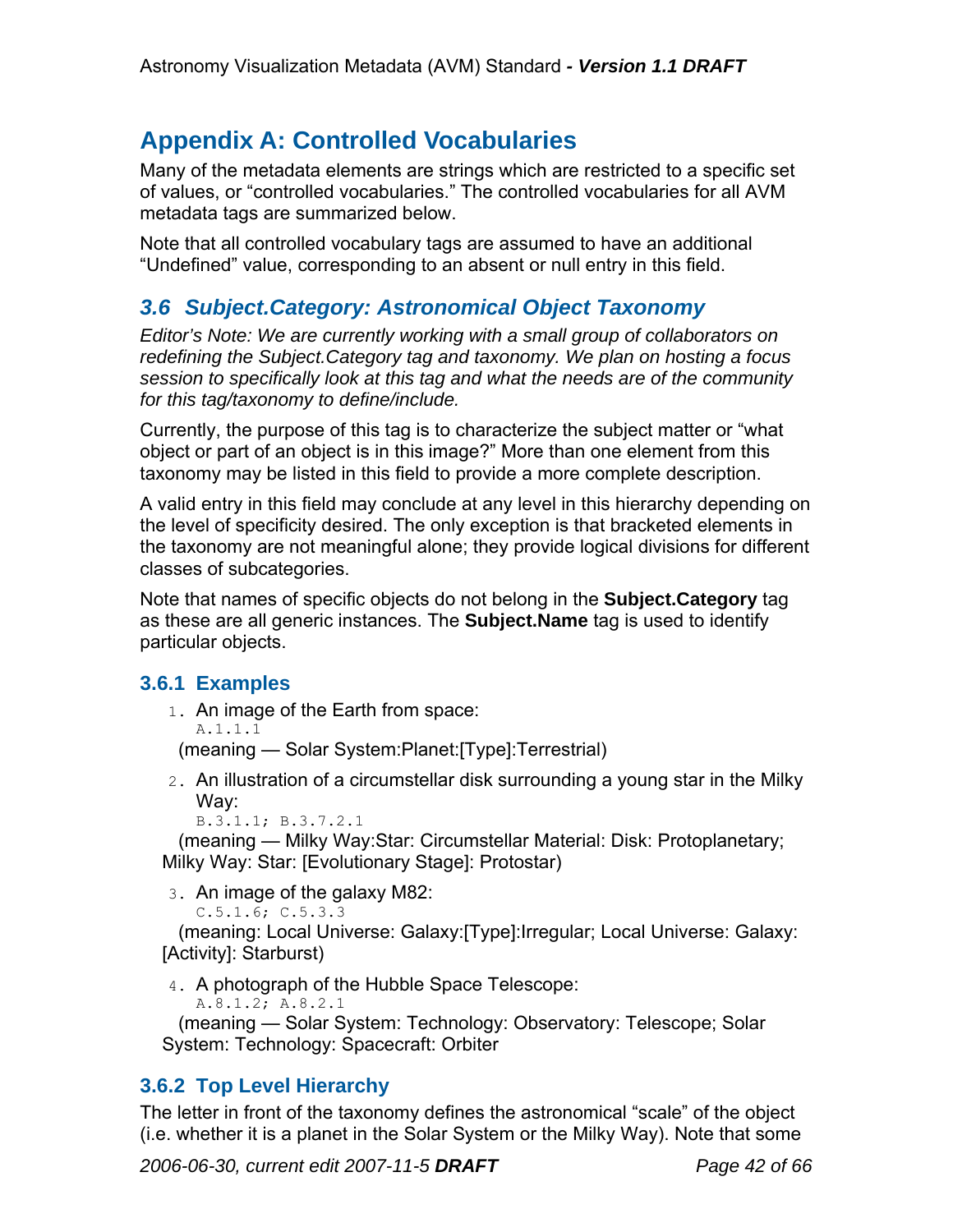options like, A:Nebula:Star formation (a star-forming nebula in the Solar System) are not meaningful. The most typical taxonomy categories that will be used with a given top-level element are specified for clarity, though in principle there could be exceptions to this rule.

- A. Solar System: local to our solar system Typical taxonomy types: 1–3, 7–8
- B. Milky Way: contained within the Milky Way galaxy Typical taxonomy types: 1–4
- C. Local Universe: current "era" of the universe Typical taxonomy types: 3–5
- D. Early Universe: era of galaxy formation and before Typical taxonomy types: 5–6
- E. Unspecified: for generic instance of subject Typical taxonomy types: any

# **3.6.3 Image Taxonomy Hierarchy**

|                                                                                                                            | 1. Planet          | 1.4.1.1.4. Impact                         |                        |
|----------------------------------------------------------------------------------------------------------------------------|--------------------|-------------------------------------------|------------------------|
|                                                                                                                            | $1.1$ . [Type]     | 1.4.1.1.5. Erosion                        |                        |
|                                                                                                                            | 1.1.1. Terrestrial | 1.4.1.1.6. Liquid                         |                        |
|                                                                                                                            | 1.1.2. Gas Giant   | 1.4.1.1.7. Ice                            |                        |
|                                                                                                                            | 1.2. [Feature]     | 1.4.1.2. Atmosphere                       |                        |
|                                                                                                                            | 1.2.1. Surface     | $1.5.$ Ring                               |                        |
|                                                                                                                            | 1.2.1.1. Mountain  | 2. Interplanetary Body                    |                        |
|                                                                                                                            | 1.2.1.2. Canyon    | 2.1. Dwarf planet                         |                        |
|                                                                                                                            | 1.2.1.3. Volcanic  | 2.2. Comet                                |                        |
|                                                                                                                            | 1.2.1.4. Impact    | 2.2.1. Nucleus                            |                        |
|                                                                                                                            | 1.2.1.5. Erosion   | 2.2.2. Coma                               |                        |
|                                                                                                                            | 1.2.1.6. Liquid    | 2.2.3. Tail                               |                        |
|                                                                                                                            | 1.2.1.7.<br>lce    | 2.2.3.1.<br>Dust                          |                        |
|                                                                                                                            | 1.2.2. Atmosphere  | 2.2.3.2.<br>Gas                           |                        |
|                                                                                                                            | 1.2.2.1. Cloud     | 2.3. Asteroid                             |                        |
|                                                                                                                            | 1.2.2.2. Storm     | 2.4. Meteoroid                            |                        |
|                                                                                                                            | 1.2.2.3. Belt      | 3. Star                                   |                        |
|                                                                                                                            | 1.2.2.4. Aurora    | 3.1. [Evolutionary Stage]                 |                        |
| 1.3. [Special Cases]                                                                                                       |                    | 3.1.1. Protostar                          |                        |
| 1.3.1. Transiting                                                                                                          |                    | 3.1.2. Young Stellar Object               |                        |
| 1.3.2. Hot Jupiter                                                                                                         |                    | 3.1.3. Main Sequence                      |                        |
| 1.3.3. Pulsar planet<br>1.4. Satellite<br>1.4.1. [Feature]<br>1.4.1.1. Surface<br>1.4.1.1.1. Mountain<br>1.4.1.1.2. Canyon |                    | 3.1.4. Red Giant<br>3.1.5. Red Supergiant |                        |
|                                                                                                                            |                    |                                           | 3.1.6. Blue Supergiant |
|                                                                                                                            |                    | 3.1.7. White Dwarf                        |                        |
|                                                                                                                            |                    | 3.1.8. Supernova                          |                        |
|                                                                                                                            |                    | 3.1.9. Neutron Star                       |                        |
|                                                                                                                            |                    |                                           | 1.4.1.1.3. Volcanic    |
|                                                                                                                            |                    |                                           |                        |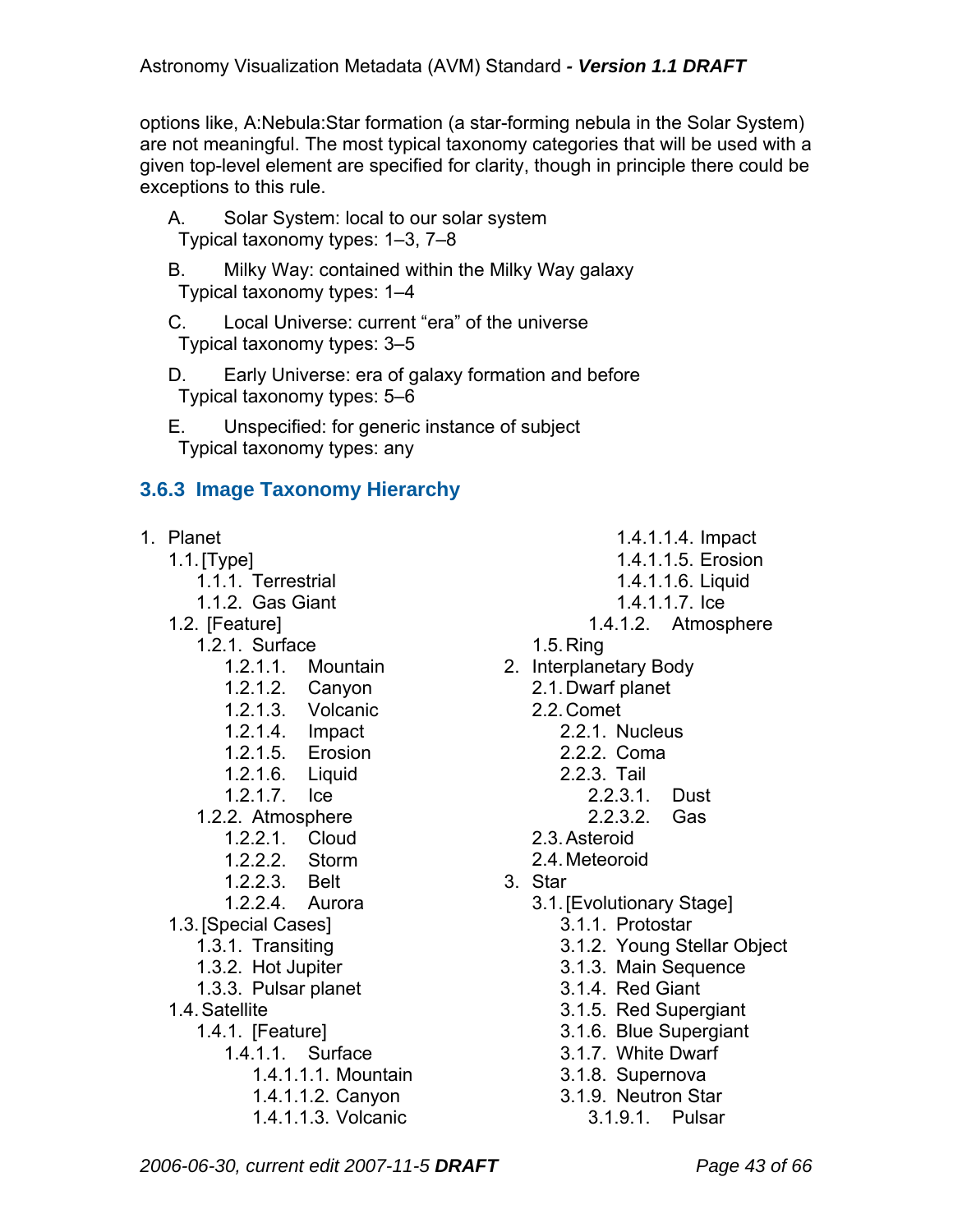3.1.9.2. Magnetar 3.1.10. Black Hole 3.2. [Type] 3.2.1. Variable 3.2.1.1. Pulsating 3.2.1.2. Irregular 3.2.1.3. Eclipsing 3.2.1.4. Flare Star 3.2.1.5. Nova 3.2.2. Carbon 3.2.3. Brown Dwarf 3.2.4. Wolf-Rayet 3.2.5. Blue Straggler 3.2.6. Exotic 3.3. [Spectral Type] 3.3.1. O 3.3.2. B 3.3.3. A 3.3.4. F 3.3.5. G 3.3.6. K 3.3.7. M 3.3.8. L 3.3.9. T 3.4. [Population] 3.4.1. I 3.4.2. II 3.4.3. III 3.5. [Feature] 3.5.1. Photosphere 3.5.1.1. Granulation 3.5.1.2. Sunspot 3.5.2. Chromosphere 3.5.2.1. Flare 3.5.2.2. Facula 3.5.3. Corona 3.5.3.1. Prominence 3.6. [Grouping] 3.6.1. Binary 3.6.2. Triple 3.6.3. Multiple 3.6.4. Cluster 3.6.4.1. Open 3.6.4.2. Globular 3.7. Circumstellar Material 3.7.1. Planetary System 3.7.2. Disk

- 3.7.2.1. Protoplanetary 3.7.2.2. Accretion 3.7.2.3. Debris 3.7.3. Outflow 3.7.3.1. Solar Wind 3.7.3.2. Coronal Mass **E**iection 4. Nebula 4.1. [Type] 4.1.1. Interstellar Medium 4.1.2. Star Formation 4.1.3. Planetary 4.1.4. Supernova Remnant 4.1.5. Jet 4.2. [Appearance] 4.2.1. Emission 4.2.1.1. H II Region 4.2.2. Reflection 4.2.2.1. Light Echo 4.2.3. Dark 4.2.3.1. Molecular Cloud 4.2.3.2. Bok Globule 4.2.3.3. Proplyd 5. Galaxy 5.1. [Type] 5.1.1. Spiral 5.1.2. Barred 5.1.3. Lenticular 5.1.4. Elliptical 5.1.5. Ring 5.1.6. Irregular 5.1.7. Interacting 5.1.8. Gravitationally Lensed 5.2. [Size] 5.2.1. Giant 5.2.2. Dwarf 5.3. [Activity] 5.3.1. Normal 5.3.2. AGN 5.3.2.1. Quasar 5.3.2.2. Seyfert 5.3.2.3. Blazar 5.3.2.4. Liner 5.3.3. Starburst 5.3.4. Ultraluminous 5.4. [Component] 5.4.1. Bulge
	- 5.4.2. Bar

*2006-06-30, current edit 2007-11-5 DRAFT Page 44 of 66*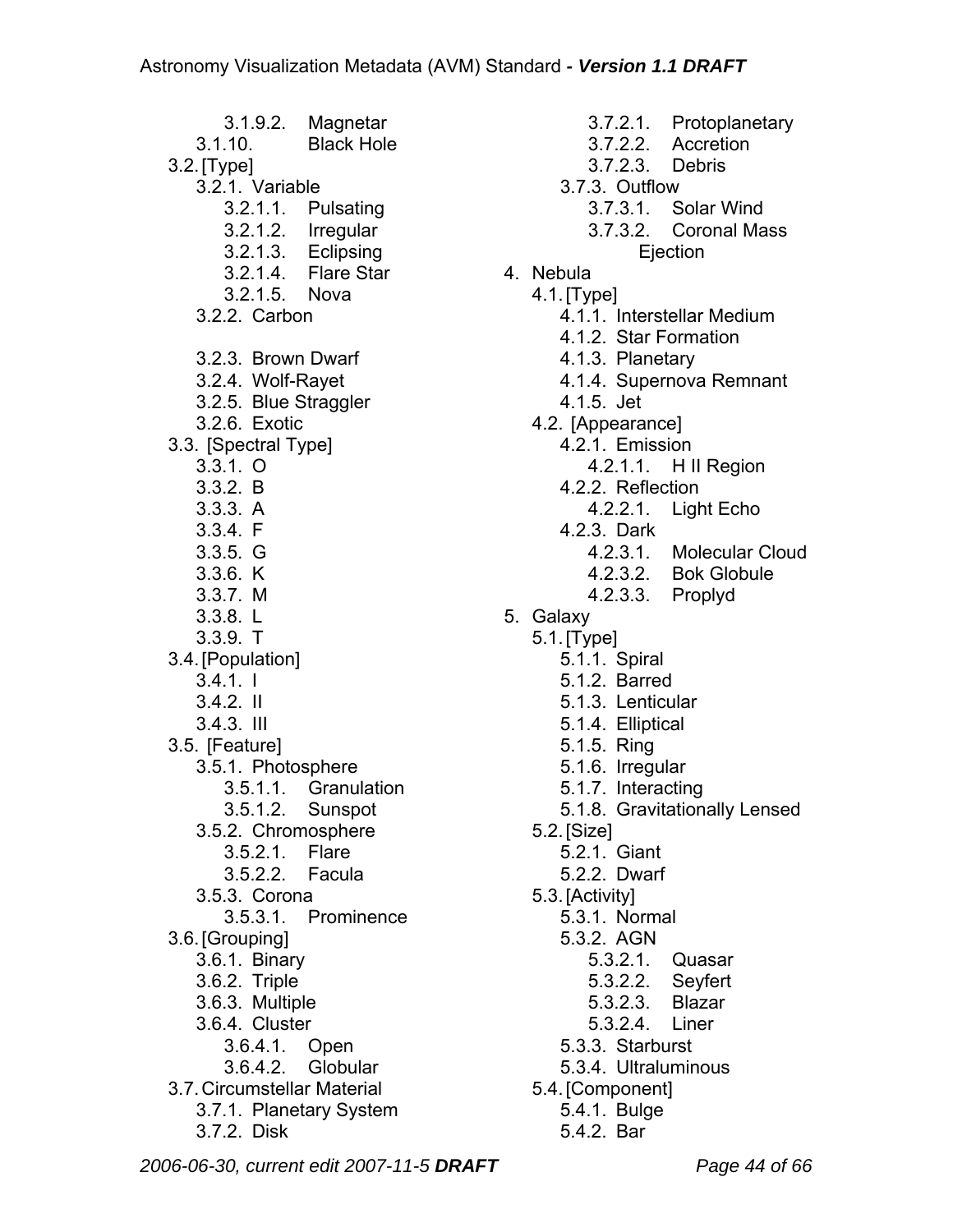5.4.3. Disk 5.4.4. Halo 5.4.5. Ring 5.4.6. Central Black Hole 5.4.7. Spiral Arm 5.4.8. Dust Lane 5.5. [Grouping] 5.5.1. Pair 5.5.2. Multiple 5.5.3. Cluster 5.5.4. Supercluster 6. Cosmology 6.1. [Morphology] 6.1.1. Deep Field 6.1.2. Large-Scale Structure 6.1.3. Cosmic Background 6.2. [Phenomenon] 6.2.1. Lensing 6.2.2. Gamma Ray Burst 6.2.3. Dark Matter 7. Sky Phenomenon 7.1. Night Sky 7.1.1. Constellation 7.1.2. Asterism 7.1.3. Milky Way 7.1.4. Trail 7.1.4.1. Meteor 7.1.4.2. Star 7.1.4.3. Satellite 7.1.5. Zodiacal Light 7.1.5.1. Gegenschein 7.1.6. Night glow 7.2. Eclipse 7.2.1. Solar 7.2.1.1. Total 7.2.1.2. Partial 7.2.1.3. Annular 7.2.2. Lunar 7.2.2.1. Total 7.2.2.2. Partial 7.2.2.3. Penumbral

7.2.3. Occultation

# *3.7 Type*

This tag identifies the specific type of image indicating its origin.

7.2.4. Transit 7.3. Light Phenomenon 7.3.1. Sunrise-Sunset 7.3.1.1. Green flash 7.3.1.2 Refractive **Distortion** 7.3.1.3. Sun Pillar 7.3.2. Cloud 7.3.2.1. Iridescent 7.3.2.2. Noctilucent 7.3.2.3. Nacreous 7.3.2.4. Corona 7.3.2.5. Glory 7.3.3. Rainbow 7.3.3.1. Moonbow 7.3.3.2. Fogbow 7.3.4. Halo 7.3.4.1. Circle 7.3.4.2. Parhelia 7.3.4.3. Arc 7.3.5. Ray-Shadow 7.3.5.1. Crepuscular ray 7.3.5.2. Anti-crepuscular ray 7.3.5.3. Earth shadow 7.3.6. Lightning 7.3.7. Aurora 8. Technology 8.1. Observatory 8.1.1. Facility 8.1.2. Telescope 8.1.3. Instrument 8.2. Spacecraft

- 8.2.1. Orbiter
- 8.2.2. Probe
- 8.2.3. Lander
- 8.2.4. Manned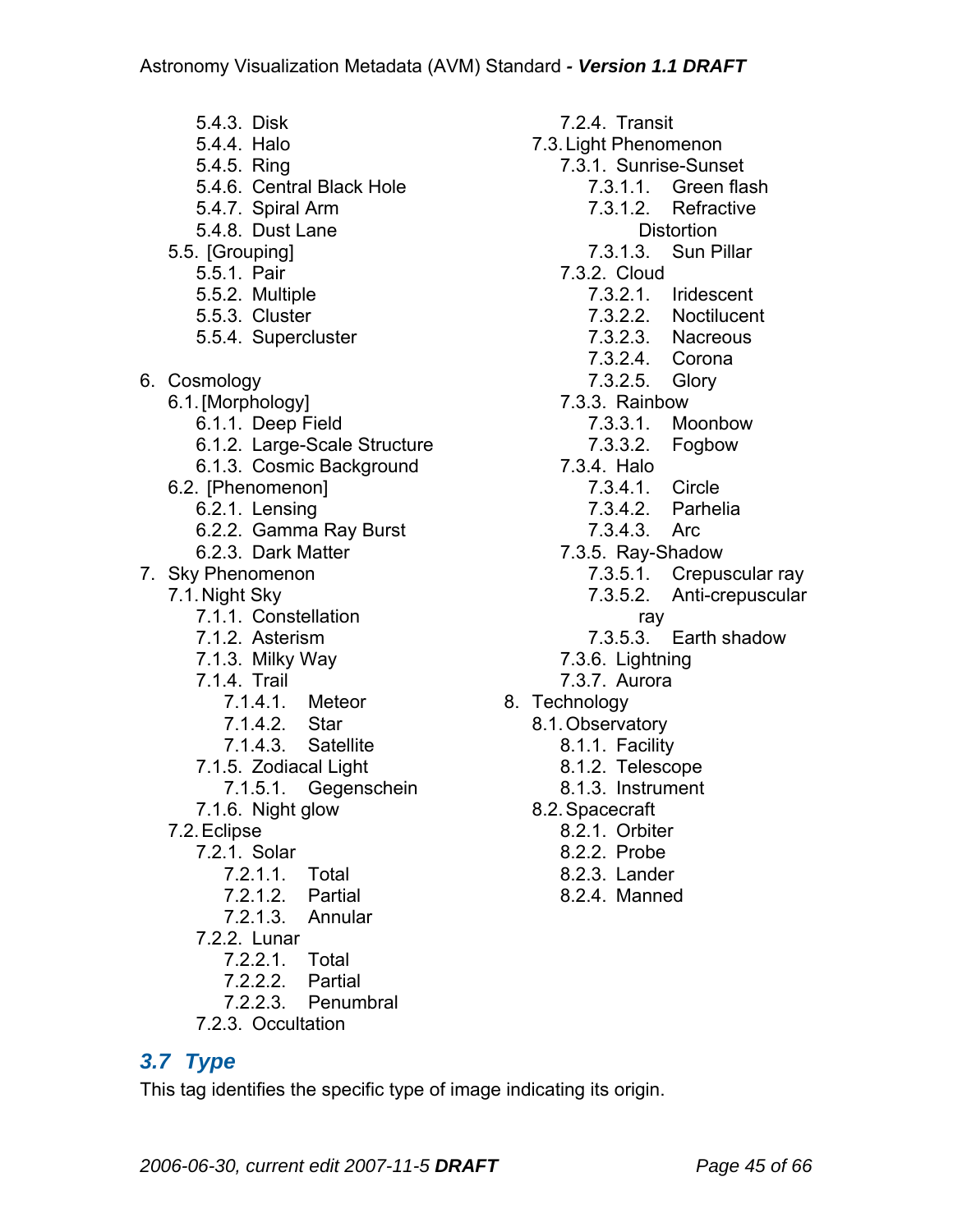The AVM is primarily for education, public outreach, and press release images derived from astronomical datasets. However, artist conceptions, illustrations, image collages, and diagrams can also make use of the standard. The Creator, Content, Publisher, and File Metadata sections of the AVM should be used. The circumstances will dictate if the Observation metadata is applicable, though mostly it should not be used. For instance, a collage from Chandra may have a central focus of a Chandra Crab Nebula image. On the side for comparison are shown small tiles of a visible light image and a radio image. Even though the original Chandra image is an astronomical observation, this image should be tagged as a collage image type. The AVM Description tag should contain details about the collage elements and the original sources for those multi-wavelength tiles. This collage should not have WCS information included. Following best practices for press release images, Chandra should also submit a non-montage image of the Crab Nebula with Observation and WCS metadata. Any image that has multiple elements and/or image types (artwork, observation, photographic, planetary, simulation) should be listed as a collage.

The acceptable values for this tag are:

- **Artwork –** Artists' renderings of astronomical phenomena or objects
- **Observation** An astronomical image rendered from telescopic data
- **Photographic** Photos from film/digital cameras
- **Planetary**  Images from planetary orbiters/landers
- **Simulation** Digital renderings of simulated/computed datasets
- **Collage** Any image that has multiple elements and/or image types

Any astronomical image originating from telescopic data should be categorized as "Observation." This could either represent digital FITS data rendered into an image, or photographic plates/film exposed in a telescope. Only "Observation" types can be tagged with astronomical WCS coordinates. This image type (when accompanied by WCS coordinates) could in principle be directly added as resources served to VO queries by a VO data service provider.

"Photographic" images ultimately originate from a camera, though in principle they could include sky photos (star trails, wide angle time exposures, meteor trails, etc.) as well as other general astronomical subject matter (photos of telescopes, observatories, etc.). These images will not include WCS coordinates.

"Planetary" images are included to encompass any imagery originating from remote exploration missions, including orbiters and landers. These images will not contain WCS coordinates (it would generally be irrelevant) though future expansions to this metadata definition may allow inclusion of appropriate latitude/longitude identification instead.

"Photographic" and "Artwork" are both standard VO types from the document "Resource Metadata for the Virtual Observatory Version 1.1". "Observation" and "Planetary" are extensions to identify imagery that are derived from observational data (but are not calibrated data themselves).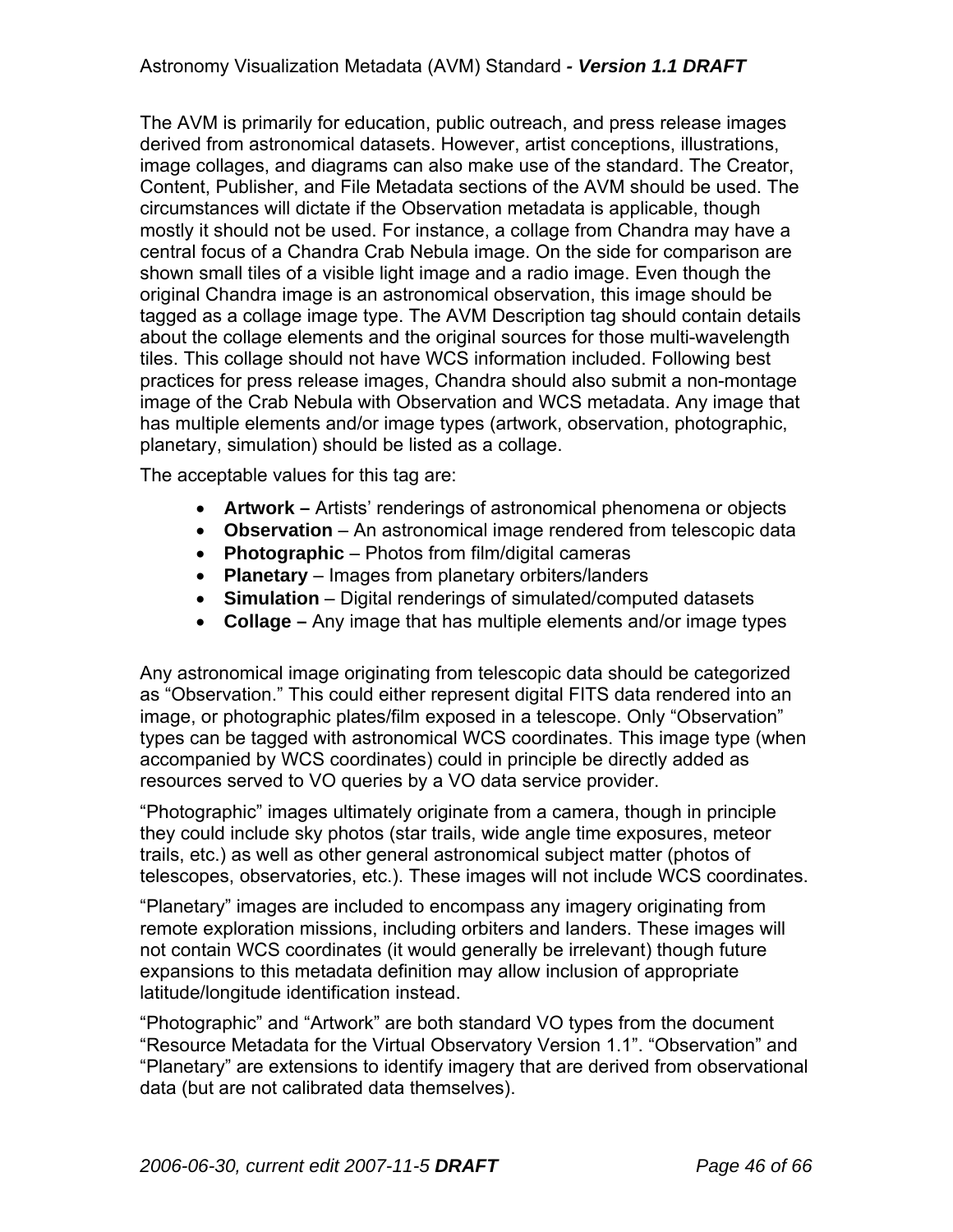## *3.8 ImageProductQuality*

Limited terms to describe the subjective quality of the image.

- **Good** Clean, publication-ready image
- **Moderate** Some flaws in the image, but of good quality
- **Poor** Degraded quality; significant artefacts, but still acceptable for reference

## *3.9 Spectral.ColorAssignment*

The values of the color mapping come from a limited list of common colors. Additional information about color mapping may be entered in the free text tag **Spectral.Notes**.

- **Purple**
- **Blue**
- **Cyan**
- **Green**
- **Yellow**
- **Orange**
- **Red**
- **Magenta**
- **Grayscale**  for single-channel image
- **Pseudocolor** for single channel image with color mapped to intensity

## *3.10 Spectral.Band: General Wavelength Regime*

The acceptable values for this tag are taken to match the definitions from the document "Resource Metadata for the Virtual Observatory Version 1.1":

| Coverage Spectral Represents |                                                   |
|------------------------------|---------------------------------------------------|
| Radio                        | $\lambda \geq 10$ mm                              |
|                              | $v \leq 30$ GHz                                   |
| <b>Millimeter</b>            | 0.1 mm $\leq \lambda \leq 10$ mm                  |
|                              | 3000 GHz $\geq v \geq 30$ GHz                     |
| <b>Infrared</b>              | $1 \mu \leq \lambda \leq 100 \mu$                 |
| <b>Optical</b>               | $0.3 \mu \leq \lambda \leq 1 \mu$                 |
|                              | 300 nm $\leq \lambda \leq 1000$ nm                |
|                              | 3000 $\text{Å} \leq \lambda \leq 10000 \text{ Å}$ |
| <b>Ultraviolet</b>           | $0.01 \mu \leq \lambda \leq 0.3 \mu$              |
|                              | 100 Å $\leq \lambda \leq 3000$ Å                  |
|                              | 1.2 $eV \le E \le 120$ eV                         |
| X-ray                        | $0.1 \text{ Å} \leq \lambda \leq 100 \text{ Å}$   |
|                              | 0.12 keV $\leq$ E $\leq$ 120 keV                  |
| Gamma-rav                    | E ≥ 120 keV                                       |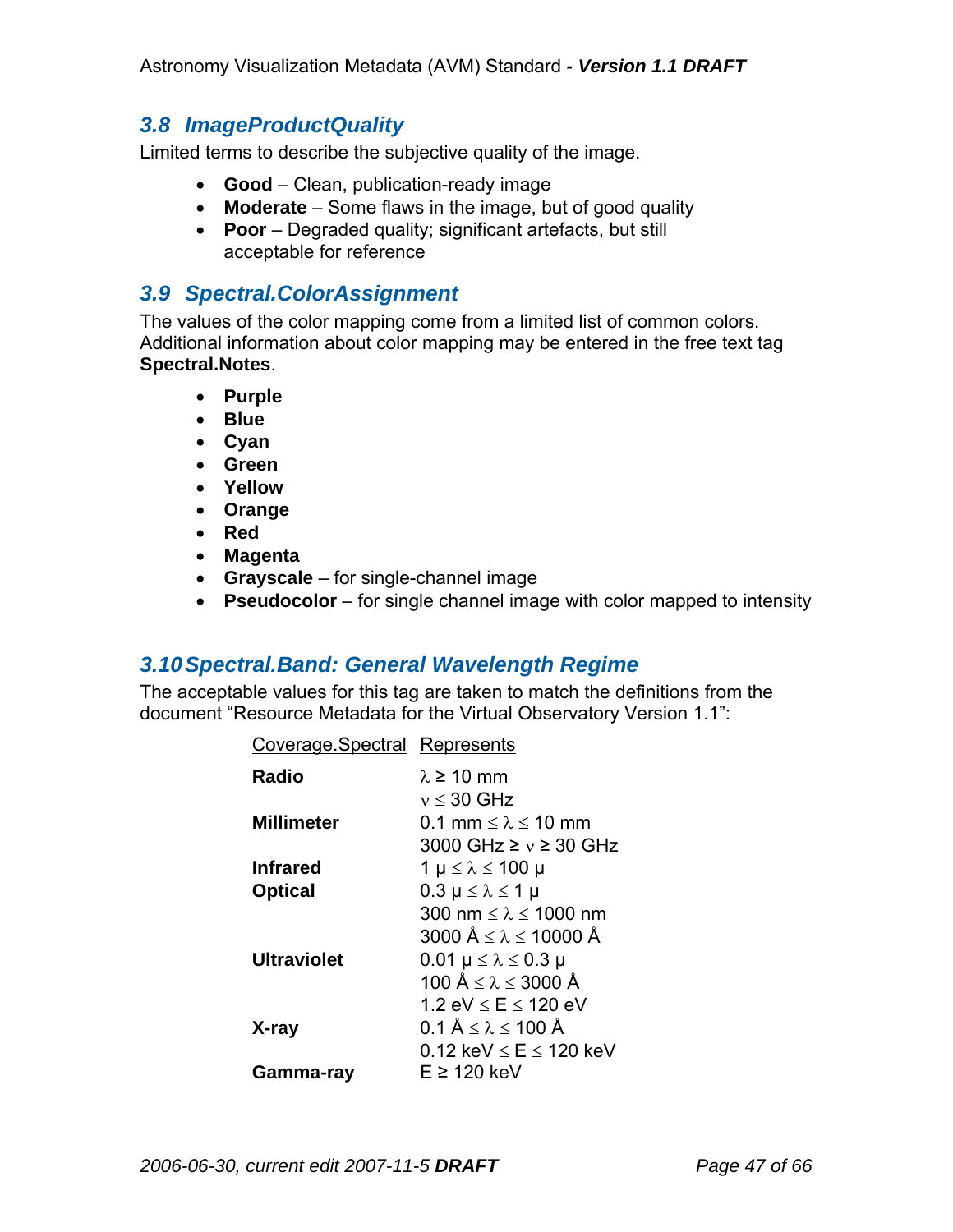# *3.11 Spatial.CoordinateFrame*

The values for the coordinate system follow CDS Aladin conventions and may adopt the following values.

- **ICRS** epoch-independent system
- **FK5** default J2000 epoch
- **FK4** default B1950 epoch
- **ECL** ecliptic coordiantes
- **GAL** galactic coordinates
- **SGAL** supergalactic coordinates

## *3.12 Spatial.CoordSystemProjection*

The value for the coordinate system projection may be any accepted WCS projection system. The most common are enumerated below.

- **TAN** tangent
- **SIN** sinusoidal
- **ARC** arc sky
- **AIT** AITOFF full-sky
- **CAR** Plate –Careé (rectilinear coordinates)

# *3.13 Spatial.Quality: Coordinate Reliability*

These terms provide a qualitative assessment of the reliability and completeness of the WCS solution for the image.

- **Full** Verified full WCS information (though may exclude CD matrix)
- **Position Spatial.ReferenceValue** describes a coordinate contained somewhere within the image; other WCS info is approximate or unreliable

# *3.14 File.Type: Format of Image*

This field contains the file format of the image. This metadata is not in a usereditable tag but is derived from the image suffix/header. Valid formats include the following.

- **TIFF**
- **JPEG**
- **PNG**
- **GIF**
- **PSD**
- **PDF**

# **4 Appendix B: Abbreviations**

- **AVM** Astronomical Outreach Imagery
- **CV** Controlled Vocabulary

*2006-06-30, current edit 2007-11-5 DRAFT Page 48 of 66*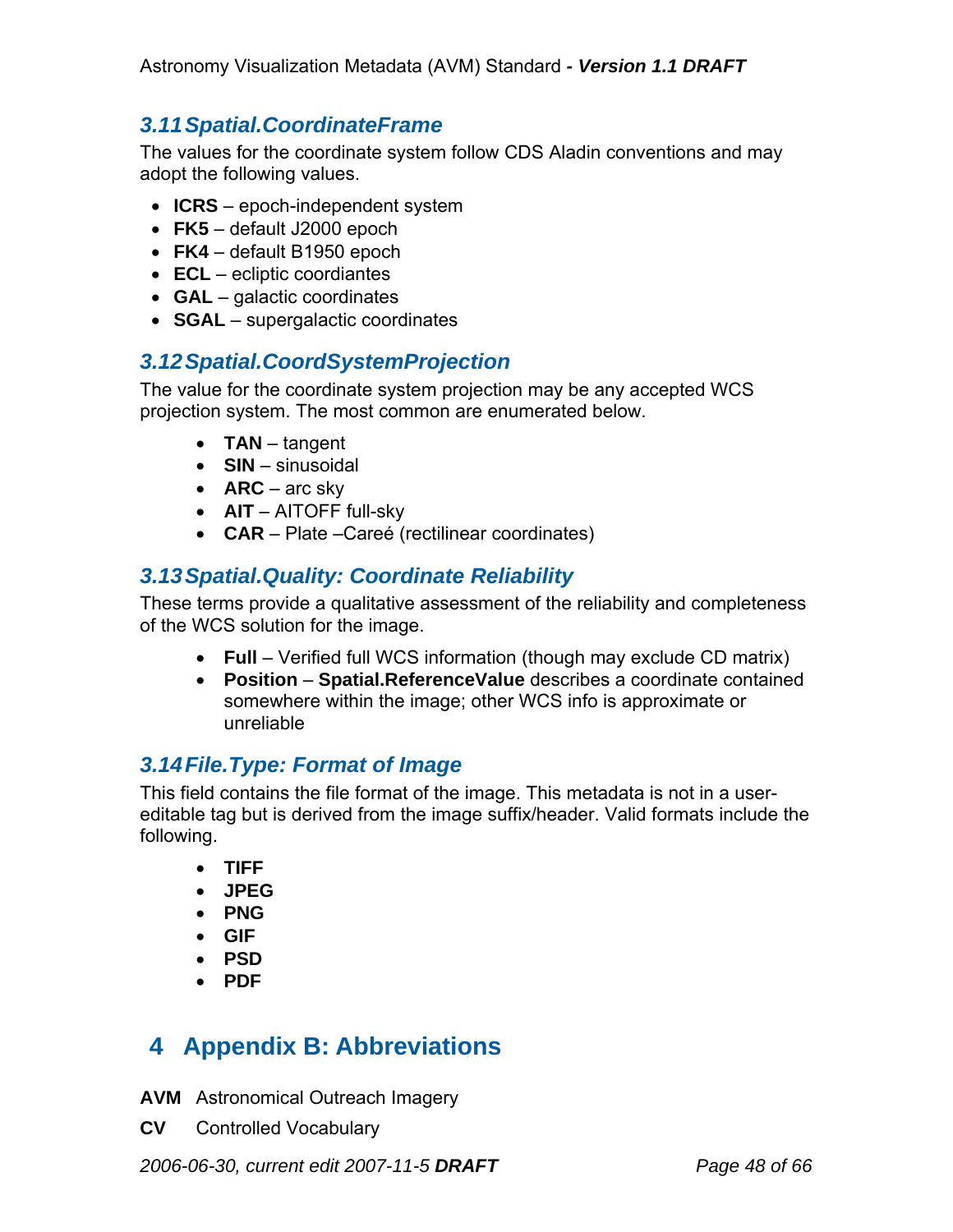- **ECL** Ecliptic coordinates
- **EPO** Education and Public Outreach
- **EXIF** Exchangeable image file format (http://en.wikipedia.org/wiki/Exif)
- **FITS** Flexible Image Transport System (http://en.wikipedia.org/wiki/FITS)
- **FK4** Default B1950 coordinate epoch
- **FK5** Default J2000 coordinate epoch
- **GAL** Galactic coordinates
- **GIF** Graphics Interchange Format (http://en.wikipedia.org/wiki/Gif)
- **ICRS** Epoch-independent coordinate system
- **IPTC** International Press Telecommunications Council

(http://en.wikipedia.org/wiki/IPTC)

- **IVOA** International Virtual Observatory Alliance
- **JPEG** Joint Photographic Experts Group (http://en.wikipedia.org/wiki/Jpeg)
- **LO** List-ordered
- **PDF** Portable Document Format (http://en.wikipedia.org/wiki/Pdf)
- **PNG** Portable Network Graphics (http://en.wikipedia.org/wiki/Png)
- **PSD** Photoshop Document
- **RGB** RED, GREEN, BLUE
- **SGAL** Supergalactic coordinates
- **STScI** Space Telescope Science Institute (http://www.stsci.edu)
- **TIFF** Tagged Image File Format (http://en.wikipedia.org/wiki/Tiff)
- **URI** Uniform Resource Identifier

(http://en.wikipedia.org/wiki/Uniform\_Resource\_Identifier)

- **URL** Uniform Resource Locator (http://en.wikipedia.org/wiki/Url)
- **VO** Virtual Observatory
- **WCS** World Coordinate System
- **XMP** Extensible Metadata Platform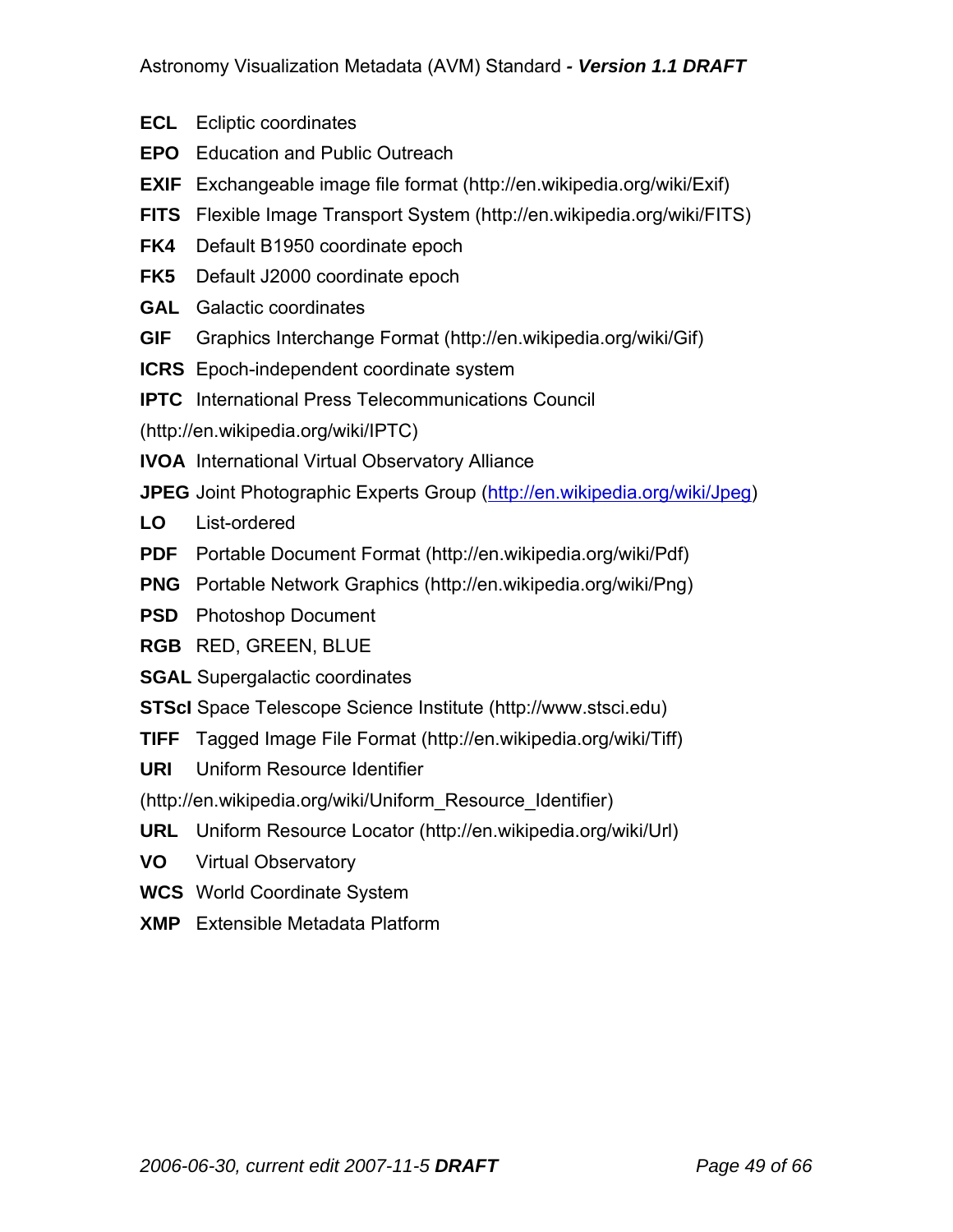# **5 Appendix C: WCS Representation in the AVM**

The World Coordinate System, or WCS, is a standard for mapping pixels in a rectilinear image into coordinate positions on a sphere. In astronomy, this is the celestial sphere, but the math is the same as for handling map projections on Earth. Since spheres are round and rectangles are flat one must of necessity distort one set of coordinates when projecting to the other geometry.

The WCS representation for astronomical FITS data is well established but due to differences between an arbitrary data representation format (FITS) and pictures in common image formats (JPEG, TIF, PNG, etc.), the specific interpretation of WCS for AVM must be specified. This appendix outlines the standard for interpreting WCS coordinates in WCS and explains the similarities and differences to WCS in FITS datasets.

# *5.1 WCS Basics and Defining Terms*

Any WCS representation of celestial images is defined by several basic parameters. These allow, through the proper math and software libraries, the unambiguous interpretation of where every pixel in an image will fall on the sky. This enables, for instance, programs to render an image in a sky dome in the proper scale and orientation with images and cataloged positions of sources.

## **5.1.1 Projection**

The image projection defines how one maps between a curved spherical surface and a flat rectangular grid. There are many dozens of projections used in cartography ranging from the familiar to the bizarre, but in astronomy only a small handful are typically employed.

One of the most common for rendering small areas of sky is the "Tangent" projection, which is a good approximation of how a camera works. The spherical coordinates map onto the flat grid following a line projected from the center through the sphere, through a point on its surface, on to the corresponding position of the flat grid that touches the outside the sphere (at a tangent) at a given reference position.

A "Cartesian" projection is one for which the x, y image coordinates correspond proportionally to degree measurements in the sky. This is commonly used to represent all-sky images, though with increasing distortion towards the pole; the single point of the pole represents the entire top (or bottom) row of such an image. Distortion is minimal around the equator.

The related AVM tag is Spatial.CoordsystemProjection.

## **5.1.2 Coordinate System**

The coordinate system refers to the orientation and units of the angular divisions on the coordinate sphere, as in latitude and longitude on a globe. Two of the most common are "celestial" (referenced to the Earth's axis of rotation) and "galactic" (aligned with the plane of the Milky Way with the Galactic Center at its origin).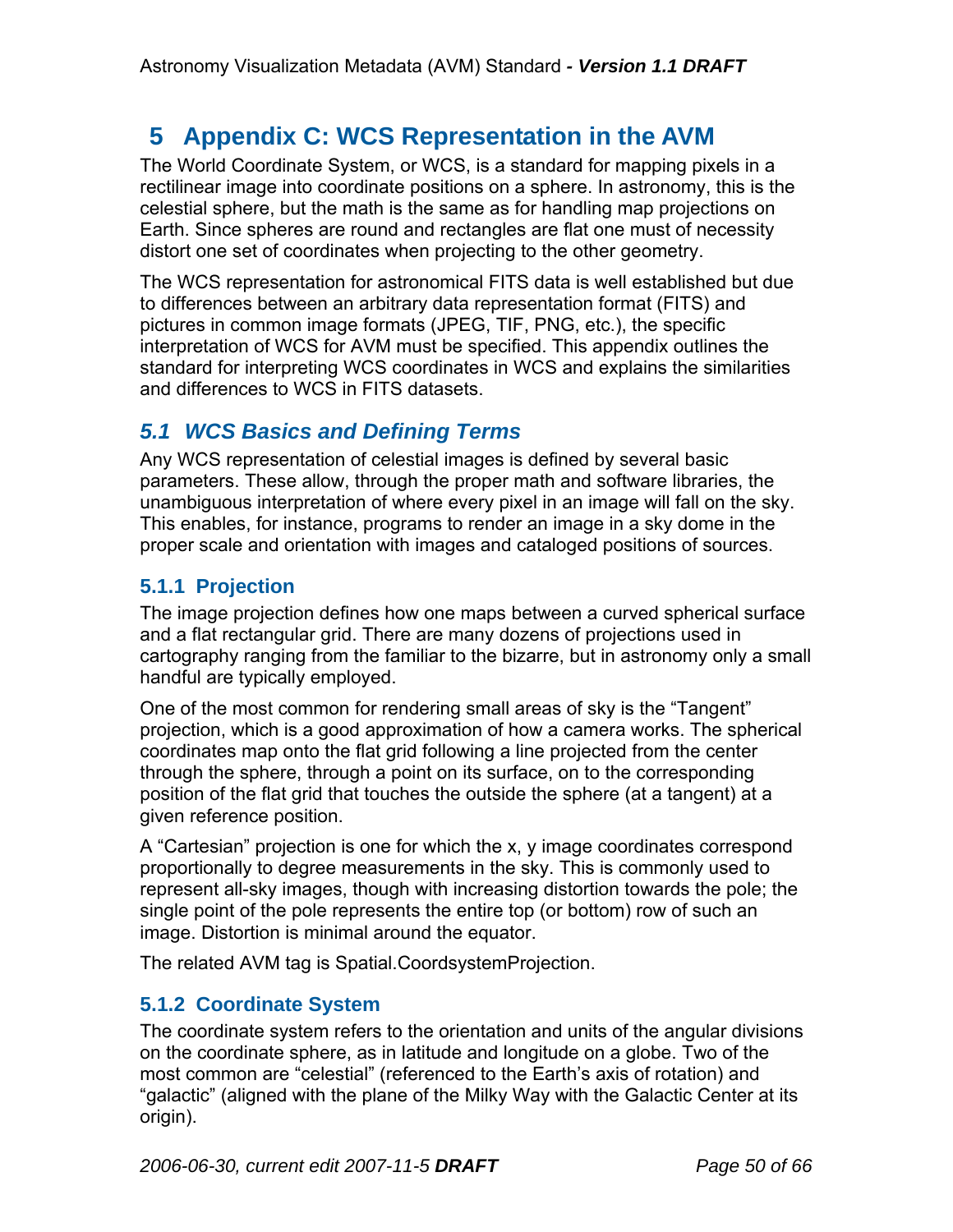The related AVM tags are Spatial.CoordinateFrame, Spatial.Equinox.

## **5.1.3 Reference Position**

Regardless of projection, a single position in the image must be tied to a corresponding sky position in the specified reference frame. This is done by specifying a reference pixel in the image and defining the exact map coordinate to which it corresponds.

The related AVM tags are Spatial.ReferenceValue, Spatial.ReferencePixel, and Spatial.ReferenceDimension.

## **5.1.4 Scale and Orientation**

The scale of the pixels (e.g. number of degrees per pixel) defines the overall coverage of the image. Also, it is possible that the image columns are not aligned with the "north" coordinate direction of the sky, so this rotation value must be specified as well.

The related AVM tags are Spatial.Scale and Spatial.Rotation.

### **5.1.5 Distortion Corrections**

Often an image is not in fact a perfect representation of the specified projection. For instance, distortions in the optics can lead to complex distortion patterns in the final image. While distortion can be present at virtually any image scale due to optics and processing issues, they are particularly significant at wider fields of view, particularly with wide angle sky photography using traditional camera lenses.

Distortion can be expressed in terms of skew (if the coordinate axes are not at right angles to one another) as well as other kinds of polynomial corrections. Some software is able to interpret these corrections to yield more accurate coordinates and image displays.

The related AVM Tags are Spatial.CDMatrix and Spatial.Distortion.

# *5.2 The WCS Representation in AVM*

WCS projections in AVM are described relative to a regular Cartesian grid referenced to the image as it is normally displayed. The origin is conventionally taken to be at the lower left pixel of the displayed image. The figure below illustrates this for a celestial projection system in which the angular positions are measured in Right Ascension (equivalent to longitude) and Declination (equivalent to latitude).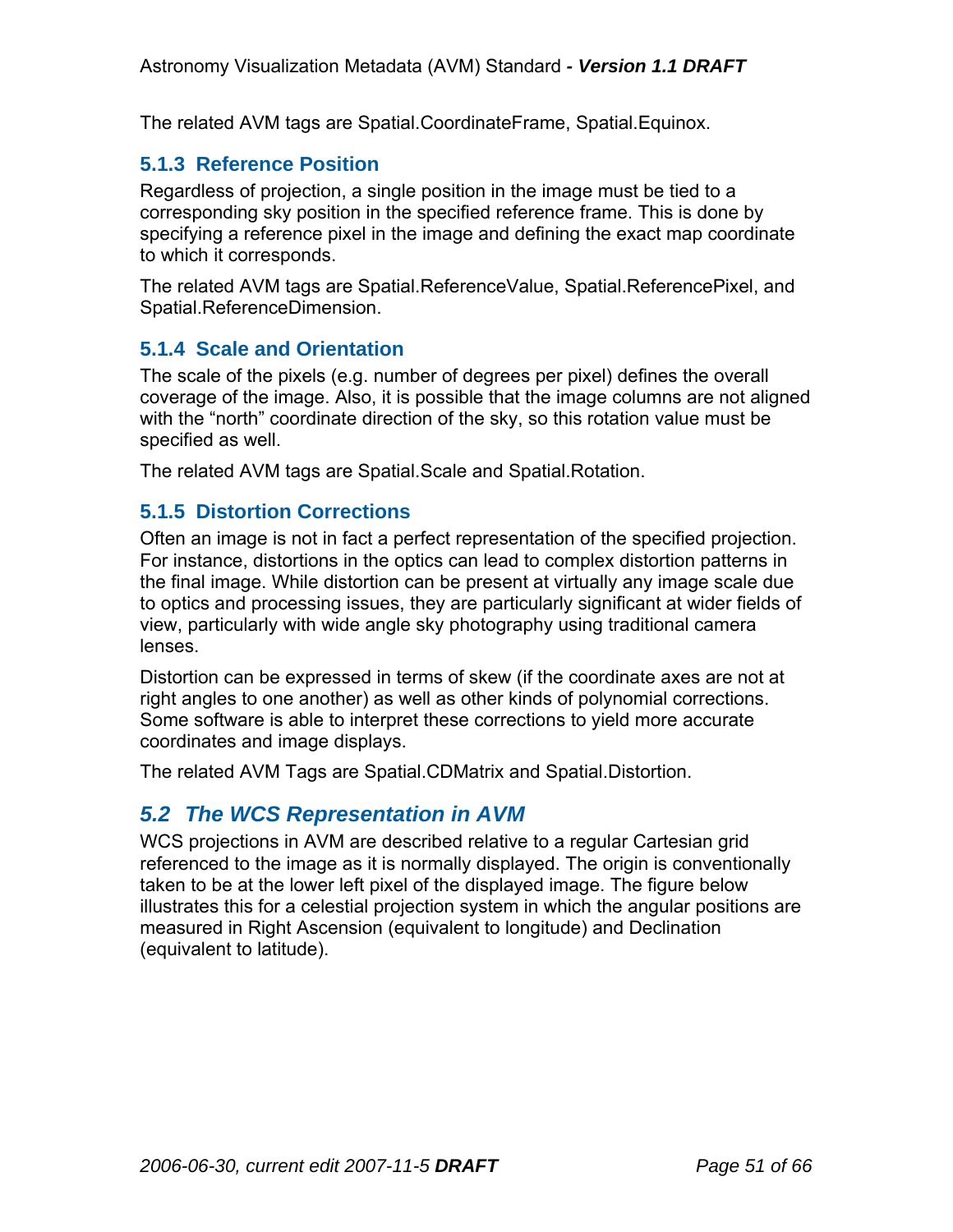

# **Axis Rotations**



Positive CROT angles denote clockwise coordinate axis rotation

Note that East and West directions are flipped with respect to traditional terrestrial map displays. This flip is a consequence of viewing the celestial sphere from the inside, as opposed to viewing a terrestrial sphere from the outside. As a result, the increment of the Right Ascension axis is taken to be a negative measure since it decreases as you move right, away from the origin.

Rotations of the celestial coordinate grid with respect to the image display are measured eastward of North ("up") or counterclockwise. Thus if an image has a rotation angle of +45 degrees (as pictured above), rotating the entire image clockwise by 45 degrees will align its north axis with the "up" direction.

The origin pixel of the image is defined as pixel (1, 1). This follows FITS conventions for pixel identification but is different than many programming conventions in which the first index element start at (0, 0). Thus if an image is 250 by 300 pixels in dimension, the upper left pixel would be (1, 300) and the upper right would be (250, 300).

# *5.3 Scale, Rotation, and CDMatrix Usage in AVM*

Public-friendly images have almost certainly been rendered in such a way that the coordinate axes are orthogonal, or at right angles to each other. As such, specifying only a pixel scale and axis rotation are sufficient for describing the projection of such an image. The only oddity (as noted above) is that the increments along the x axis are typically negative to capture the decreasing increment in right ascension as one scans left to right.

Modern WCS implementations have deprecated the scale and rotation terms in favor of a more generalized "CD matrix." The four elements in the CD matrix can encode scales along each axis as well as independent orientations of each axis (allowing for skewed coordinate systems. In cases where there is no skew, there are straightforward equations to convert between CD matrix elements and the traditional scale and rotation values. This four-element matrix is contained in the AVM tag Spatial.CDMatrix.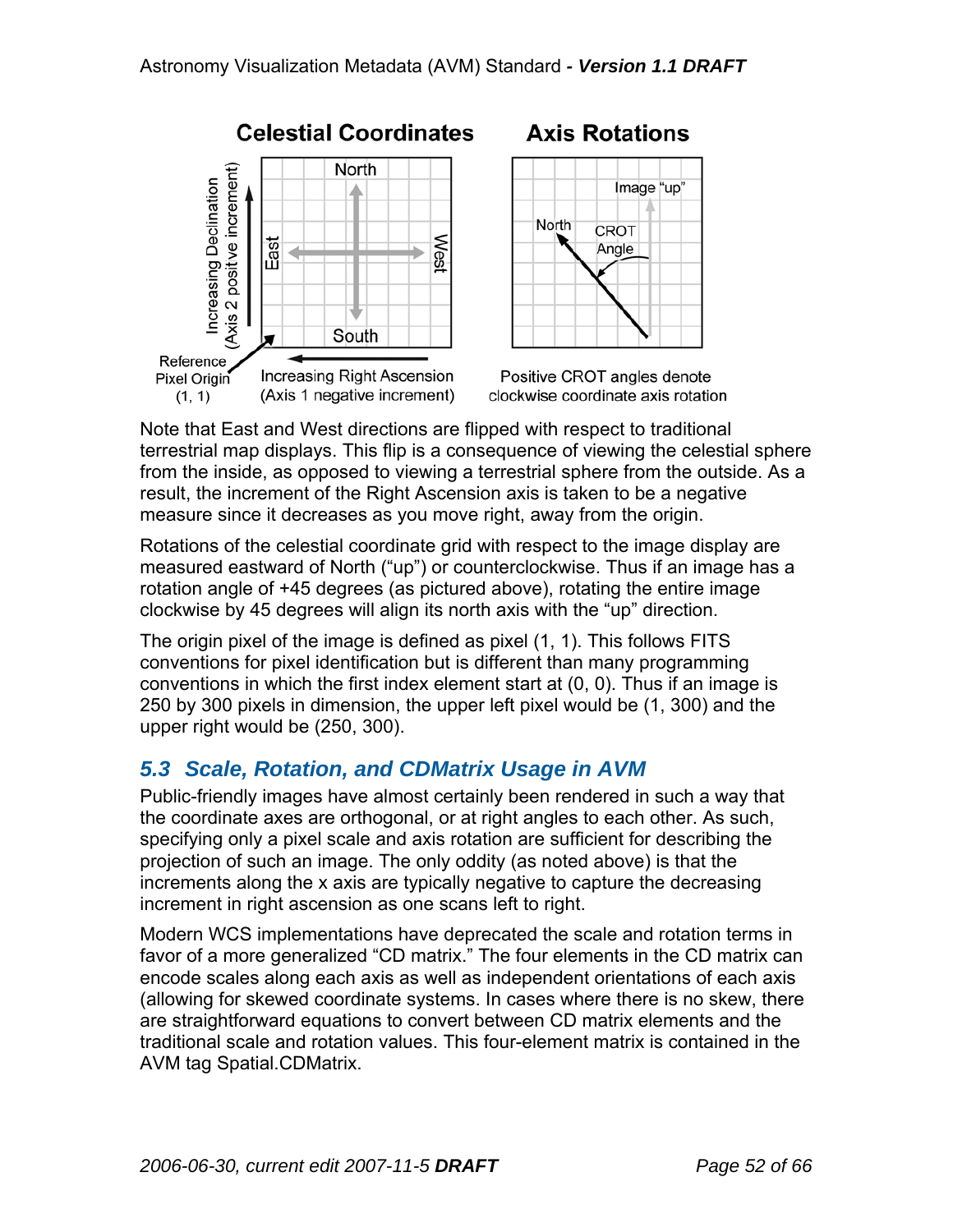# **5.3.1 When to Use Spatial.Scale & Spatial.Rotation**

If an image clearly has orthogonal axes, and only the pixel scale and axis rotation values are easily recovered through convenient tools, then scale and rotation are sufficient and should be used. This has the added convenience of giving easily interpreted values, which may help educators working with the image and associated metadata outside of any AVM-savvy software packages.

### **5.3.2 When to Use Spatial.CDMatrix**

If a coordinate solution has been derived for an image that has returned a CDMatrix then this should be used. It is possible that slight distortions in an image that *should* have orthogonal axes may result in a better alignment if a slight skew is included.

It is also critical to include the CDMatrix information if more detailed polynomial distortion corrections have been derived for the image in tandem with its CDMatrix solution. However, note that not all image display software will necessarily make use of skew and other distortion corrections even if present.

## **5.3.3 Which Takes Priority, Scale/Rotation or CDMatrix?**

If both the Scale/Rotation and CDMatrix tags are present in a given image, then developers should give priority the CDMatrix solution. If the application reading this information can only utilize basic Scale/Rotation information, then this information can easily extracted from the CD matrix from the following equations. Likewise the reverse transform into a CDMatrix is easily implemented as well.

In general, code designed to read WCS info should be designed to make of whichever form of scaling information is supplied. This introduces a redundance for programmers but gives AVM implementers more options.

# **5.3.4 Converting between Scale/Rotation and CDMatrix**

The spatial AVM descriptors are either single-valued or arrays of numbers. The corresponding FITS keywords for these values and elements are defined below (these keywords will be used as terms in subsequent equations):

Spatial.Scale = CDELT1; CDELT2 [degrees/pixel]

Spatial.Rotation = CROTA2 [degrees]

Spatial.CDMatrix = CD1\_1; CD1\_2; CD2\_1; CD2\_2 (CD matrix elements)

Note that CROTA2 is specifically the rotation of axis 2 (conventionally Declination or galactic longitude) with respect to the image grid. It is also possible, if unconventional, to independently describe to rotation of axis 1 using a CROTA1 term. For this term as well a positive rotation indicates an East of North sense away from the default array orientation. If the two axes are orthogonal then:

CROTA1 = CROTA2 = CROT

However, if CROTA1  $\neq$  CROTA2 then the coordinate grid is skewed.

### **Deriving CDMatrix from Scale/Rotation**

*2006-06-30, current edit 2007-11-5 DRAFT Page 53 of 66*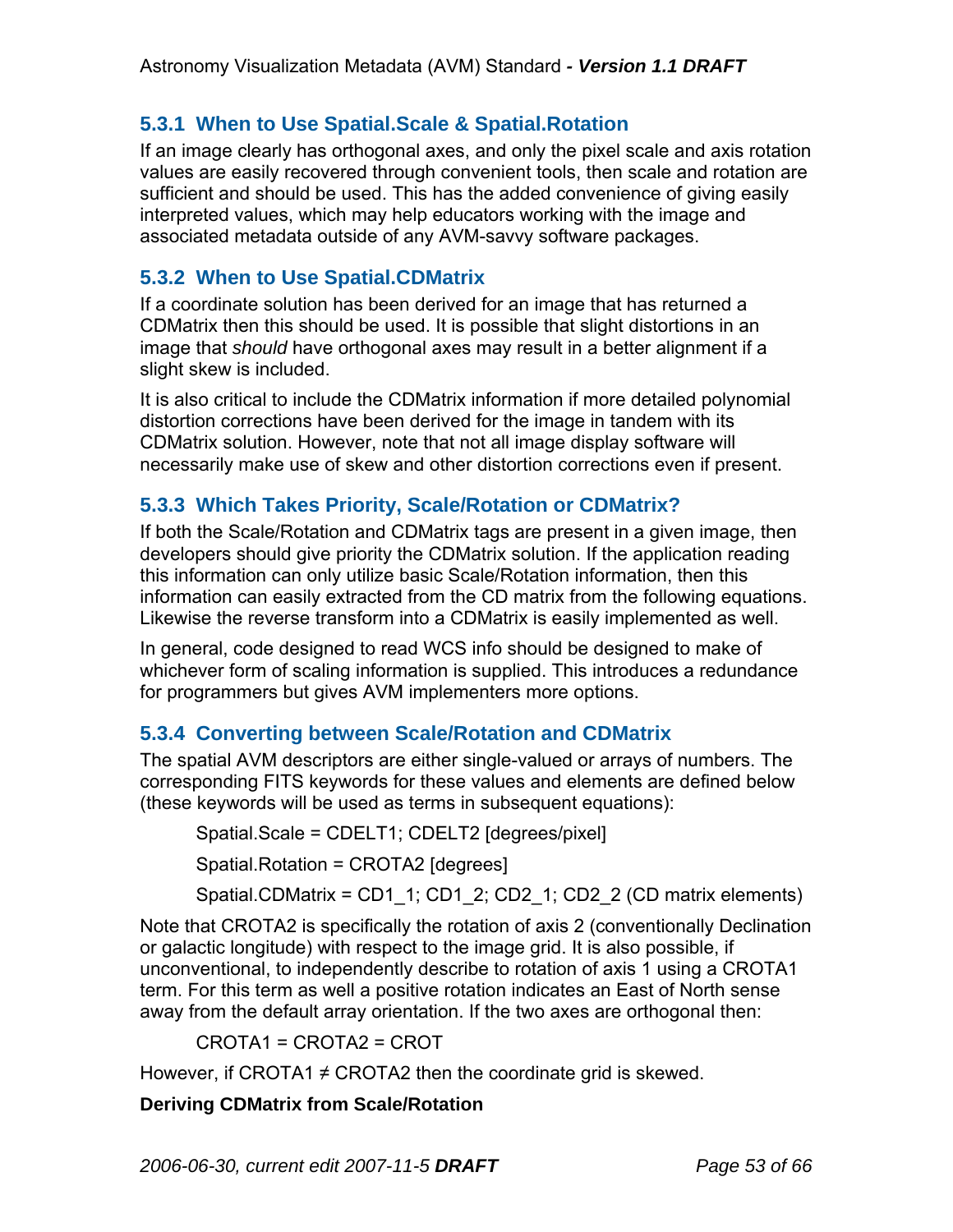In the absence of skew terms, a CDMatrix that fully describes a simple scale and rotation can be derived easily:

$$
\begin{pmatrix} CD1 & CD1 & CD1-2 \ CDELT1 \cdot \cos(CROTA1) & -CDELT2 \cdot \sin(CROTA1) \ CD2\_1 & CD2\_2 \end{pmatrix} = \begin{pmatrix} CDELT1 \cdot \cos(CROTA1) & -CDELT2 \cdot \sin(CROTA2) \ CDELT2 \cdot \cos(CROTA2) & \cos(CROTA2) \end{pmatrix}
$$

In the common convention where the rotations are identical and the scale elements are equal in magnitude but opposite in sign (defining CDELT to be positive):

*CDELT*1= −*CDELT CDELT*2 = *CDELT CROTA*1= *CROTA*2 = *CROT*

Then this transformation simplifies to:

*CD*1\_1 *CD*1\_2 *CD*2\_1 *CD*2\_2  $\begin{pmatrix} CDI_{-1} & CDI_{-2} \\ CD2_{-1} & CD2_{-2} \end{pmatrix} = CDELT \cdot \begin{pmatrix} -\cos(CROT) & -\sin(CROT) \\ -\sin(CROT) & \cos(CROT) \end{pmatrix}$  $\begin{pmatrix} -\cos(CROT) & -\sin(CROT) \ -\sin(CROT) & \cos(CROT) \end{pmatrix}$  $\overline{\phantom{a}}$ 

#### **Deriving Scale/Rotation from CDMatrix:**

In the simplest scenarios where the x and y axis scales are of the same magnitude, the rotation angle is easily recovered from the CD matrix elements:

 $CROTA1 = \arctan 2(-CD1 - 2, CD2 - 2)$  $CROTA2 = \arctan 2 (CD1, CD2 1)$  $CROT = (CROTA1 + CROTA2)/2$ 

The final average CROT value is a best average only for unskewed images.

A robust way of calculating the rotation which can handle unusual representations relies on the sign of the determinant of the CD matrix:

*DET* = *CD*1  $1⋅CD2$   $2-CD1$   $2⋅CD2$  1  $CROTA2 = \arctan 2(-\text{sgn}(DET) \cdot CD1\_2, \quad CD2\_2)$ 

The scale values follow from:

*CDELT*1<sup>=</sup> *CD*1\_1/cos(*CROTA*1) (*CROTA*1<sup>≠</sup> <sup>±</sup>90°)  $CD2\_1/\sin(CROTA2)$   $(CROTA2 > 0^{\circ})$  $\sqrt{2}$  $\Big\{$  (  $CDELT2 = \begin{cases} -CD1 - 2/\sin(CROTA1) & (CROTA1 > 0^{\circ}) \\ \cos 2\pi/(\cos 2\pi/3) & (SDET12 > 0^{\circ}) \end{cases}$  $\begin{pmatrix} -CD1\_2/\sin(CROTA1) & (CROTA1 > 0^{\circ}) \\ CD2\_2/\cos(CROTA2) & (CROTA2 ≠ ±90^{\circ}) \end{pmatrix}$ 

# *5.4 Polynomial Distortion Corrections in AVM*

A simple standard for encoding distortion terms is commonly used in FITS headers allowing for polynomial corrections of arbitrary order. The implementation of this information in the AVM Spatial.Distortion tag is to enter all the elements into a serial (keyword; value) ordered list. For instance, an example FITS header including distortion terms is:

A ORDER = 2 / polynomial order, axis 1, detector to sky  $A$  0 2 = -3.657E-08 / distortion coefficient

*2006-06-30, current edit 2007-11-5 DRAFT Page 54 of 66*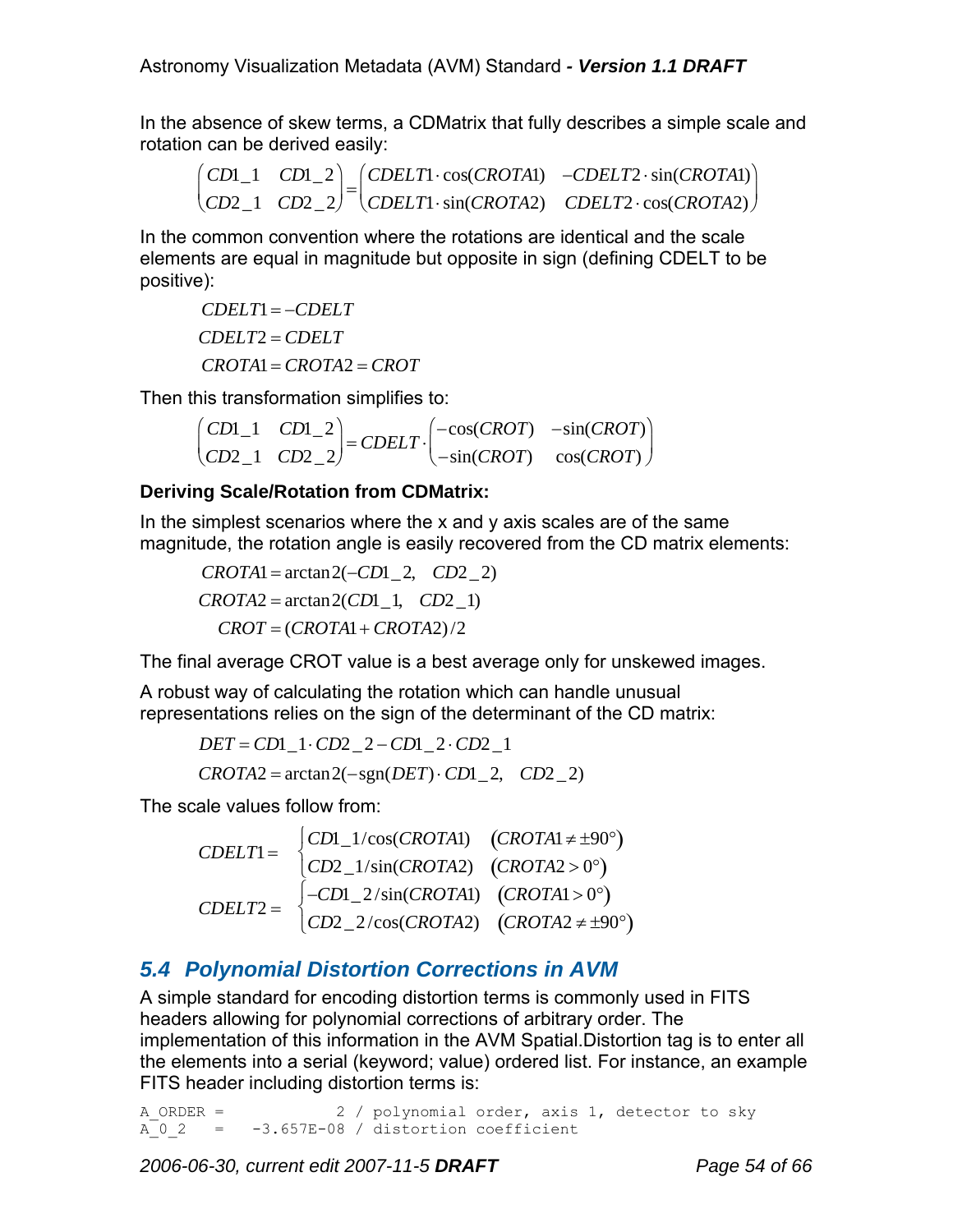| $A \ 1 \ 1 =$  |              |                                                  |
|----------------|--------------|--------------------------------------------------|
|                |              | 3.542E-05 / distortion coefficient               |
| $A \ 2 \ 0 =$  |              | 2.381E-05 / distortion coefficient               |
| A DMAX         | $=$          | 0.985 / [pixel] maximum correction               |
| $B$ ORDER =    |              | 2 / polynomial order, axis 2, detector to sky    |
| B 0 2          | $\alpha = 1$ | 4.282E-05 / distortion coefficient               |
| $B 1 1 =$      |              | 2.379E-05 / distortion coefficient               |
| $B 2 0 =$      |              | 6.547E-06 / distortion coefficient               |
| $B$ DMAX $=$   |              | 1.217 / [pixel] maximum correction               |
| AP ORDER=      |              | 2 / polynomial order, axis 1, sky to detector    |
|                |              | $AP$ 0 1 = 1.881E-05 / distortion coefficient    |
|                |              | $AP$ 0 2 = 3.615E-08 / distortion coefficient    |
|                |              | $AP$ 1 0 = 2.921E-05 / distortion coefficient    |
|                |              | $AP$ 1 1 = $-3.542E-05$ / distortion coefficient |
| $AP 2 0 =$     |              | -2.381E-05 / distortion coefficient              |
| BP ORDER=      |              | 2 / polynomial order, axis 2, sky to detector    |
| BP 0 1         |              | $=$ 4.894E-05 / distortion coefficient           |
| $BP \t0 \t2 =$ |              | -4.282E-05 / distortion coefficient              |
| $BP 1 0 =$     |              | 2.65E-05 / distortion coefficient                |
|                |              | BP $1 1 = -2.379E-05 /$ distortion coefficient   |
|                |              | BP 2 0 = $-6.548E-06$ / distortion coefficient   |

The corresponding entries in the Spatial.Distortion tag would read:

A\_ORDER; 2; A\_0\_2; -3.657E-8; A\_1\_1; 3.542E-05; A\_2\_0; …

Any software using these terms should be able to extract all of the expected terms following any arbitrary ordering of the labeling keywords. The keyword should always precede the value.

# *5.5 AVM WCS and Rescaled Images*

Final display images are often offered in multiple resolutions, particularly if the full image is exceptionally large. As a shortcut to AVM providers, the WCS solution does not have to be rederived for each version of the image. Instead, the supplied WCS solution should be interpreted in the context of the original image dimensions for which it was determined. These are encoded in Spatial.ReferenceDimension.

If the image has been proportionally rescaled (but not otherwise cropped, rotated, or flipped) then the old solution can equally apply to the new image dimensions.

RATIO = (current dimension)/(ReferenceDimension)

Current ReferencePixel = Spatial.ReferencePixel \* RATIO

Current Scale = Spatial.Scale/RATIO

Current CDMatrix = Spatial.CDMatrix/RATIO

Note that the x and y scales may not be exactly equal due to roundoff issues, but they should be so close that using either x or y ratios should give a solution to within a pixel.

Software using AVM WCS should always perform the comparison between the actual image dimension and the Spatial.ReferenceDimension. As an additional sanity check, it is possible to compare the x and y ratios and reject the WCS solution if they are significantly different (more than 1-2% difference).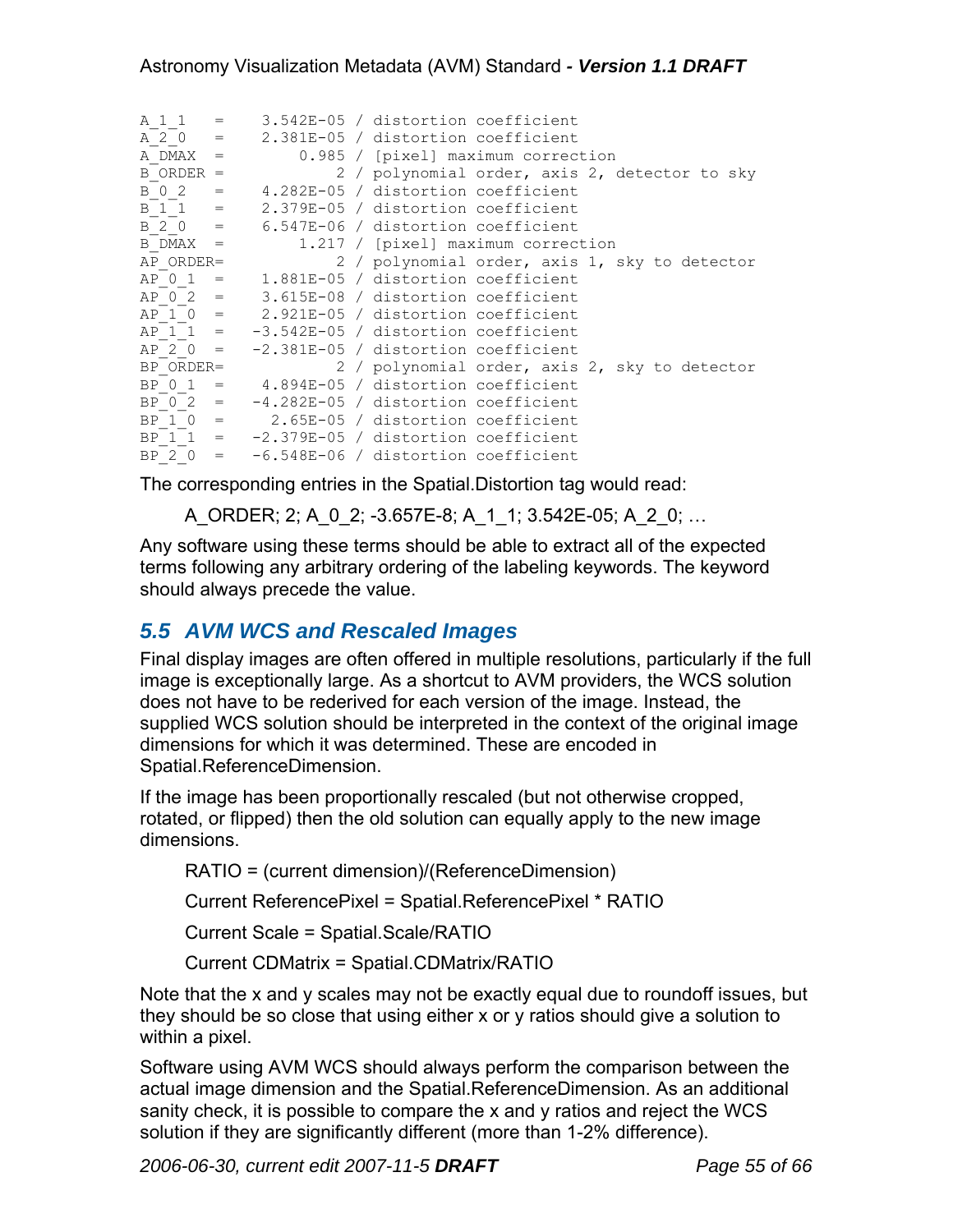# *5.6 Best Practices for AVM WCS Implementations*

There are a number of practices that any public-friendly and AVM-friendly astronomical imagery should follow.

- Orient images as they would be viewed in the sky. This means following the "East is left of North" convention where the x scale is negative and the y scale is positive.
- Supply both Scale/Rotation and CDMatrix when possible. Tools that supply both give the best of both worlds and maximum flexibility.
- Verify WCS tagging using sky display tools (as available). Making sure the coordinates look right to you goes a long way towards assuring they will work for everyone.
- Some WCS is better than none. Even if an image does not have a wellderived WCS solution, including what is known can be helpful. There is a Spatial.Quality tag for indicating the level of reliability.

# *5.7 WCS Notes for Developers*

For applications to be fully compliant with AVM WCS they should meet the following requirements.

- Be able to utilize either Scale/Rotation and/or CDMatrix values, depending on which is present.
- Reference your image arrays starting with pixel (1,1) at the lower left corner, running (Xmax, Ymax) at the upper right.
- Look for images that have been proportionally rescaled from the stated Spatial.ReferenceDimension values and scale the WCS appropriately

# *5.8 Comparing AVM and FITS WCS Representations*

There are subtle but important differences between the FITS and AVM standards for WCS. These are rooted in the fundamental differences between these two formats and are worth expanding for clarity. This is particularly important since an imperfect understanding can result in images that are flipped and do not line up as expected.

The FITS file format is not an image format per se, but a completely generalized method of describing arrays of information. "Axes" within FITS files may refer to spatial coordinates, wavelengths, velocities, or any desired data format.

When a FITS file is used to represent a single image, it is generally defined as a data format with two axes, which will correspond to the two angular axes in the specified coordinate system. While conventionally these will often follow certain patterns such conventions are in no way a requirement. Axis order, rotations, and scalings can be represented in a variety of ways that all validly describe the data coordinates.

As a result there is no standard for how to display the array elements of a FITS file without interpreting the WCS projections. This is very different from standard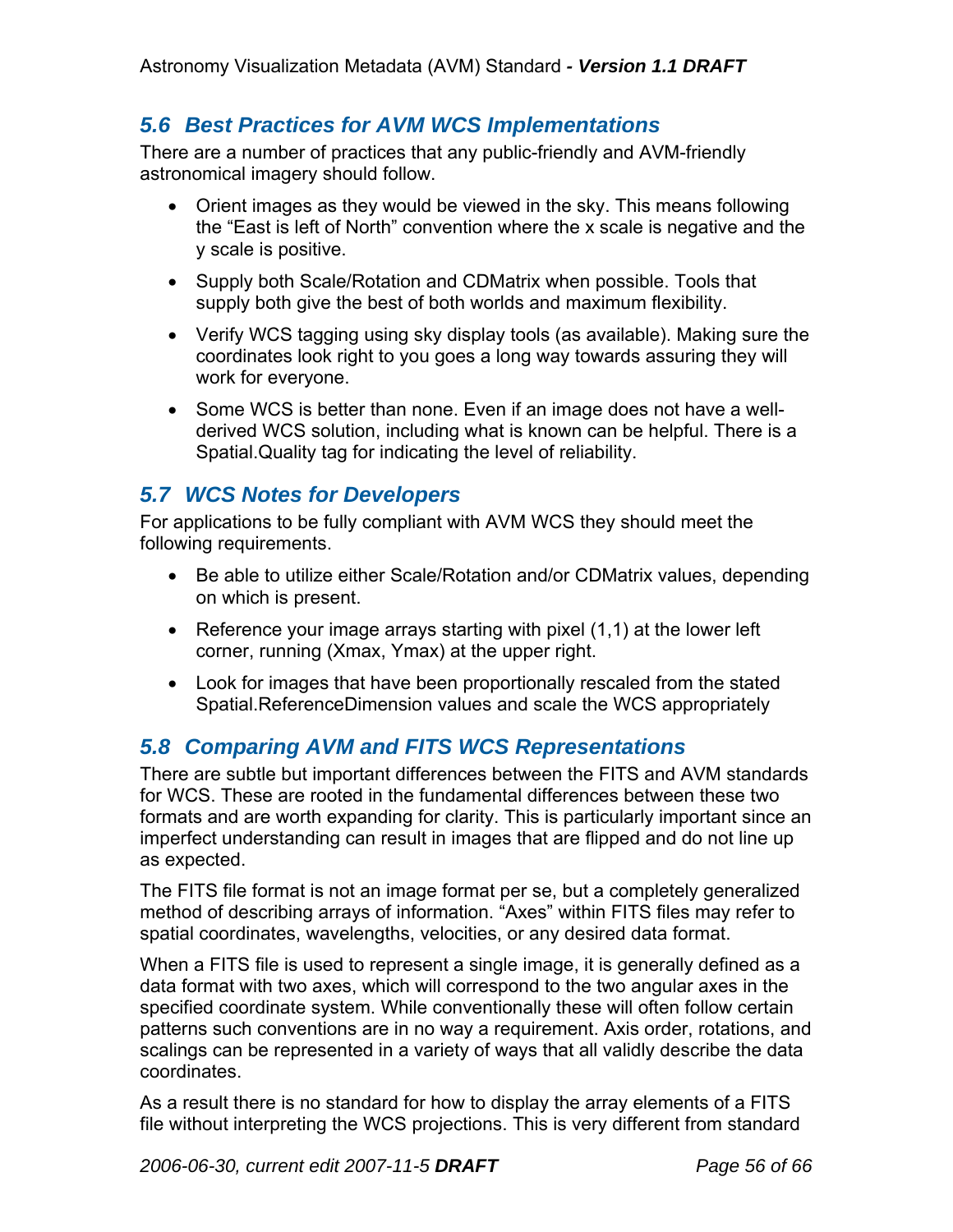image formats (JPEG, TIF, PNG, etc.) in which the display convention is standardized; the first bytes of the file correspond to the upper left of the displayed image which is filled in left to right, top to bottom.

For FITS image files, particularly fully processed and calibrated images, there is a common, though not required, convention to represent Right Ascension on the first axis with a negative pixel scale, and Declination on the second axis with a positive pixel scale (this is for celestial coordinates; a similar convention exists for galactic coordinates). In this case, such an image would be rendered onto a display starting with the lower left pixel and filling in left to right, bottom to top.



For the AVM WCS convention, as described above, the choice is to define the coordinate grid as one would looking at a piece of graph paper, with the origin at the lower left. This does not follow the byte ordering definition of WCS used by FITS files, but it does have the benefit of yielding WCS solutions that match FITS files following the common convention described here.

This difference in display convention is handled in a variety of ways by different programs resulting in an "image flip" issue that haunts the field of astronomical imaging. Some packages like the FITS Liberator (a FITS import filter for Photoshop) will fill in the image from bottom to top, compensating for the difference in display convention. Other image libraries will simply treat a FITS array like any other image and render its rows from top to bottom, regardless of what WCS information is in the header.

Ultimately there must be some difference in the way WCS is interpreted between FITS and other standard image formats. Fundamentally this is because the FITS array allows for arbitrary ordering of data and the way it is rendered onto a display should be determined the WCS description. Other images are always defined to render top to bottom, regardless of whether there is other orientation metadata embedded in their headers.

The adopted AVM convention does offer two key advantages:

- Follows standard graph conventions for orienting images
- Will lead to matching WCS for a very common FITS convention

The primary disadvantage is largely the burden of programmers: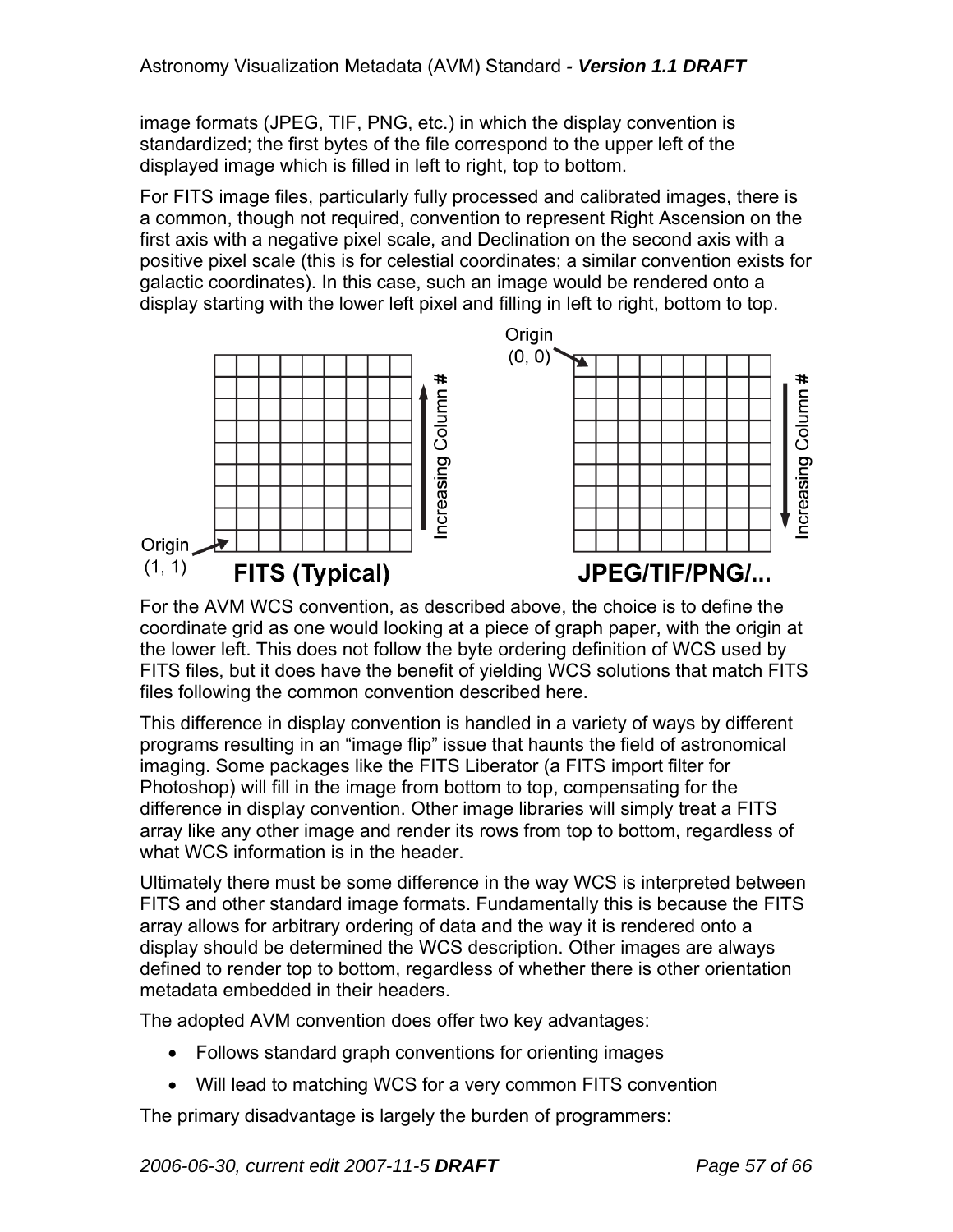• Developers must reference array elements of an image (bottom to top) reversed from the way the image is displayed (top to bottom)

# **6 Appendix D: Metadata Extension: FITS Liberator**

The XMP format for embedded metadata tags within image files easily allows for extension to accommodate special purpose needs. The example presented here is employed by the Photoshop FITS Liberator to record all of the image stretch function settings used during import of a dataset.

These metadata tags are not formally part of the AVM standard but are included as an example of how special purpose extensions can be developed under this framework. In particular, these numbers should not suggest the original FITS data values can be recovered through any inverse transforms, since any further edits in Photoshop would invalidate the transform.

These tags are all of the same ordered list sequence as the image band tags under Observation Metadata.

#### **FL.StretchFunction** (string-CV, list-ordered)

Definition: Stretch function applied to the input data in the processing. One **FL.StretchFunction** per exposure.

Comment: Some possibilities include: Linear, Logarithmic etc. **FL.StretchFunction**: FITS Liberator stretch function

The different possible options for the FITS Liberator stretch function (as of version 2.0; additional stretches may become available in future versions):

- Linear
- Logarithmic
- Square-root
- Inverse hyperbolic sine
- Cube Root
- LogarithmicLogarithmic
- Logarithmic(Square-root)

### **FL.BackgroundLevel** (float, list-ordered)

Definition: Lower value of input range for the Scale function. One **FL.BackgroundLevel** per exposure.

Comment: This value will become the minimum in the Scaled image.

#### **FL.PeakLevel** (float, list-ordered)

Definition: Upper value of input range for the Scale function. One **FL.PeakLevel** per exposure.

Comment: This value will become the maximum in the Scaled image.

**FL.ScaledBackgroundLevel** (float, list-ordered)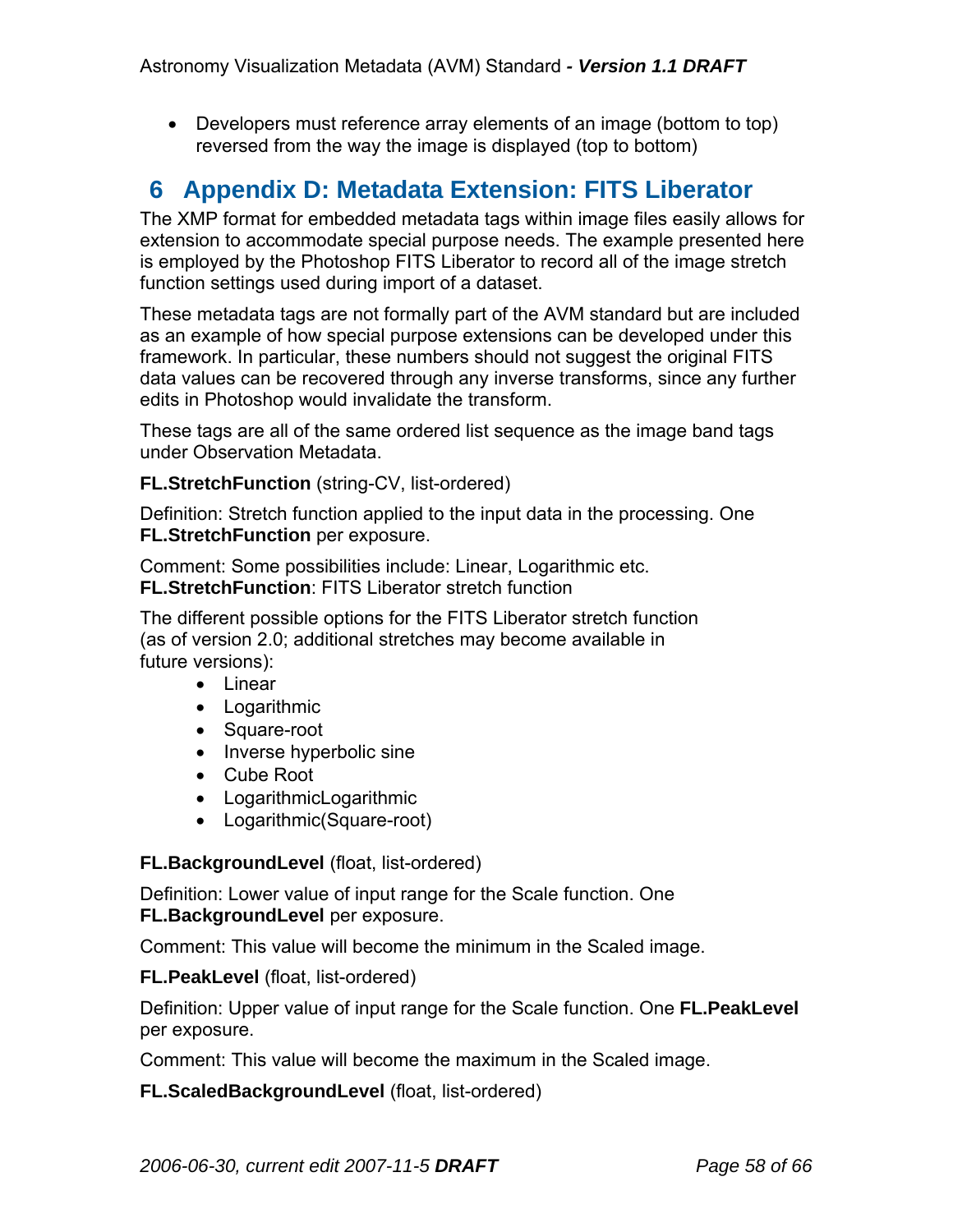Definition: The target lower value of the range of the Scaled image. One **FL.ScaledBackgroundLevel** per exposure.

Comment: This value is the defined minimum in the Scaled image.

#### **FL.ScaledPeakLevel** (float, list-ordered)

Definition: The target upper value of the range of the Scaled image. One **FL.ScaledPeakLevel** per exposure.

Comment: This value is the defined maximum in the Scaled image.

#### **FL.BlackLevel** (float, list-ordered)

Definition: The Stretched Scaled input pixel value, which was set to define the color black in the output image. One **FL.BlackLevel** per exposure.

#### **FL.WhiteLevel** (float, list-ordered)

Definition: The Stretched Scaled input pixel value, which was set to define the color white in the output image. One **FL.WhiteLevel** per exposure.

#### **FL.CreationNotes** (string)

Definition: Free-form notes about the image creation process.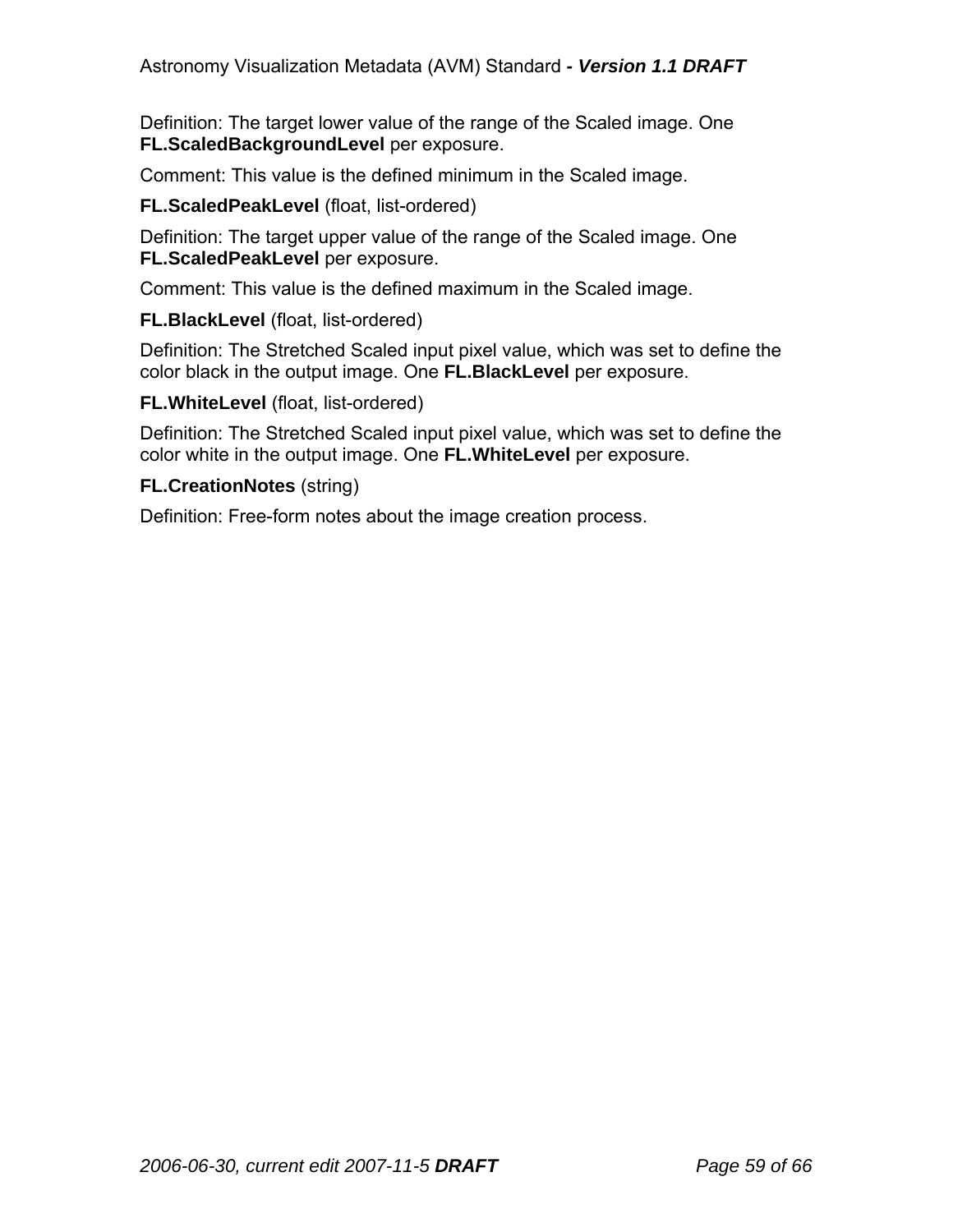# **7 Appendix E: Example Metadata File**

## *7.1 XMP Example File for NGC 1566 Sample Image*

We include all of the extraneous XMP and Photoshop tags for your reference. The following is XMP code exported from Photoshop (Fits Liberator) for the image NGC1566. The sample image file can be found at: http://virtualastronomy.org/avm\_metadata.php If you open the image in Photoshop you will see all of the metadata under File Info.

Black text: rubbish tags that get exported with Photoshop Red text: AVM compliant/equivalent tags Blue text: metadata

Special Notes: AVM fields 47-50 (**File.Type**, **File.Dimension**, **File.Size**, **File.BitDepth**) are not exported with XMP metadata. At this point in time they need to manually entered, or could be mined from the 'Properties' of the image.

<?xpacket begin="" id="W5M0MpCehiHzreSzNTczkc9d"?> <x:xmpmeta xmlns:x="adobe:ns:meta/" x:xmptk="Adobe XMP Core 4.1-c036 46.276720, Mon Feb 19 2007 22:40:08 "> <rdf:RDF xmlns:rdf="http://www.w3.org/1999/02/22-rdf-syntax-ns#"> <rdf:Description rdf:about="" xmlns:xapMM="http://ns.adobe.com/xap/1.0/mm/" xmlns:stRef="http://ns.adobe.com/xap/1.0/sType/ResourceRef#"> <xapMM:DocumentID>uuid:1E7F7A4BC769DC11AC88B19DB3434320</xapMM:DocumentID> <xapMM:InstanceID>uuid:1468E46EFC6CDC1184DCC8A8F3B84D3F</xapMM:InstanceID> <xapMM:DerivedFrom rdf:parseType="Resource"> <stRef:instanceID>uuid:28E15341693411DCBB9AE8C948D376C0</stRef:instanceID> <stRef:documentID>uuid:BE7FC9CE384711DCA118970A627AD648</stRef:documentID> </xapMM:DerivedFrom> </rdf:Description> <rdf:Description rdf:about="" xmlns:xap="http://ns.adobe.com/xap/1.0/"> <xap:CreateDate>2007-09-21T11:22:56+02:00</xap:CreateDate> <xap:MetadataDate>2007-09-27T15:46:56+02:00</xap:MetadataDate> <xap:SliderValue>0</xap:SliderValue> <xap:foo>1</xap:foo> <xap:ModifyDate>2007-09-27T15:46:56+02:00</xap:ModifyDate> <xap:CreatorTool>Adobe Photoshop CS3 Windows</xap:CreatorTool> </rdf:Description> <rdf:Description rdf:about="" xmlns:dc="http://purl.org/dc/elements/1.1/"> <dc:format>image/jpeg</dc:format>

<dc:description><rdf:Alt> <rdf:li xml:lang="x-default">This beautiful spiral galaxy NGC 1566, located approximately 60 million light-years away in the constellation Dorado was captured by the Spitzer Infrared Nearby Galaxies Survey (SINGS) Legacy Project using the telescope's Infrared Array Camera (IRAC).

</rdf:li></rdf:Alt></dc:description>

<dc:subject><rdf:Bag><rdf:li>NGC 1566</rdf:li></rdf:Bag></dc:subject>

<dc:creator><rdf:Seq><rdf:li>Spitzer Science Center</rdf:li></rdf:Seq></dc:creator>

</rdf:Description> <rdf:Description rdf:about="" xmlns:photoshop="http://ns.adobe.com/photoshop/1.0/"> <photoshop:ColorMode>3</photoshop:ColorMode> <photoshop:Source>Spitzer Space Telescope</photoshop:Source>

<photoshop:Credit>NASA/JPL-Caltech</photoshop:Credit> <photoshop:Headline>NGC 1566</photoshop:Headline> <photoshop:DateCreated>2005-09-15</photoshop:DateCreated>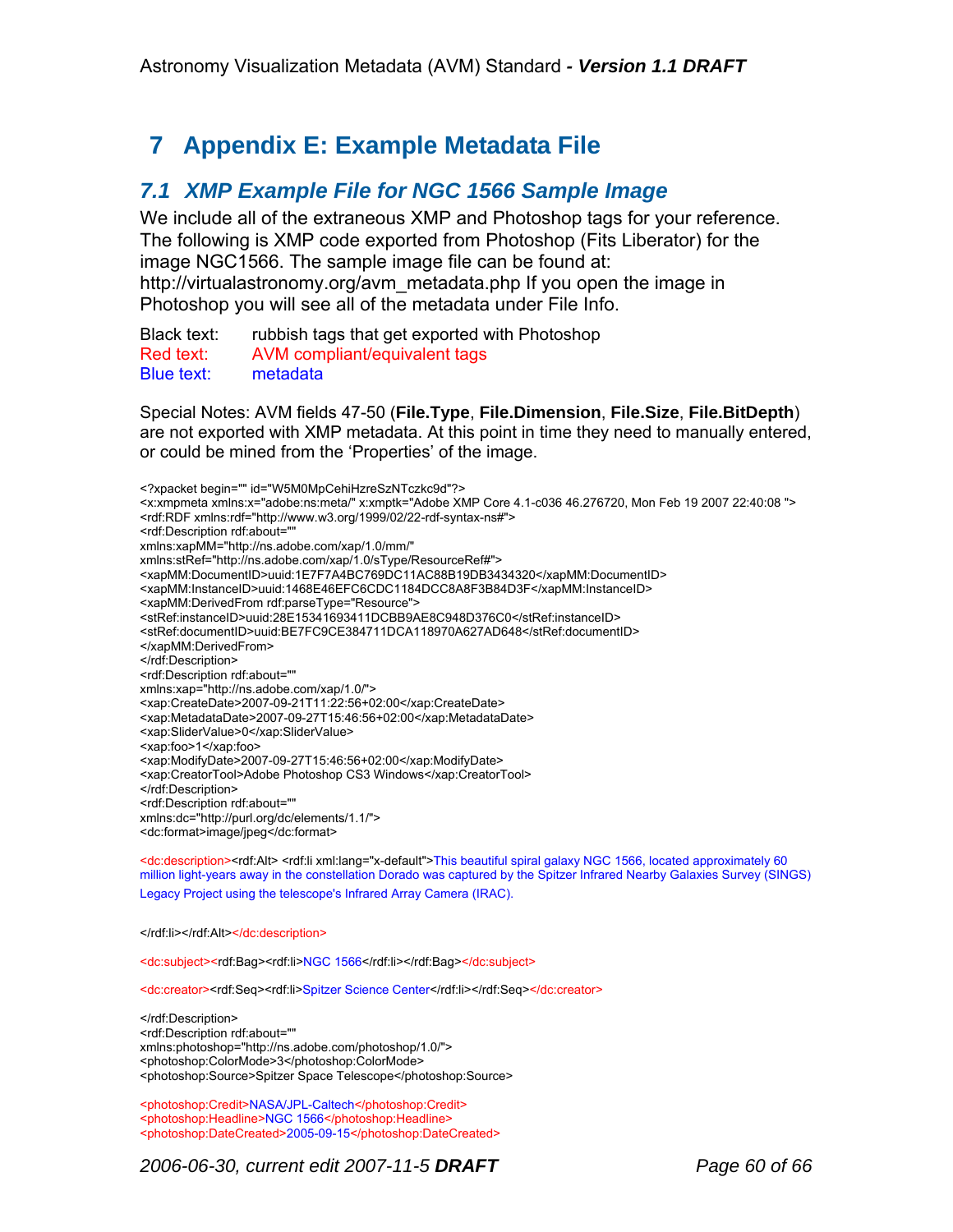#### <photoshop:Source>R.Hurt</photoshop:Source>

<photoshop:History>2007-09-14T16:36:54-07:00&#x9;File sig05-013.tif opened
Open Minbari:Users:hurt:Desktop:Example:sig05-013.tif

File Info
Set File Info of current document To: file info
Creator Phone: "666-666-6666"
Creator E-mail: "sample@sample.com"

2007-09-14T16:39:31-07:00 File sig05-013.tif saved
2007-09-14T16:41:54- 07:00 File sig05-013.tif opened
Open Minbari:Users:hurt:Desktop:Example:sig05-011.tif

Open Minbari:Users:hurt:Desktop:Example:sig05-013.tif

File Info
Set File Info of current document To: file info

2007-09-14T16:42:17-07:00 File sig05-013.tif saved
2007-09-20T17:46:25-07:00 File sig05-013.tif opened
Open Minbari:Users:hurt:Desktop:sig05-013.tif

Open Minbari:Users:hurt:Desktop:sig05-011.tif

Select previous document 
File Info
Set File Info of current document To: file info

2007-09-20T17:50:55-07:00 File sig05-013.tif saved
</photoshop:History> </rdf:Description> <rdf:Description rdf:about="" xmlns:tiff="http://ns.adobe.com/tiff/1.0/"> <tiff:ImageWidth>974</tiff:ImageWidth> <tiff:ImageLength>974</tiff:ImageLength> <tiff:Compression>5</tiff:Compression> <tiff:PhotometricInterpretation>2</tiff:PhotometricInterpretation> <tiff:Orientation>1</tiff:Orientation> <tiff:SamplesPerPixel>3</tiff:SamplesPerPixel> <tiff:PlanarConfiguration>1</tiff:PlanarConfiguration> <tiff:XResolution>3000000/10000</tiff:XResolution> <tiff:YResolution>3000000/10000</tiff:YResolution> <tiff:ResolutionUnit>2</tiff:ResolutionUnit> <tiff:NativeDigest>256,257,258,259,262,274,277,284,530,531,282,283,296,301,318,319,529,532,306,270,271,272,305,3 15,33432;0FC32E875D87FD1BB0248F5EBFF2DCD2</tiff:NativeDigest> <tiff:BitsPerSample> <rdf:Seq> <rdf:li>8</rdf:li> <rdf:li>8</rdf:li> <rdf:li>8</rdf:li> </rdf:Seq> </tiff:BitsPerSample> </rdf:Description> <rdf:Description rdf:about="" xmlns:exif="http://ns.adobe.com/exif/1.0/"> <exif:PixelXDimension>974</exif:PixelXDimension> <exif:PixelYDimension>974</exif:PixelYDimension> <exif:ColorSpace>-1</exif:ColorSpace> <exif:NativeDigest>36864,40960,40961,37121,37122,40962,40963,37510,40964,36867,36868,33434,33437,34850,3485 2,34855,34856,37377,37378,37379,37380,37381,37382,37383,37384,37385,37386,37396,41483,41484,41486,41487,41 488,41492,41493,41495,41728,41729,41730,41985,41986,41987,41988,41989,41990,41991,41992,41993,41994,41995, 41996,42016,0,2,4,5,6,7,8,9,10,11,12,13,14,15,16,17,18,20,22,23,24,25,26,27,28,30;61A35826A6ED7C46025BF3C8B66 399B7</exif:NativeDigest> </rdf:Description> <rdf:Description rdf:about="" xmlns:avm="http://www.communicatingastronomy.org/avm/1.0/"> <avm:CreatorURL>http://www.spitzer.caltech.edu</avm:CreatorURL> <avm:MetadataVersion>1.0</avm:MetadataVersion> <avm:Image.ProductQuality>Good</avm:Image.ProductQuality> <avm:ReferenceURL>http://gallery.spitzer.caltech.edu/Imagegallery/image.php?image\_name=sig05- 013</avm:ReferenceURL> <avm:Type>Observation</avm:Type> <avm:ID>sig05-013</avm:ID> <avm:Spatial.CoordinateFrame>ICRS</avm:Spatial.CoordinateFrame>

<avm:Spatial.Equinox>2000.0</avm:Spatial.Equinox>

<avm:Spatial.CoordsystemProjection>TAN</avm:Spatial.CoordsystemProjection>

<avm:Spatial.Quality>Full</avm:Spatial.Quality>

<avm:Spatial.Rotation>-124.205032386</avm:Spatial.Rotation>

*2006-06-30, current edit 2007-11-5 DRAFT Page 61 of 66*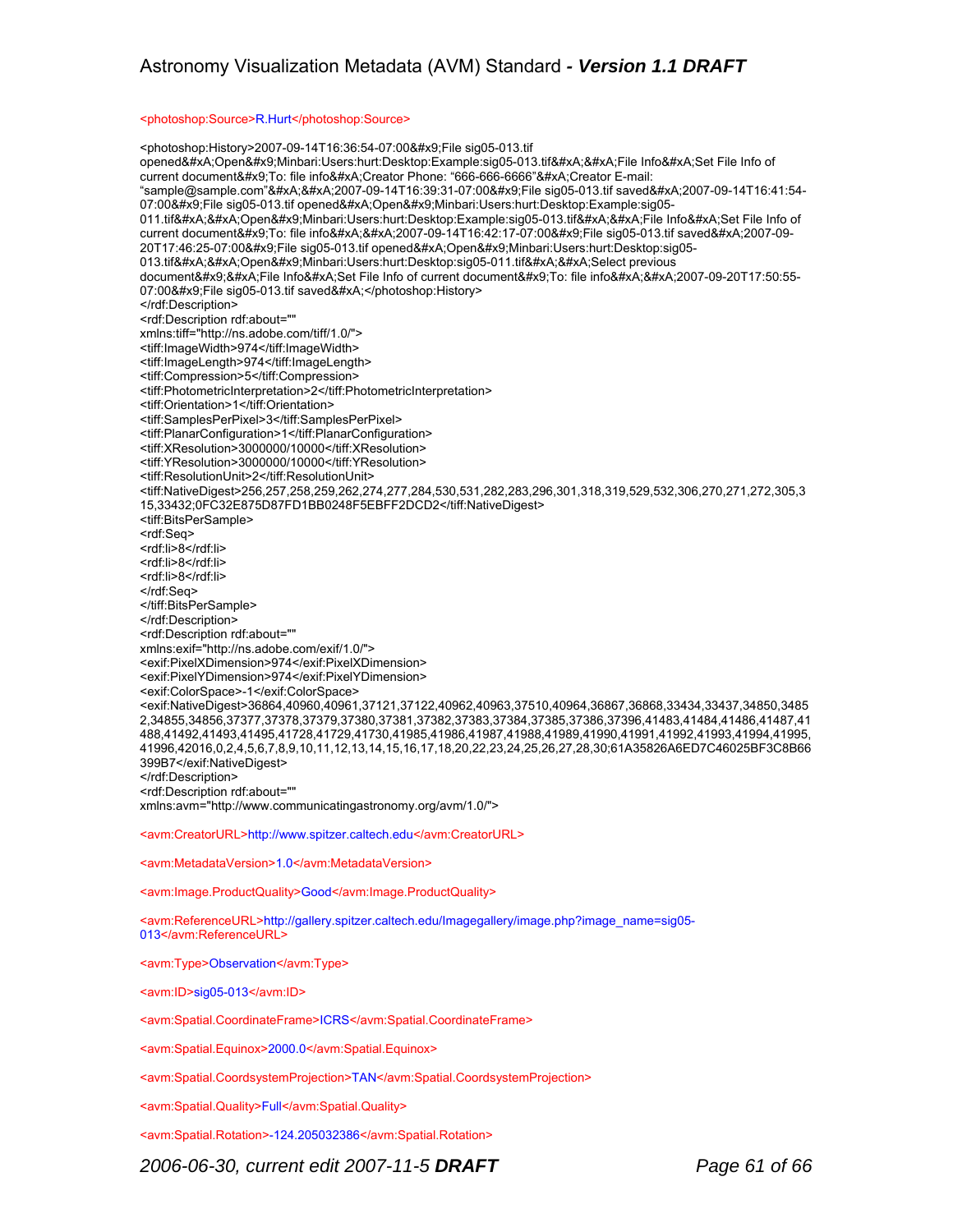<avm:Spatial.Notes>FOV: 12.19 x 12.19 arcminutes; Ref coordinate: 4h20m16.72s -54d55m55.13s; derived from astrometry.net file sig05-013.fits</avm:Spatial.Notes>

<avm:Publisher>Spitzer Space Telescope</avm:Publisher>

<avm:PublisherID>1</avm:PublisherID>

<avm:Subject.Category><rdf:Bag><rdf:li>C.5.1.1</rdf:li><rdf:li>C.5.3.2.2</rdf:li> </rdf:Bag></avm:Subject.Category>

<avm:Facility><rdf:Seq><rdf:li>Spitzer</rdf:li><rdf:li>Spitzer</rdf:li><rdf:li>Spitzer</rdf:li <rdf:li>Spitzer</rdf:li></rdf:Seq></avm:Facility>

<avm:Instrument><rdf:Seq><rdf:li>IRAC</rdf:li><rdf:li>IRAC</rdf:li><rdf:li>IRAC</rdf:li><rdf:li>IRAC</rdf:li></rdf:Seq></a vm:Instrument>

<avm:Spectral.ColorAssignment><rdf:Seq><rdf:li>Blue</rdf:li><rdf:li>Green</rdf:li><rdf:li>Red</rdf:li><rdf:li>Red</rdf:li>< /rdf:Seq></avm:Spectral.ColorAssignment>

<avm:Spectral.Band><rdf:Seq><rdf:li>Infrared</rdf:li><rdf:li>Infrared</rdf:li><rdf:li>Infrared</rdf:li><rdf:li>Infrared</rdf:li>< /rdf:Seq></avm:Spectral.Band>

<avm:Spectral.Bandpass><rdf:Seq><rdf:li>Near-Infrared</rdf:li><rdf:li>Near-Infrared</rdf:li><rdf:li>Near-Infrared</rdf:li><rdf:li>Near-Infrared</rdf:li></rdf:Seq></avm:Spectral.Bandpass>

<avm:Spectral.CentralWavelength><rdf:Seq><rdf:li>3600</rdf:li><rdf:li>4500</rdf:li><rdf:li>5800</rdf:li><rdf:li>8000</rdf:l i></rdf:Seq></avm:Spectral.CentralWavelength>

<avm:Spatial.ReferenceValue><rdf:Seq><rdf:li>65.0696476555</rdf:li><rdf:li>- 54.9319798442</rdf:li></rdf:Seq></avm:Spatial.ReferenceValue>

<avm:Spatial.ReferenceDimension><rdf:Seq><rdf:li>974</rdf:li><rdf:li>974</rdf:li></rdf:Seq></avm:Spatial.ReferenceDim ension>

<avm:Spatial.ReferencePixel><rdf:Seq><rdf:li>616.293197632</rdf:li><rdf:li>346.155345917</rdf:li></rdf:Seq></avm:Sp atial.ReferencePixel>

<avm:Spatial.Scale><rdf:Seq><rdf:li>-0.000208670950176</rdf:li><rdf:li>0.000208670950176</rdf:li></rdf:Seq></avm:Spatial.Scale>

<avm:Spatial.CDMatrix><rdf:Seq><rdf:li>0.000117</rdf:li><rdf:li>0.000173</rdf:li><rdf:li>0.000173</rdf:li><rdf:li>- 0.000117</rdf:li></rdf:Seq></avm:Spatial.CDMatrix>

<avm:Spectral.Notes><rdf:Alt><rdf:li xml:lang="x-default">The SINGS image is a four-channel false-color composite, where blue indicates emission at 3.6 microns, green corresponds to 4.5 microns, and red to 5.8 and 8.0 microns. The contribution from starlight (measured at 3.6 microns) in this picture has been subtracted from the 5.8 and 8 micron images to enhance the visibility of the dust features.</rdf:li></rdf:Alt></avm:Spectral.Notes>

<avm:Temporal.StartTime><rdf:Seq><rdf:li>2002-12-21-0900</rdf:li><rdf:li>2002-12-21-0900</rdf:li><rdf:li>2002-12-21- 0900</rdf:li><rdf:li>2002-12-21-0900</rdf:li></rdf:Seq></avm:Temporal.StartTime>

<avm:Temporal.IntegrationTime><rdf:Seq><rdf:li>10</rdf:li><rdf:li>10</rdf:li><rdf:li>10</rdf:li><rdf:li>10</rdf:li></rdf:Seq> </avm:Temporal.IntegrationTime>

<avm:DatasetID> <rdf:Seq> <rdf:li>a1</rdf:li> <rdf:li>a2</rdf:li> <rdf:li>a3</rdf:li> <rdf:li>a4</rdf:li> </rdf:Seq> </avm:DatasetID> <avm:ResourceID> <rdf:Seq> <rdf:li>http://web.ipac.caltech.edu</rdf:li> </rdf:Seq> </avm:ResourceID> </rdf:Description> <rdf:Description rdf:about="" xmlns:illustrator="http://ns.adobe.com/illustrator/1.0/"> <illustrator:StartupProfile>Print</illustrator:StartupProfile> </rdf:Description> <rdf:Description rdf:about=""

*2006-06-30, current edit 2007-11-5 DRAFT Page 62 of 66*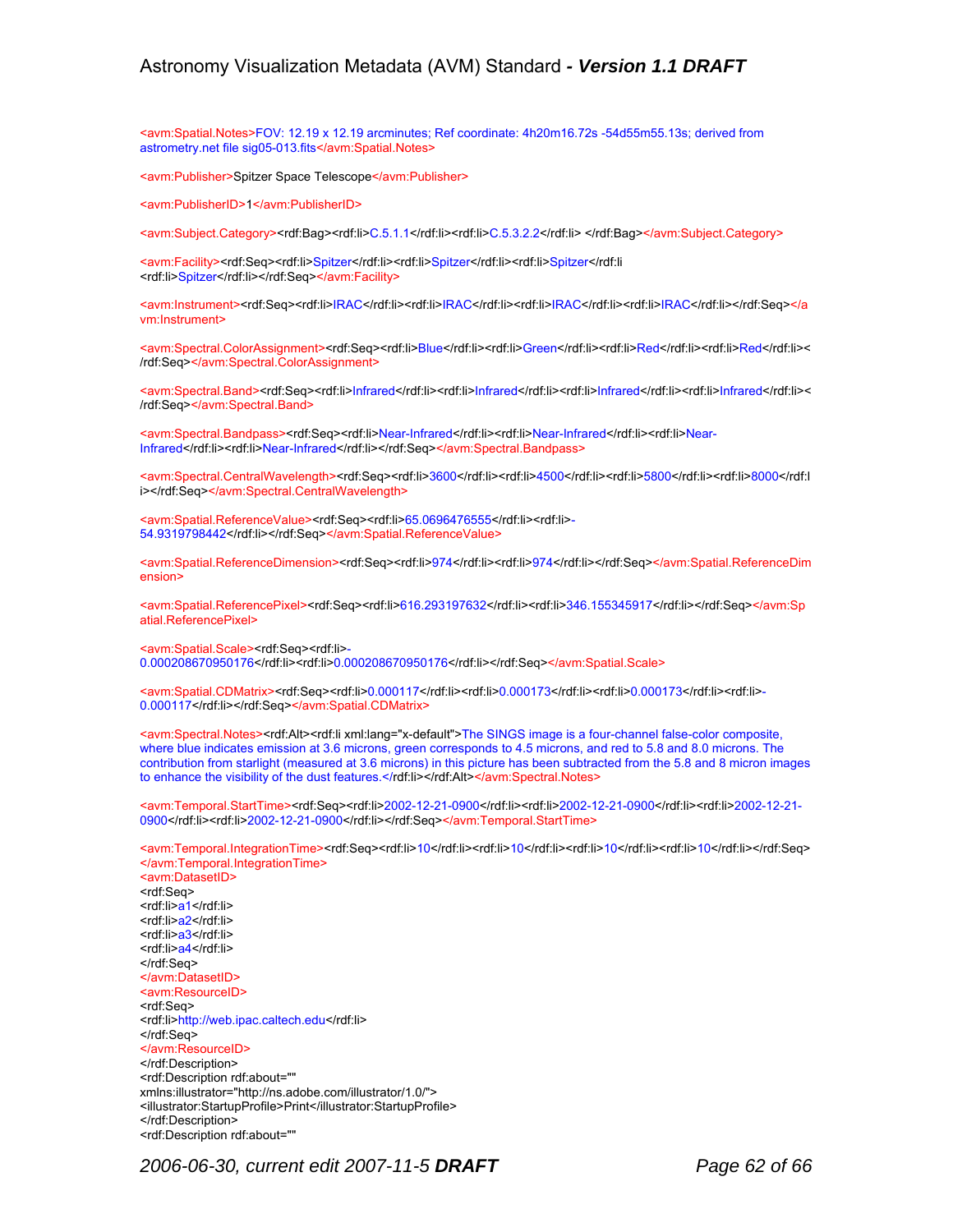xmlns:Iptc4xmpCore="http://iptc.org/std/Iptc4xmpCore/1.0/xmlns/"> <Iptc4xmpCore:CreatorContactInfo rdf:parseType="Resource"> <Iptc4xmpCore:CiAdrExtadr>1200 E. California Blvd.</Iptc4xmpCore:CiAdrExtadr> <Iptc4xmpCore:CiAdrCity>Pasadena</Iptc4xmpCore:CiAdrCity> <Iptc4xmpCore:CiAdrRegion>CA</Iptc4xmpCore:CiAdrRegion> <Iptc4xmpCore:CiAdrPcode>91125</Iptc4xmpCore:CiAdrPcode> <Iptc4xmpCore:CiAdrCtry>USA</Iptc4xmpCore:CiAdrCtry> <Iptc4xmpCore:CiEmailWork>example@ipac.caltech.edu</Iptc4xmpCore:CiEmailWork> <Iptc4xmpCore:CiTelWork>555-555-5555</Iptc4xmpCore:CiTelWork> </Iptc4xmpCore:CreatorContactInfo> </rdf:Description> <rdf:Description rdf:about="" xmlns:xapRights="http://ns.adobe.com/xap/1.0/rights/"> <xapRights:UsageTerms> <rdf:Alt> <rdf:li xml:lang="x-default">Public Domain</rdf:li> </rdf:Alt> </xapRights:UsageTerms> </rdf:Description> </rdf:RDF> </x:xmpmeta> <?xpacket end="w"?>

## *7.2 AVM to VOTable translation XML file specific to VAMP Case Study: Stellarium*

VAMP is currently working on a "proof of concept" using Stellarium<sup>14</sup> to test the viability of the AVM tags. Stellarium<sup>15</sup> is a night sky visualization program. For our proof of concept, we are employing the VirGO module which can overlay DSS images and star catalogs onto a grid in the sky. With these tools, it is easy to determine if the WCS tags are functioning correctly. Future development with Stellarium may include a VAMP module. This module will allow the contextual information (like Headline and description) to be shown alongside the image on the sky.

The example below showcases an AVM to VOTable (Stellarium specified) translation layer.

| Grey text:  | base XML tags/syntax                 |
|-------------|--------------------------------------|
| Red text:   | AVM compliant/equivalent tags        |
| Green text: | UCD1 tag (UCD version 1.1 compliant) |
| Blue text:  | metadata                             |

<?xml version="1.0" encoding="UTF-8"?> <VOTABLE xmlns:xsi="http://www.w3.org/2001/XMLSchema-instance" version="1.1" xmlns="http://www.ivoa.net/xml/VOTable/v1.1" xsi:schemaLocation="http://www.ivoa.net/xml/VOTable/v1.1 http://www.ivoa.net/xml/VOTable/v1.1"> <RESOURCE type="results">

<DESCRIPTION> Astronomy Visualization Metadata (AVM) translated into VOTable format for use in Stellarium/VirGO application. See: http://www.virtualastronomy.org Not every AVM tag currently corresponds to a UCD1 or UCD1+ tag.</DESCRIPTION>

<INFO name="QUERY\_STATUS" value="OK"></INFO>

<TABLE> <FIELD ID="MetadataVersion" datatype="char" arraysize="\*"/> <FIELD ID="Creator" ucd="meta.curation" datatype="char" arraysize="\*"/> <FIELD ID="CreatorURL" datatype="char" arraysize="\*"/> <FIELD ID="Contact.Name" datatype="char" arraysize="\*"/>

14 http://www.stellarium.org/ 15 http://www.stellarium.org/

*2006-06-30, current edit 2007-11-5 DRAFT Page 63 of 66* 

<sup>&</sup>lt;sup>14</sup> http://www.stellarium.org/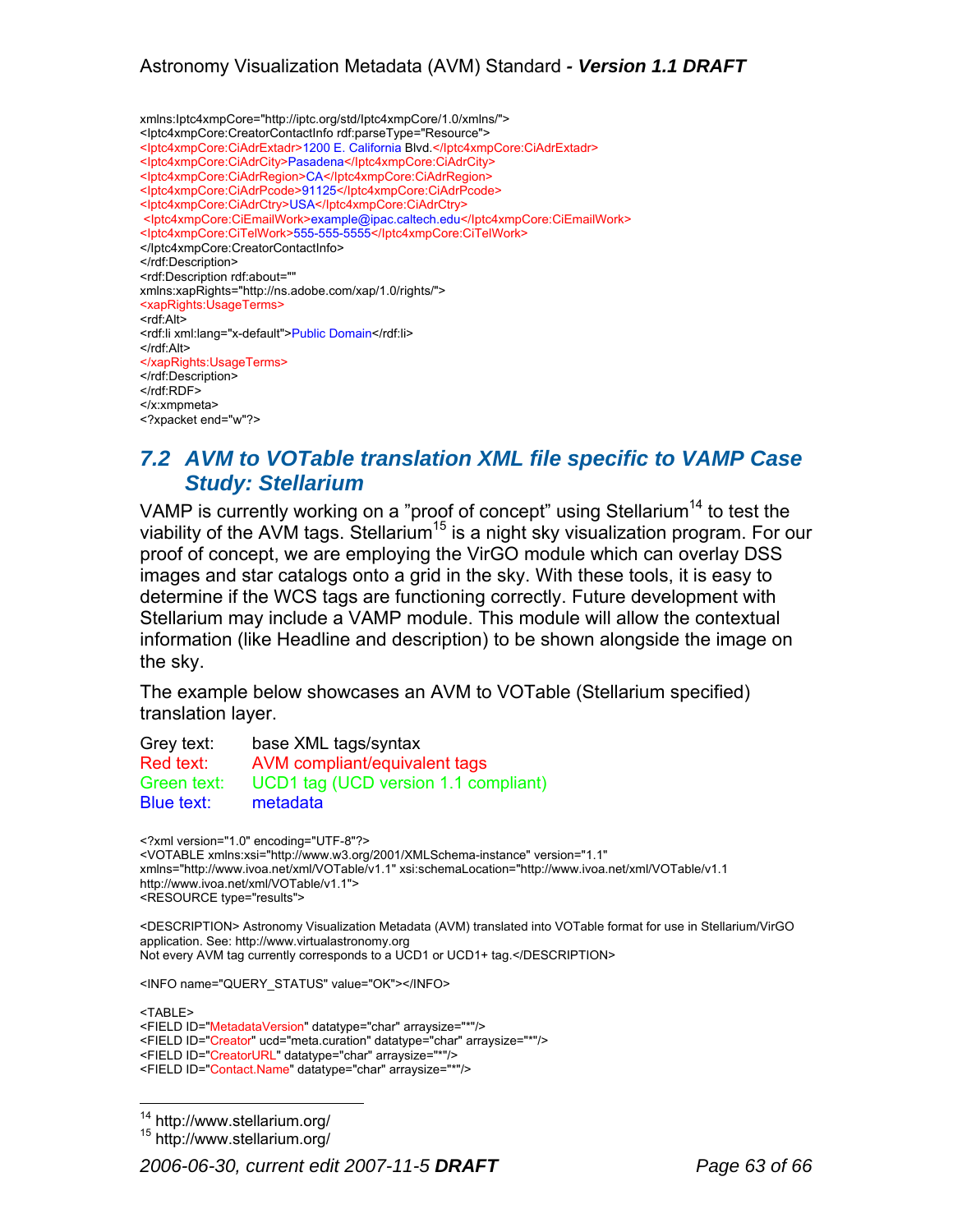<FIELD ID="Contact.Email" ucd="meta.email" datatype="char" arraysize="\*"/> <FIELD ID="Contact.Telephone" datatype="char" arraysize="\*"/> <FIELD ID="Contact.Address" datatype="char" arraysize="\*"/> <FIELD ID="Contact.City" datatype="char" arraysize="\*"/> <FIELD ID="Contact.StateProvince" datatype="char" arraysize="\*"/> <FIELD ID="Contact.PostalCode" datatype="char" arraysize="\*"/> <FIELD ID="Contact.Country" datatype="char" arraysize="\*"/> <FIELD ID="Rights" datatype="char" arraysize="\*"/> <FIELD ID="Headline" ucd="meta.title" datatype="char" arraysize="\*"/> <FIELD ID="Subject.Category" ucd="meta.code.class" datatype="char" arraysize="\*"/> <FIELD ID="Subject.Name" ucd="meta.id" datatype="char" arraysize="\*"/> <FIELD ID="Description" ucd="meta.abstract" datatype="char" arraysize="\*"/> <FIELD ID="ReferenceURL" ucd="meta.ref.url" datatype="char" arraysize="\*"/> <FIELD ID="Credit" ucd="meta.curation" datatype="char" arraysize="\*"/> <FIELD ID="Date" ucd="time.release" datatype="char" arraysize="\*"/> <FIELD ID="ID" ucd="meta.id" datatype="char" arraysize="\*"/> <FIELD ID="Type" datatype="char" arraysize="\*"/> <FIELD ID="Image.ProductQuality" ucd="meta.code.qual" datatype="char" arraysize="\*"/> <FIELD ID="Facility" name="Telescope Name" ucd="instr.tel" datatype="char" arraysize="\*"/> <FIELD ID="Instrument" name="Instrument Name" ucd="instr" datatype="char" arraysize="\*"/> <FIELD ID="Spectral.ColorAssignment" dataype="char" arraysize="\*"/> <FIELD ID="Spectral.Band" datatype="char" arraysize="\*"/> <FIELD name="Spectral.Bandpass" ucd="instr.bandpass" datatype="char" arraysize="\*"> <DESCRIPTION>Bandpass by name</DESCRIPTION> <!-- Possible derivation from AVM 27 Spectral.Bandpass: For color composites set to "RGB" --> </FIELD> <FIELD ID="Spectral.CentralWavelength" ucd="em.wl.central" datatype="char" arraysize="\*"/> <FIELD ID="Spectral.Notes" datatype="char" arraysize="\*"/> <FIELD ID="Temporal.StartTime" ucd="time.start" datatype="char" arraysize="\*"/> <FIELD ID="Temporal.IntegrationTime" ucd="time.interval" datatype="char" arraysize="\*"/> <FIELD ID="DatasetID" ucd="meta.dataset" datatype="char" arraysize="\*"/> <FIELD name="Spatial.CoordinateFrame" ucd="pos.frame" datatype="char" arraysize="\*"/> <FIELD name="Spatial.Equinox" ucd="time.equinox" datatype="char" arraysize="\*"/> <FIELD name="Spatial.ReferenceValue" ucd="pos.eq" datatype="double" arraysize="2" unit="deg" utype="ssa:Char.SpatialAxis.Coverage.Location.Value"/> <FIELD name="Spatial.ReferenceDimension" ucd="pos.wcs.naxis" datatype="int" arraysize="\*" unit="pix"/> <FIELD name="Spatial.ReferencePixel" ucd="pos.wcs.crpix" datatype="double" arraysize="\*" unit="pix"/> <FIELD name="Spatial.Scale" ucd="pos.wcs.scale" datatype="double" arraysize="\*" unit="deg/pix"/> <FIELD ID="Spatial.Rotation" datatype="double" arraysize="\*" unit=""/> <FIELD name="Spatial.CoordsystemProjection" ucd="pos.wcs.ctype" datatype="char" arraysize="3"/> <FIELD name="Spatial.CDMatrix" ucd="pos.wcs.cdmatrix" datatype="double" arraysize="\*"/> <FIELD ID="Spatial.Quality" datatype="char" arraysize="\*"/> <FIELD ID="Spatial.Notes" datatype="char" arraysize="\*"/> <FIELD name="Publisher" ucd="meta.curation;obs.observer" datatype="char" arraysize="\*" utype="Curation.Creator"/> <FIELD ID="PublisherID" datatype="char" arraysize="\*"/> <FIELD ID="ResourceID" ucd="meta.ref.uri" datatype="char" arraysize="\*"/> <FIELD name="File.Type" ucd="meta.code.mime" datatype="char" arraysize="\*"/> <FIELD ID="File.Dimensions" ucd="pos.wcs.naxis" datatype="char" arraysize="\*"/> <FIELD name="File.Size" ucd="phys.size;meta.file" datatype="int" arraysize="\*"/> <FIELD ID="File.BitDepth" datatype="char" arraysize="\*"/> <!-- Begin VirGO Requirements --> <FIELD name="Dim" ucd="pos.wcs.naxes" datatype="int" arraysize=""> <DESCRIPTION>Number of image axes</DESCRIPTION> <!-- No AVM translation: Default value of 2 --> </FIELD> <FIELD name="RefWCS" ucd="pos.wcs.crval" datatype="double" arraysize="\*"> <DESCRIPTION>World Coordinate of the WCS reference pixel</DESCRIPTION> <!-- No AVM translations: The program should assume the Ra and Dec refers to the reference pixel--> </FIELD> <FIELD name="JDEpoch" ucd="time.epoch" datatype="double" arraysize=""> <DESCRIPTION>Modified Julian date of the observation</DESCRIPTION> <!-- No AVM translation: VirGO requires a JMD to display image --> </FIELD> <FIELD name="Processing Type" ucd="meta.code.class;obs.param" datatype="char" arraysize="\*"> <DESCRIPTION>Processing type</DESCRIPTION> <!-- No AVM translation: VirGO requires data field to be set to "preview" for display of image--> </FIELD> <FIELD name="dpr\_tech" ucd="meta.code.class;instr.setup" datatype="char" arraysize="\*" utype="Observation.Technique"> <DESCRIPTION>Observation Technique</DESCRIPTION> <!-- No AVM translation: VirGO improves the display of information if set to "IMAGE" -->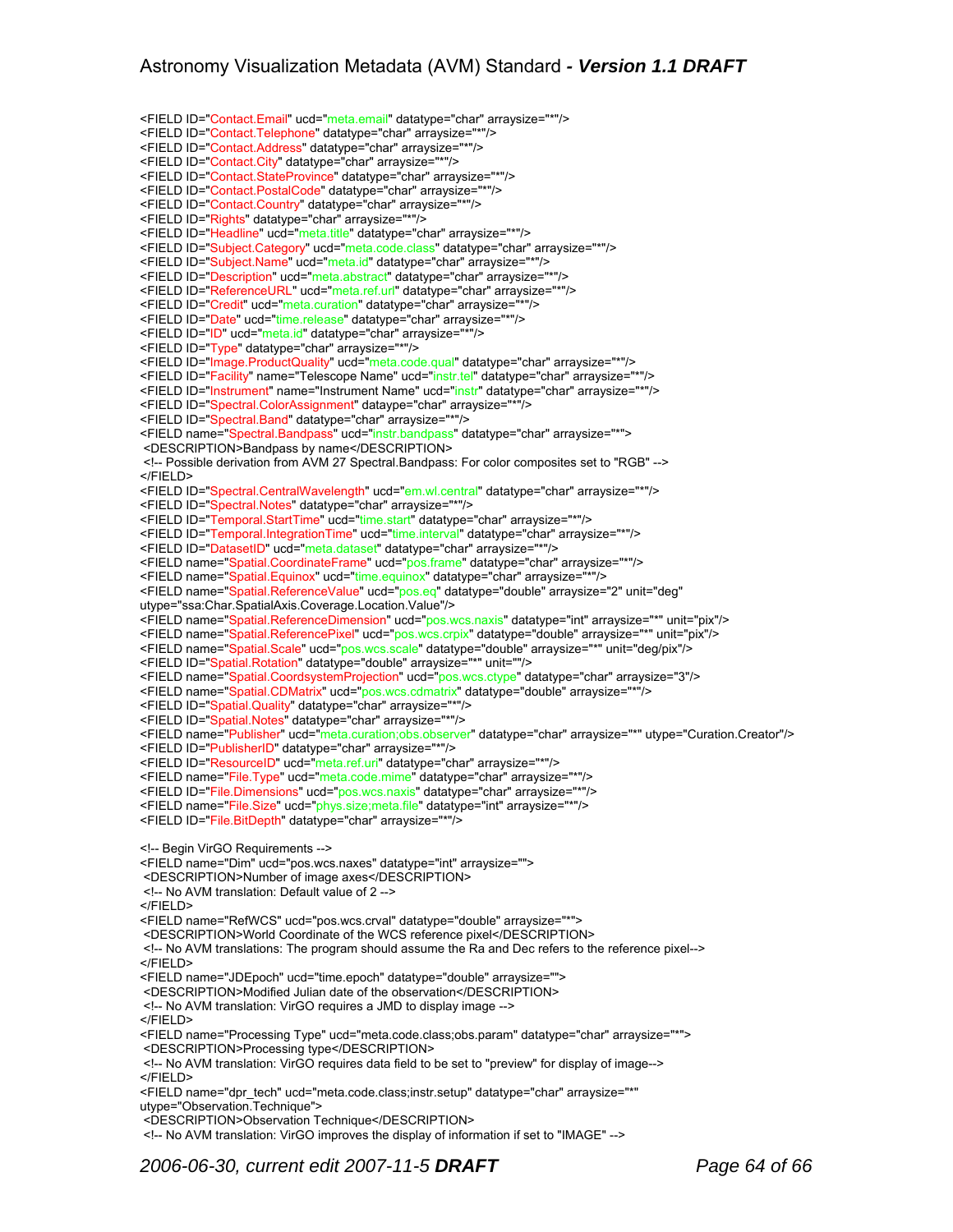</FIELD> <DATA> <TABLEDATA> <TR>  $<$ TD>1.1 $<$ /TD> <TD>Spitzer Science Center</TD> <TD> http://www.spitzer.caltech.edu </TD> <TD>R.Hurt</TD> <TD>example@ipac.caltech.edu </TD> <TD>555-555-5555 </TD> <TD>1200 E. California Blvd. </TD> <TD>Pasadena </TD> <TD>CA </TD> <TD>91125 </TD> <TD>USA </TD> <TD>Public Domain</TD> <TD>NGC 1566</TD> <TD> C.5.1.1 C.5.3.2.2 </TD> <TD>NGC 1566</TD> <TD>This beautiful spiral galaxy NGC 1566, located approximately 60 million light-years away in the constellation Dorado was captured by the Spitzer Infrared Nearby Galaxies Survey (SINGS) Legacy Project using the telescope's Infrared Array Camera (IRAC </TD> <TD><![CDATA[http://127.0.0.1/~ak/CAPDemo/images/sig05-013.jpg]]>  $<$  $(TD>$ <TD>NASA/JPL-Caltech</TD> <TD>2005-09-15 </TD> <TD>sig05-013</TD> <TD>Observation</TD> <TD>Good</TD> <TD>Spitzer Spitzer Spitzer Spitzer</TD> <TD>IRAC IRAC IRAC IRAC </TD> <TD>Blue Green Red Red </TD> <TD>Infrared Infrared Infrared Infrared </TD> <TD>RGB</TD> <TD>3600 4500 5800 8000 </TD> <TD> The SINGS image is a four-channel false-color composite, where blue indicates emission at 3.6 microns, green corresponds to 4.5 microns, and red to 5.8 and 8.0 microns. The contribution from starlight (measured at 3.6 microns) in this picture has been subtracted from the 5.8 and 8 micron images to enhance the visibility of the dust </TD> <TD>2002-12-21-0900 2002-12-21-0900 2002-12-21-0900 2002-12-21-0900</TD> <TD>10 10 10 10 </TD> <TD>a1 a2 a3 a4 </TD> <TD>ICRS</TD> <TD>2000.0</TD> <TD>65.0696476555 -54.9319798442</TD> <TD>974 974</TD> <TD>616.293197632 627.844654083</TD> <TD>-0.000208670950176 0.000208670950176</TD> <TD>-124.205032386</TD> <TD>TAN</TD> <TD>0.000117 0.000173 0.000173 -0.000117</TD> <TD>Full</TD> <TD> FOV: 12.19 x 12.19 arcminutes; Ref coordinate: 4h20m16.72s -54d55m55.13s; derived from astrometry.net file sig05-013.fits</TD> <TD>Spitzer Science Center</TD>  $<$ TD>1 $<$ /TD> <TD>http://web.ipac.caltech.edu </TD> <TD>image/jpeg</TD> <TD>974 974</TD> <TD>53.47</TD> <TD>16</TD> <TD>2</TD> <TD>65.0696476555 -54.9319798442</TD> <TD>50000</TD> <TD>preview</TD> <TD>IMAGE</TD>  $<$ /TR $>$ </TABLEDATA> </DATA> </TABLE>

</RESOURCE>